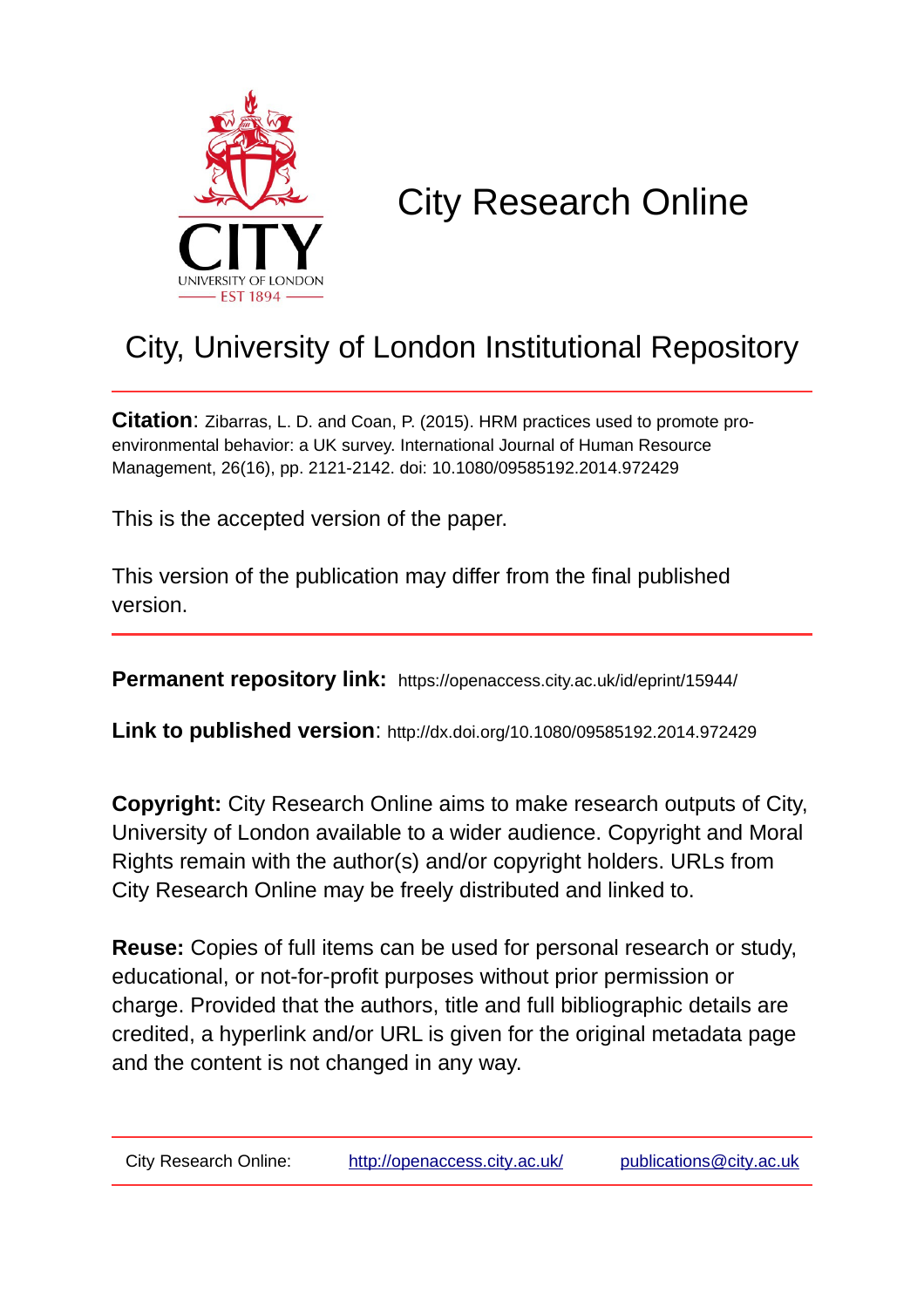Running head: Survey of HRM practices

# **HRM practices used to promote pro-environmental behavior: a UK survey**

Lara D Zibarras

*Psychology Department, City University London, UK*

Phillipa Coan

*Socio-Technical Centre, Leeds University Business School, Leeds LS2 9JT, UK*

Address for correspondence:

Dr. Lara Zibarras, Psychology Department, City University London, Northampton Square, London, EC1V 0HB, [Lara.Zibarras.1@city.ac.uk](mailto:Lara.Zibarras.1@city.ac.uk)

## Author note

The authors would like to thank Catrin Ballinger and Rose Freeman for their support in analysing the data; and Maria St Ledger in her support with the final drafting of the paper.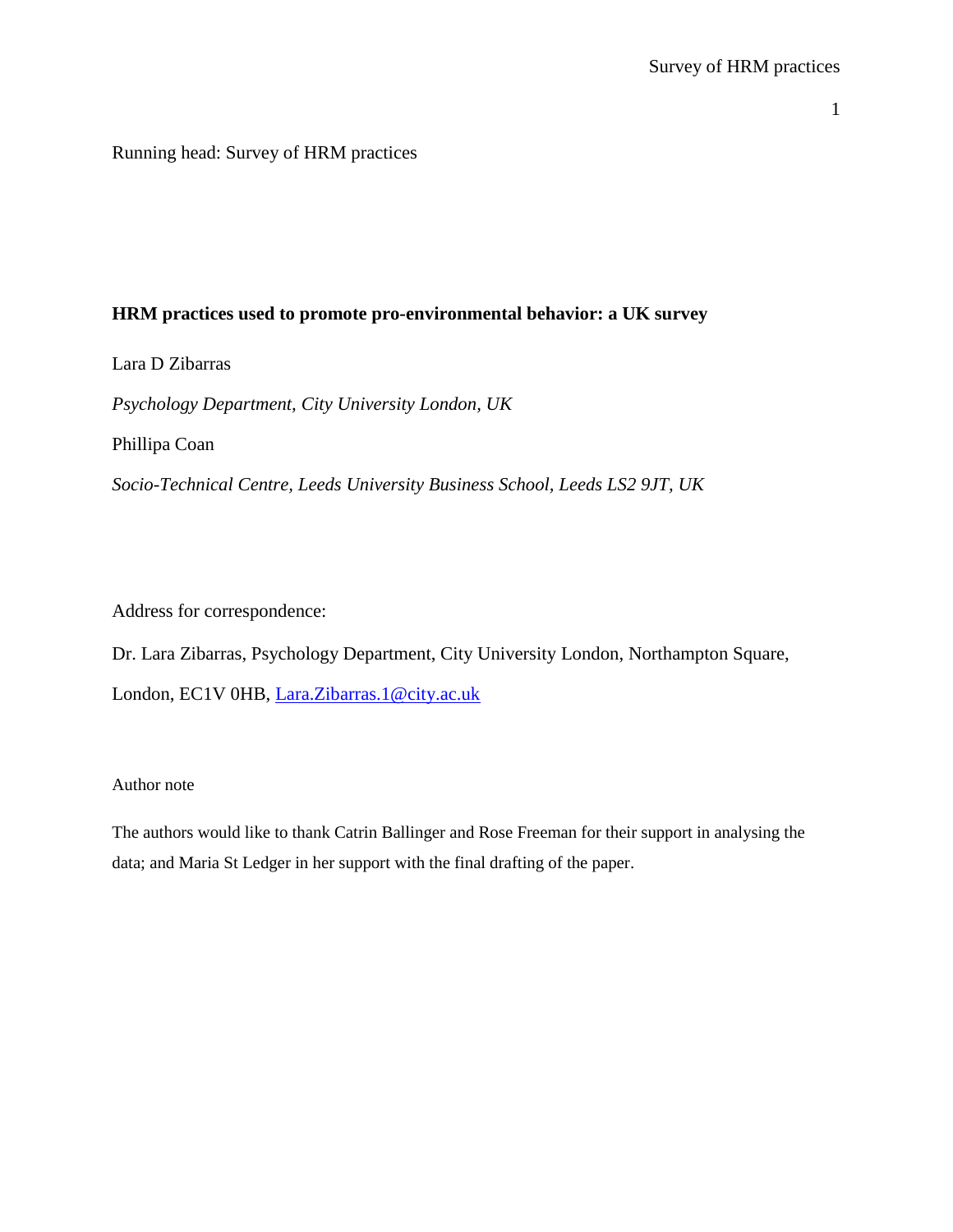#### Abstract

**To date, the extent to which UK organizations use HRM practices to promote proenvironmental behavior through workplace HRM policies and initiatives is under researched within the literature. Therefore,** this paper presents results of a survey investigating current HRM practices used to promote pro-environmental behavior in a sample of 214 UK organizations representing different sizes and industry sectors. Overall, findings indicated that HRM practices are not used to a great extent to encourage employees to become more pro-environmental. The most prevalent practices used within organizations incorporated elements of management involvement supporting the idea that managers are the gatekeepers to environmental performance. Although organizations indicated that some HRM practices were more effective than others at encouraging pro-environmental behavior in their staff, only a very small percentage of organizations actually conducted any form of evaluation; organizations consequently lack clear evidence as to whether their HRM practices actually result in employee behavior change. Practical implications and future research directions are discussed.

Keywords: Green HRM; environmental sustainability; environmental management; workplace proenvironmental behavior; behavior change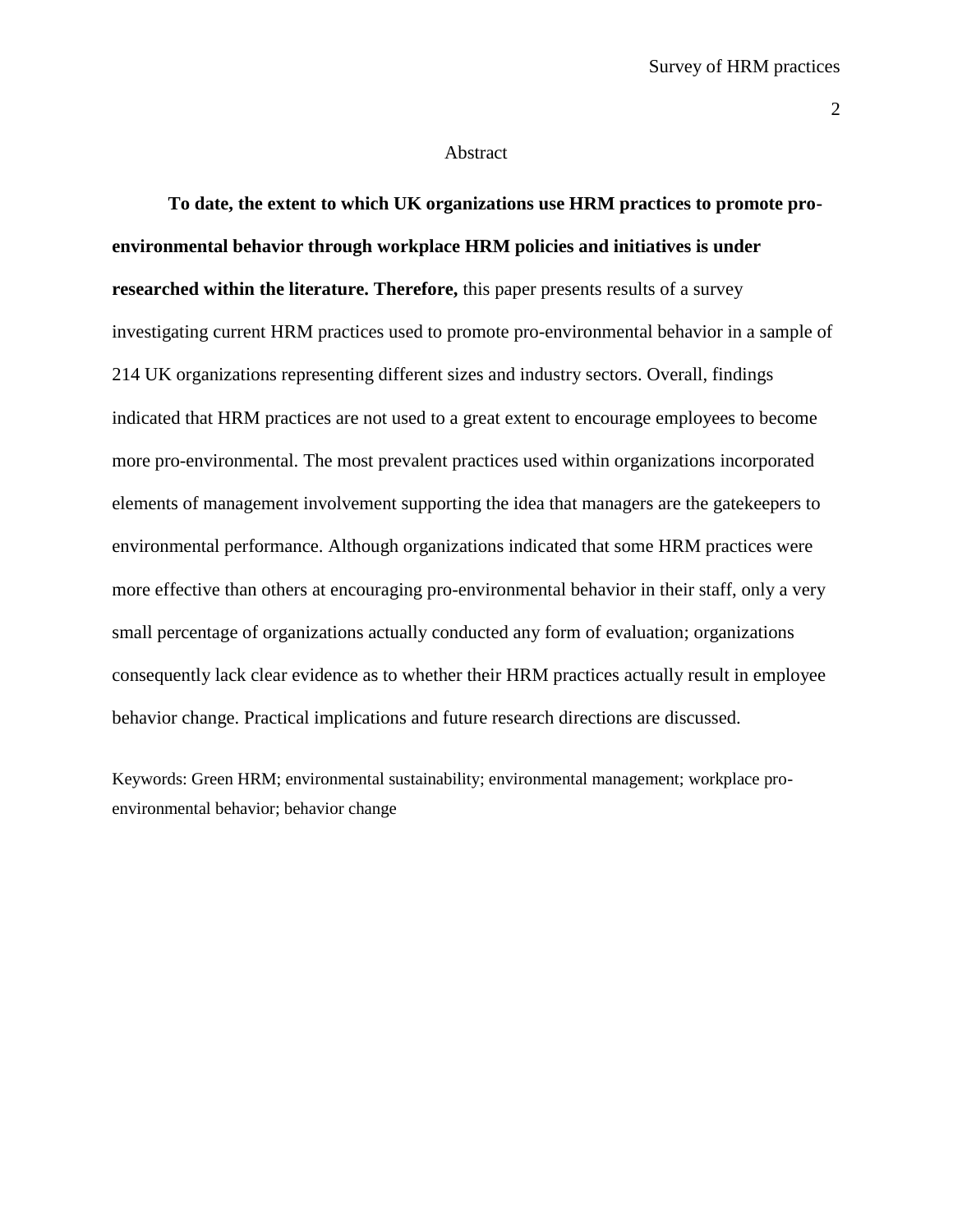#### **HRM practices used to promote pro-environmental behavior: a UK survey**

# **Introduction**

Over the past few decades organizations have come under increasing economic, political and social pressure to address ecological problems and improve their environmental performance (Sarkis, Gonzalez-Torre and Adenso-Diaz, 2010). Not only have energy prices reached an alltime high, governments across the world have also announced legally binding targets to reduce greenhouse gas (GHG) emissions by 2020 (United Nations, 2013). As significant contributors to these emissions, organizations are now forced to comply with environmental legislation and regulations or face financial penalties, fines and possible legal action (e.g. Climate Change Levy, UK; Department of Energy and Climate, 2010). Beyond this 'coerced compliance', however, business leaders are also recognizing the significant opportunities for their organizations in pursuing improved environmental sustainability, both in terms of their reputation and long term competitive advantage (Etzion, 2007; Millar, Hind and Magala, 2012). These combined factors have led to many organizations aligning environmental sustainability to their overall corporate strategy (Esty and Winston, 2009). This typically includes implementing an environmental management system (EMS) which takes a structured approach to addressing environmental performance (Daily and Huang 2001; Ramus, 2002; Ramus and Killmer, 2007; Jabbour and Santos, 2008; Rimanoczy and Pearson, 2010). However, merely introducing an EMS, and their associated policies and initiatives, does not guarantee the organization will improve their environmental sustainability and influence employee behavior (Rondinelli and Vastag, 2000). Integrating these systems within existing organizational functions including, most notably, Human Resource Management (HRM) is likely integral to successful EMS implementation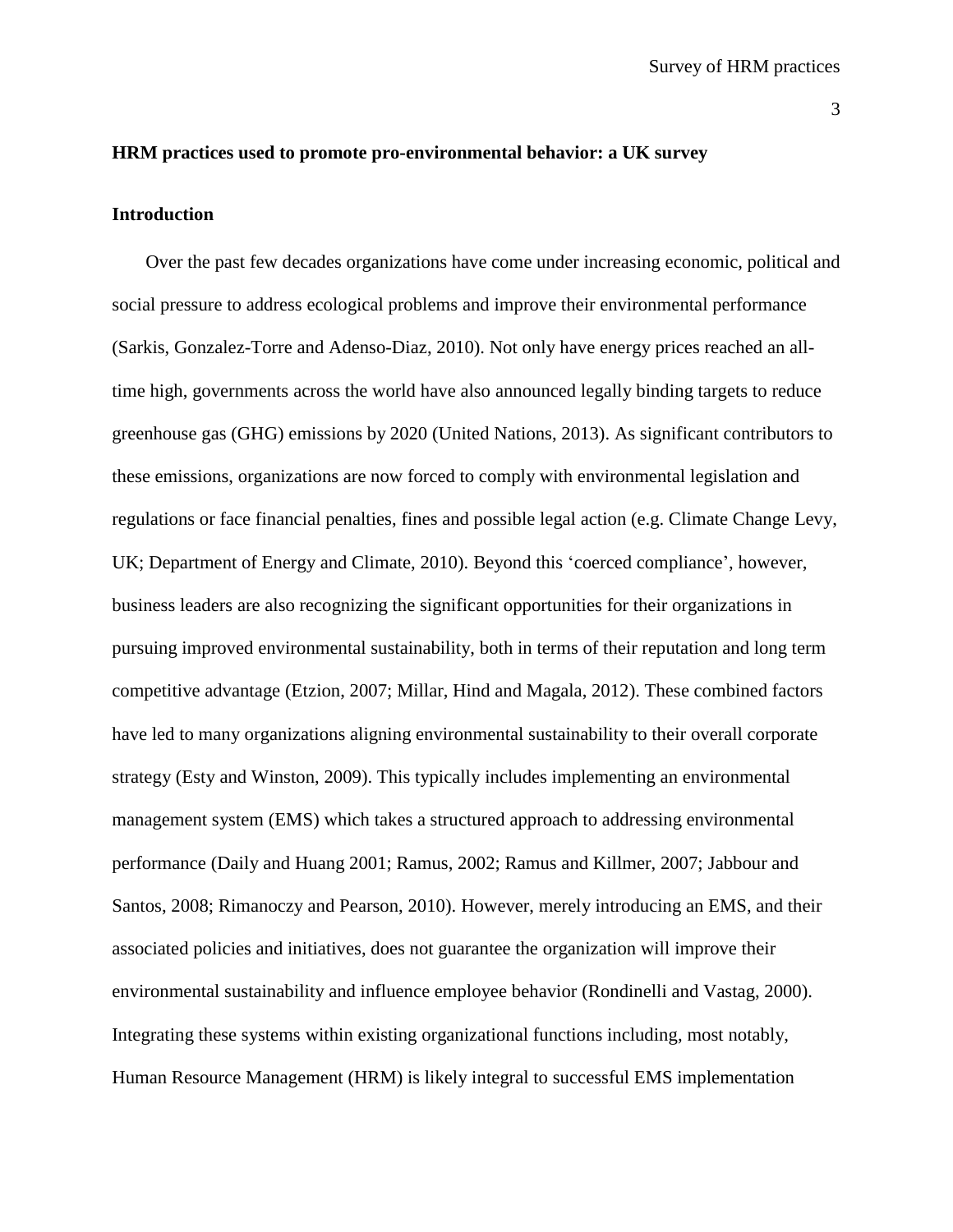(Daily and Huang, 2001; Renwick, Redman and Maguire, 2013). This paper takes a closer look at the role of HRM practices in facilitating employees' pro-environmental behavior.

The concept of environmental sustainability is often discussed within a broader sustainability framework that integrates environmental, social and economic considerations, referred to as the 'triple bottom line' (Elkington, 1998). The environmental component has often been defined as seeking a balance between industry growth and preserving the natural environment for future generations (Jennings and Zandbergen, 1995; Daily and Huang, 2001; Ramus, 2002). To date, the way in which an organization achieves this level of sustainability still remains unclear, therefore research uncovering how businesses can structure their policies and initiatives to enhance the opportunities for environmental sustainability is now critical (Daily and Huang, 2001; Renwick et al, 2013). One key approach is linking organizational efforts to employee behavior; many researchers have argued that environmental issues are largely caused by human activity and should therefore be tackled by changing human behavior (e.g. Oskamp, 1995; Oskamp, 2000; Ones and Dilchert, 2012); a concept recognized by many governments (e.g. UK Parliamentary Office for Science and Technology, 2010). However, whilst changing individual behavior and every day practices has been the underlying philosophy behind many environmental behavior change programs outside of organizations (Uzzell and Moser, 2009), the role of employee behavior in delivering improvements in environmental performance *within organizations* has generally been overlooked (Ones and Dilchert, 2012; Davis and Challenger, 2013;). Further still, the role of HRM practices in influencing employee environmental behavior and subsequent EMS objectives has similarly been under-researched; this is despite researchers highlighting the potential role HRM could play in developing strategies for this purpose (e.g. Brio, Fernandez and Junquera, 2007; Jabbour and Santos, 2008; Rimanoczy and Pearson, 2010;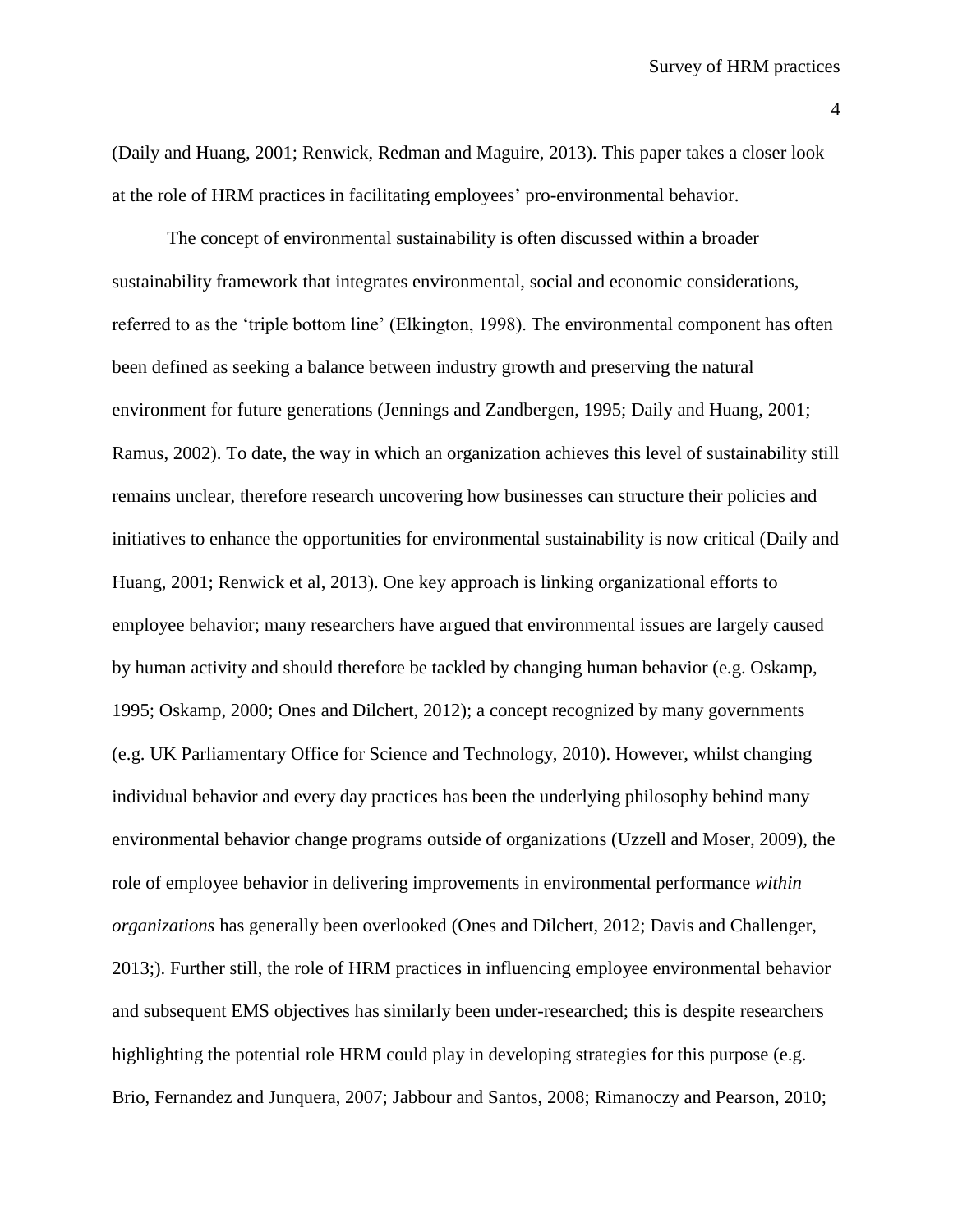Jabbour, Santos and Nagano, 2010; Jackson, Renwick, Jabbour and Muller-Camen, 2011; Ones and Dilchert, 2012; Young, Davis, McNeill et al, in press).

This paper examines the role of HRM factors, such as management support, training and reward systems (Daily and Huang, 2001), in encouraging employees to become more proenvironmental which may ultimately support successful EMS implementation. First, the basic concepts of an EMS are described; insights are then drawn from the Green HRM and organizational change literature to guide an examination of the HR factors that can influence employee environmental behavior and EMS implementation; finally research is presented outlining HR professionals' perceptions of the extent to which HRM practices are used, and their utility in supporting environmental sustainability (Balzarova, Castka, Bamber, and Sharp, 2006).

# **Environmental management systems**

An environmental management system (EMS) is a regulatory structure that documents the procedures and policies that influence and control an organization's environmental impact (Deming, 1986). There are several EMS standards to which a company can adhere, for example ISO 14001. This particular system was introduced in 1996 and is reportedly the most widely accepted EMS certification – an international standard based on the idea of continuous environmental improvement (Cascio, 1996). However, like with most EMSs, it does not require that organizations actually meet specific environmental performance goals.

One of the assumptions of an EMS is that it helps organizations achieve better environmental performance through standardized practices, communication, documentation and organization learning (Ronnenberg, Graham and Mahmoodi, 2011). However, there have been contradictory findings as to whether adopting an EMS actually improves environmental performance (e.g. Rondinelli and Vastag, 2000; Dahlstrom, Howes, Leinster and Skea, 2003;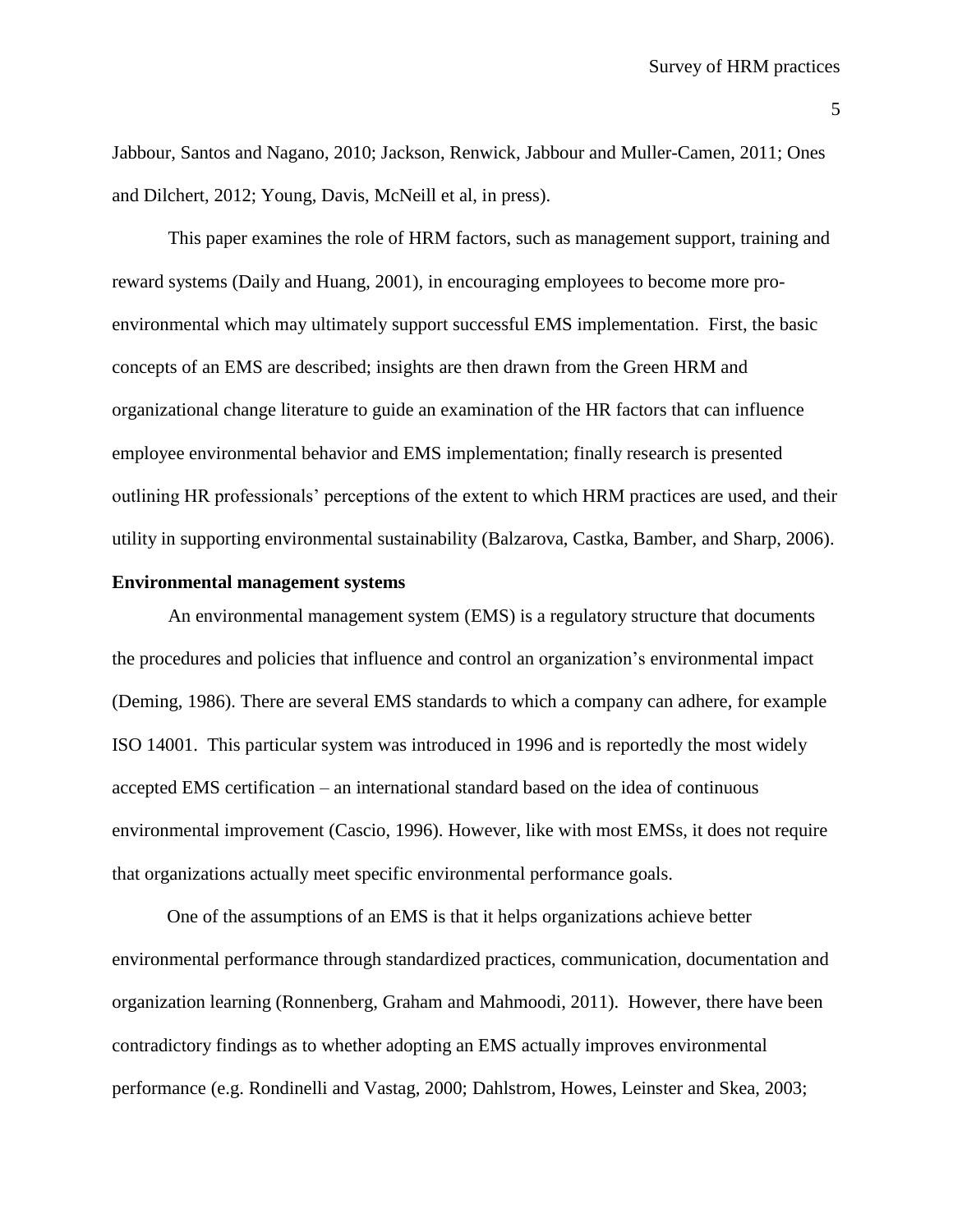Russo and Harrison, 2005). In a meta-analysis of nine studies, Darnall and Sides (2008) found that organizations with an EMS actually had worse environmental performance than those that did not. By contrast, a large-scale study of 80 organizations found that having an EMS improved overall environmental performance (NDEMS, 2003). It is thought that one of the reasons an EMS may not be successful following implementation is because organizations often do not consider the basic processes by which employees and other stakeholders accept change (Ronnenberg et al., 2011). EMS development has been described as paralleling the establishment of other types of change management programs, such as Total Quality Management (TQM). However, whilst the TQM literature highlights HRM factors as playing a key role in successful TQM (Flynn, Schoeder, and Sakibaba, 1994; Mohrman, Lawler, and Ledford, 1996), there is currently a lack of research examining the impact of HRM factors in the implementation of an EMS and its associated policies and initiatives (Jackson et al, 2011). Aside from the technical details, supportive HRM practices such as top management support, environmental training, empowerment and rewards are likely to be critical to the successful implementation of policies and initiatives associated with an EMS (Daily and Huang, 2001; Govindarajulu and Daily, 2004).

## **Literature review**

This section provides an overview of the literature relating to HRM practices that can influence employee pro-environmental behavior and the successful implementation of an EMS. The following five areas are outlined: employee life cycle; rewards; education and training; employee empowerment and management commitment. A brief review of the wider organizational change literature is also explored.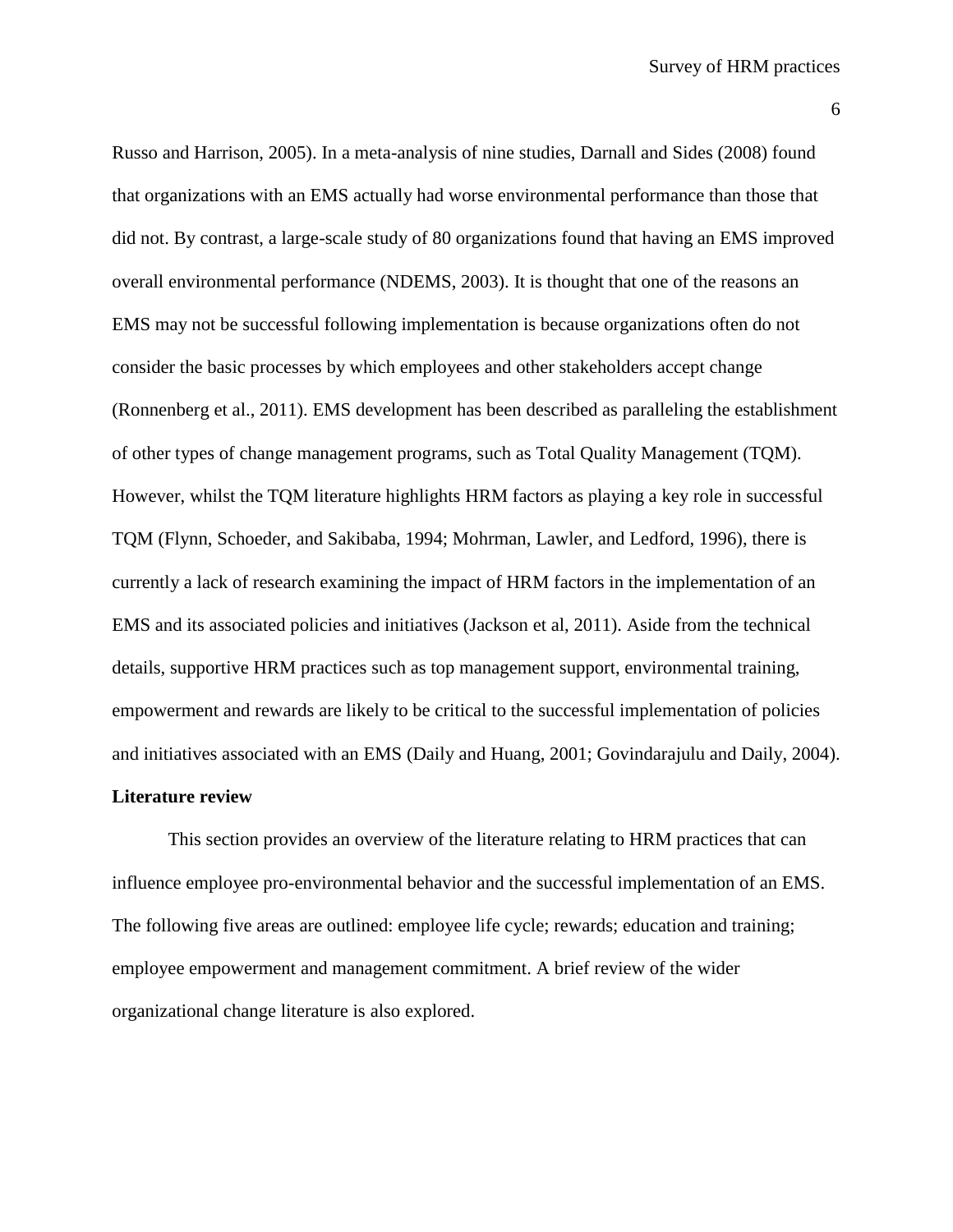#### *Employee life cycle (recruitment, induction, appraisal and promotion)*

Jabbour and Santos (2008) outline a number of important ways in which HRM practices can support an organization's environmental performance and suggest that aspects of the employee life cycle are crucial in supporting the initiatives associated with an EMS. First, individuals committed to the environment should initially be selected into the organization and second, employees should be evaluated based on environment-related criteria. Whilst there is a lack of systematic studies exploring 'green collar' recruitment practices (Renwick et al, 2013), a notable exception is Jabbour et al (2010) who surveyed 94 Brazilian organizations and found recruiters selected candidates based on environmental knowledge and motivation. Ones and Dilchert (2013) also suggest incorporating personality factors into green recruitment, based on earlier work that linked openness, agreeableness and conscientiousness to employee green behaviors (Dilchert and Ones, 2011). With an increasing number of 'green jobs' and green tasks being added to existing roles (Schmit, 2011), emphasizing environmental aspects within job descriptions and person specifications has been another strategy for green recruitment as well as using interviews to draw out candidate's environmental knowledge, values and beliefs (Renwick et al, 2013).

Not only can recruitment practices cultivate a greener workforce, organizations adopting green HRM practices can benefit from attracting a wider pool of high quality candidates. For example, a UK survey found high-achieving graduates consider an organization's environmental performance and reputation when making decisions for job applications (CIPD, 2007). Similarly a number of studies have found that job seekers are attracted to organizations with good green credentials (e.g. Aiman-Smith, Bauer and Cable, 2001; Backhaus, Stone and Heiner, 2002; Behrend, Baker and Thompson, 2009). Willness and Jones (2013) suggest this could be down to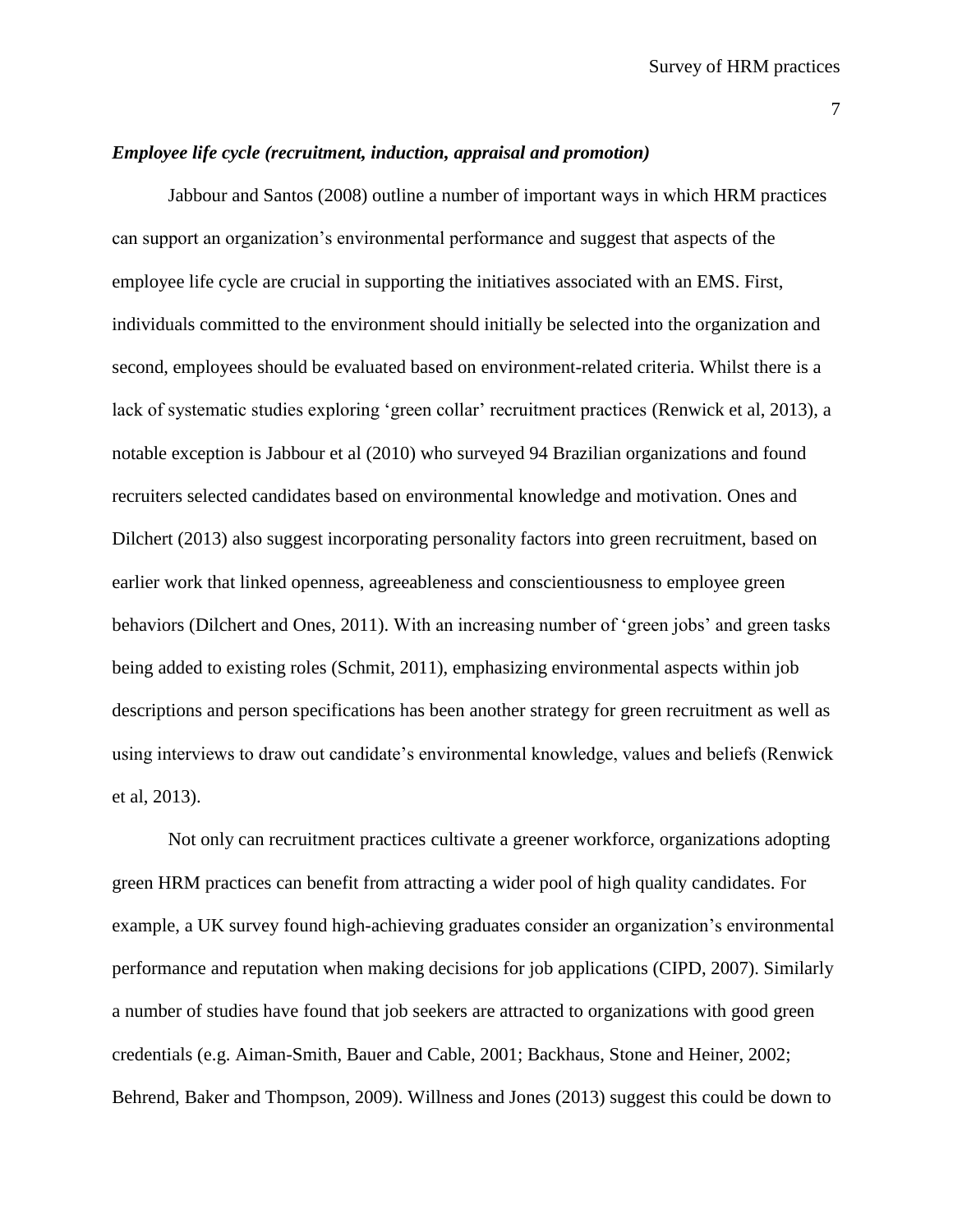three signalling-based mechanisms that ought to be capitalized on throughout recruitment; job seekers may: 1) perceive a strong value fit between their own and the organization's values; 2) use information about an organization's social and environmental performance as an indicator of how they treat their employees; and 3) anticipate feeling a sense of pride working for an organization with a good reputation regarding environmental performance.

Using environmental management performance indicators in appraisal is a further HRM tool. Although many EMSs do not stress the importance of appraisal feedback in relation to environmental behavior (Chinander, 2001), researchers in this area suggest that feeding back the impact and effectiveness of environmental efforts through metrics and appraisal processes is key in facilitating environmental performance (Govindarajulu and Daily, 2004; Jackson et al, 2011). The key benefit of including environmental performance indicators within performance management systems is that employees become accountable for environmental management. However, more research is needed to determine how best to implement this approach; whilst meeting the criteria for reliability, validity and fairness perceptions, organizations also need to know how to deliver feedback, how to balance metrics that focus on environmental behaviors with those measuring environmental outcomes and how to distribute responsibility across the organization (Jackson et al, 2011).

#### *Rewards*

Several authors have proposed the use of rewards to encourage employees to engage in pro-environmental practices (Daily and Huang, 2001; Govindarajulu and Daily, 2004; Jackson et al, 2011). Reward systems should be designed to reflect management's commitment to environmental performance whilst reinforcing and motivating employees' pro-environmental behaviors (Patton and Daley 1998; Daily and Huang 2001). The rewards themselves can be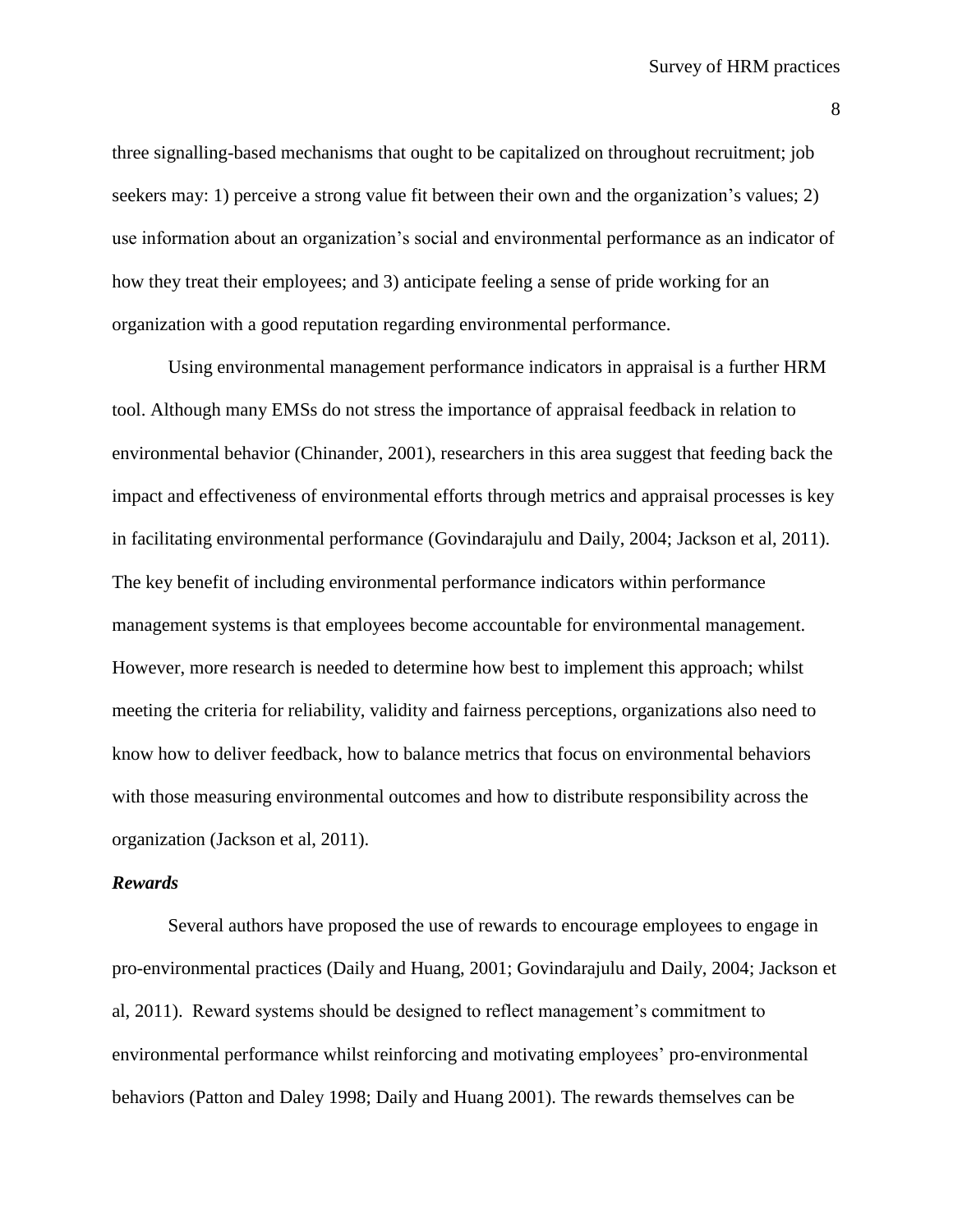monetary (e.g. bonuses, tax exemptions, profit shares) or non-monetary (e.g. recognition, praise) depending on the motivations of the employees (e.g. Leitch, Nieves, Burke, Little and Gorin, 1995; Patton and Daley, 1998; Bass, 1999; Govindarajulu and Daily, 2004; Davies and Smith, 2007). Typically in those organizations currently rewarding employees for environmental behavior, monetary rewards only tend to be provided to senior managers (Fernandez, Junquera and Ordiz, 2003; Renwick et al, 2013). The success of this approach is reflected in a study of 469 US organizations that linked higher CEO pay with better environmental performance (Berrone and Gomez-Mejia, 2009).

However, designing reward systems that accurately and fairly reward employees based on environmental performance can be difficult (Fernandez et al, 2003). Firstly, people are motivated by different 'carrots' and 'sticks'; whilst the above study on CEOs reveals the success of financial incentives, a more recent study (Handgraaf, van Lidth de Jeude and Appelt, 2013) found social rewards (grade points and positive comments) were more effective than monetary rewards and public rewards were more effective than private rewards in reducing energy use in a Dutch organization. Secondly, if punishments or negative reinforcements for failing to make environmental improvements (e.g. warnings, suspensions) are too harsh employees may withdraw from environmental management or fail to disclose environmental problems, whereas if rewards are too 'weak' they may fail to motivate employee behavior (Jackson et al, 2011; Renwick et al, 2013). Reward systems should therefore be well-designed and individually relevant (Govindarajulu and Daily, 2004).

# *Education and Training*

Appropriate training is required to implement any type of EMS standards (Daily and Huang, 2001). Successful implementation demands that employees receive information about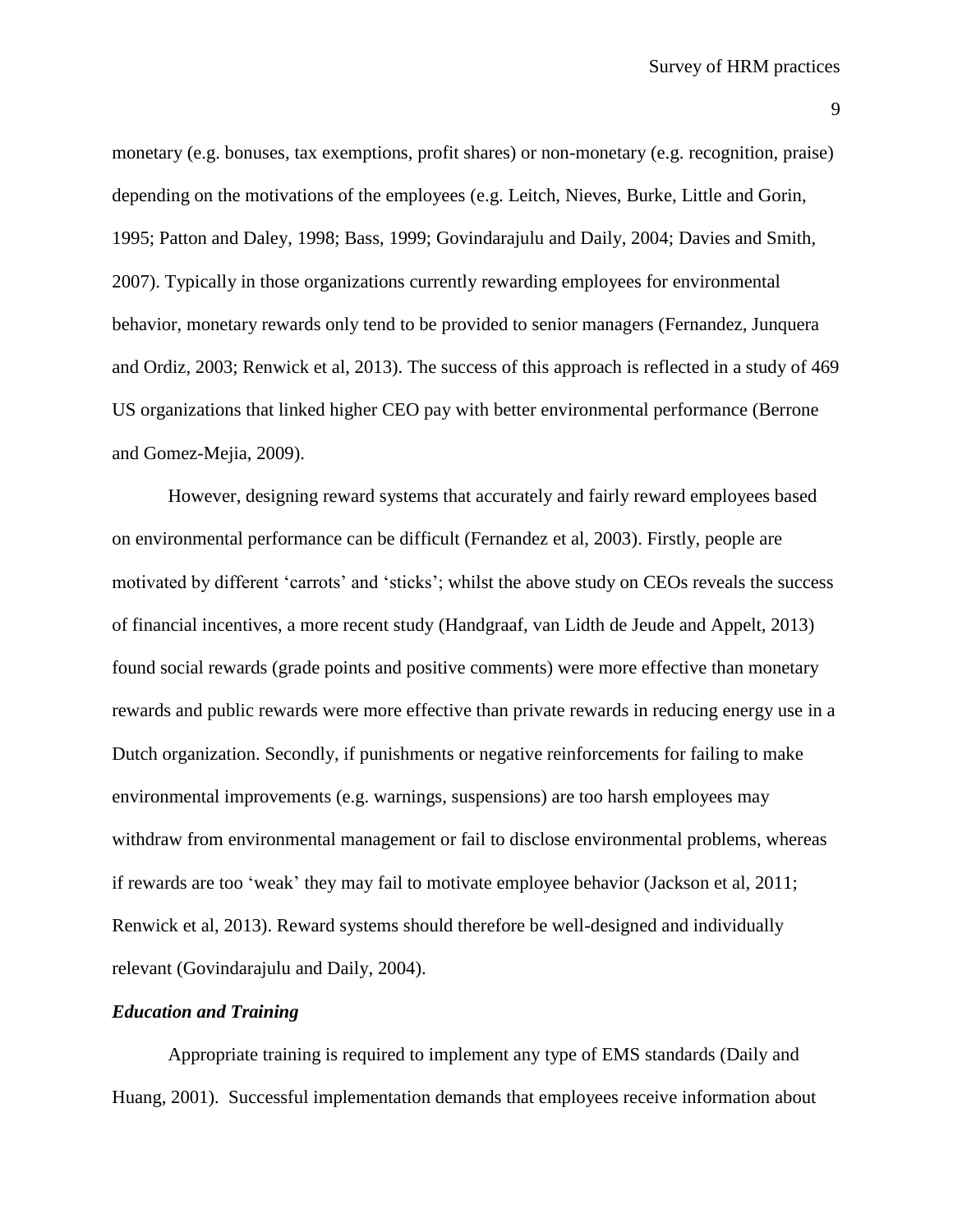the standards through introductory training sessions (Beard and Rees, 2000; Daily and Huang, 2001). Through the provision of education and training, employees can become aware of the need for pro-environmental action in the first place (Bansal and Roth, 2000; Govindarajulu and Daily 2004); become equipped with the key knowledge and skills needed to carry out environmental behaviors (May and Flannery, 1995; Fernandez et al, 2003; Brio, Fernandez and Junquera, 2007); and become empowered and motivated to participate in environmental initiatives (Cook and Seith, 1992). Ramus (2002) demonstrated that environmental training and education along with cultivating a culture where employees feel accountable for environmental outcomes were the most important HRM factors for environmental goal achievement. Some authors have questioned whether EMS training should also focus on changing attitudes and emotional involvement towards environmental goals (e.g. Fernandez et al, 2003). This is supported by recent empirical research showing positive environmental attitudes and positive affect predict employee pro-environmental behavior (Bissing-Olson, Iyer, Fielding and Zacher, 2013).

Whilst a UK CIPD/KPMG survey reported 42% of UK organizations now educate and train employees in environmentally friendly business practices (Phillips, 2007), training is not always successful; for example Perron, Cote and Duffy (2006) found that there were no significant differences in environmental knowledge between a group of employees who received environmental training and those who did not. As outlined by Jackson et al (2011), environmental training may be unsuccessful if there is an inadequate needs analysis, poor trainee readiness, poor training transfer to the job and/or employee cynicism. In order to effectively support EMSs, environmental training needs to take into consideration these potential barriers throughout design and delivery.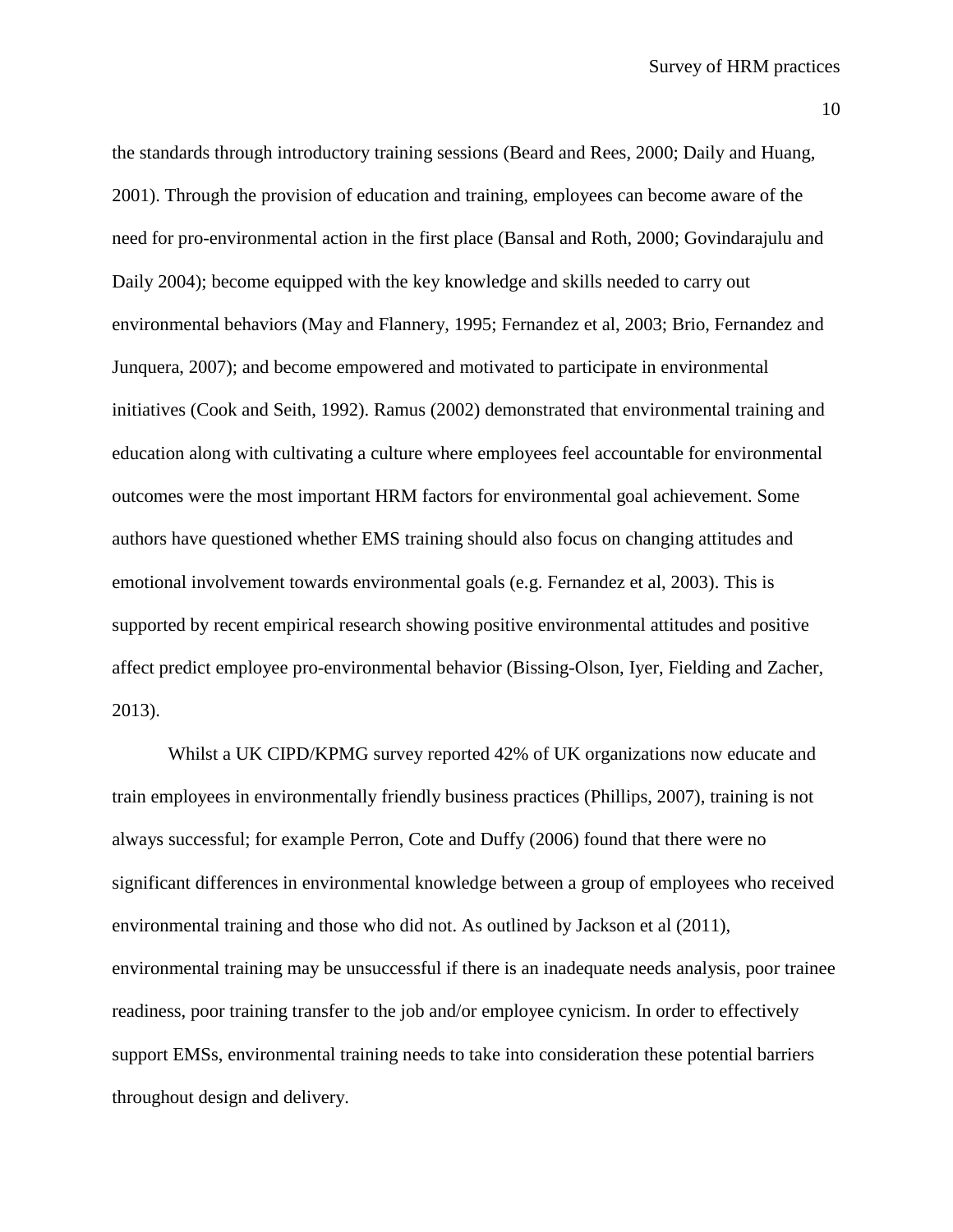#### *Employee empowerment*

The introduction of any new system will be more successful if employees are treated as key stakeholders in the organization (Leitch et al, 1995; Mohrman et al. 1996). Reflecting traditional change management research (e.g. Strebel, 1996), environmental initiatives that are implemented by management but without employee involvement are likely to be less successful. A number of studies have found that employee involvement in environmental management is related to improved environmental performance (e.g. May and Flannery, 1995; Hanna, Newman and Johnson, 2000; Florida and Davison, 2001; Brio et al, 2007). Renwick et al (2013) highlight a number of processes by which employee involvement has its effect upon environmental management including through 1) targeting employees' tacit knowledge of current production processes (Boiral, 2002); 2) engaging, motivating and empowering employees to come up with ideas for environmental improvement (Govindarajulu and Daily, 2004); and 3) developing an organizational culture that supports environmental management.

There are a number of methods reported in the literature that can increase employees' involvement towards environmental management. For example, introducing newsletters, suggestion schemes and problem solving groups (Renwick et al, 2013); identifying low-carbon or environmental champions (e.g. Andersson and Bateman, 2000; Clarke, 2006); and setting up "green teams" to motivate employees to be involved in environmental improvement efforts (Govindarajulu and Daily, 2004). Empirical research (e.g. Beard and Rees, 2000) suggests that such teams may help to generate ideas, enhance learning, and explore ways to pursue the best environmental initiatives. Implementation of any EMS is likely to require communication and co-ordination from departments across the organization (Daily and Huang, 2001); good teamwork is therefore likely to be a key determinant of successful EMS implementation.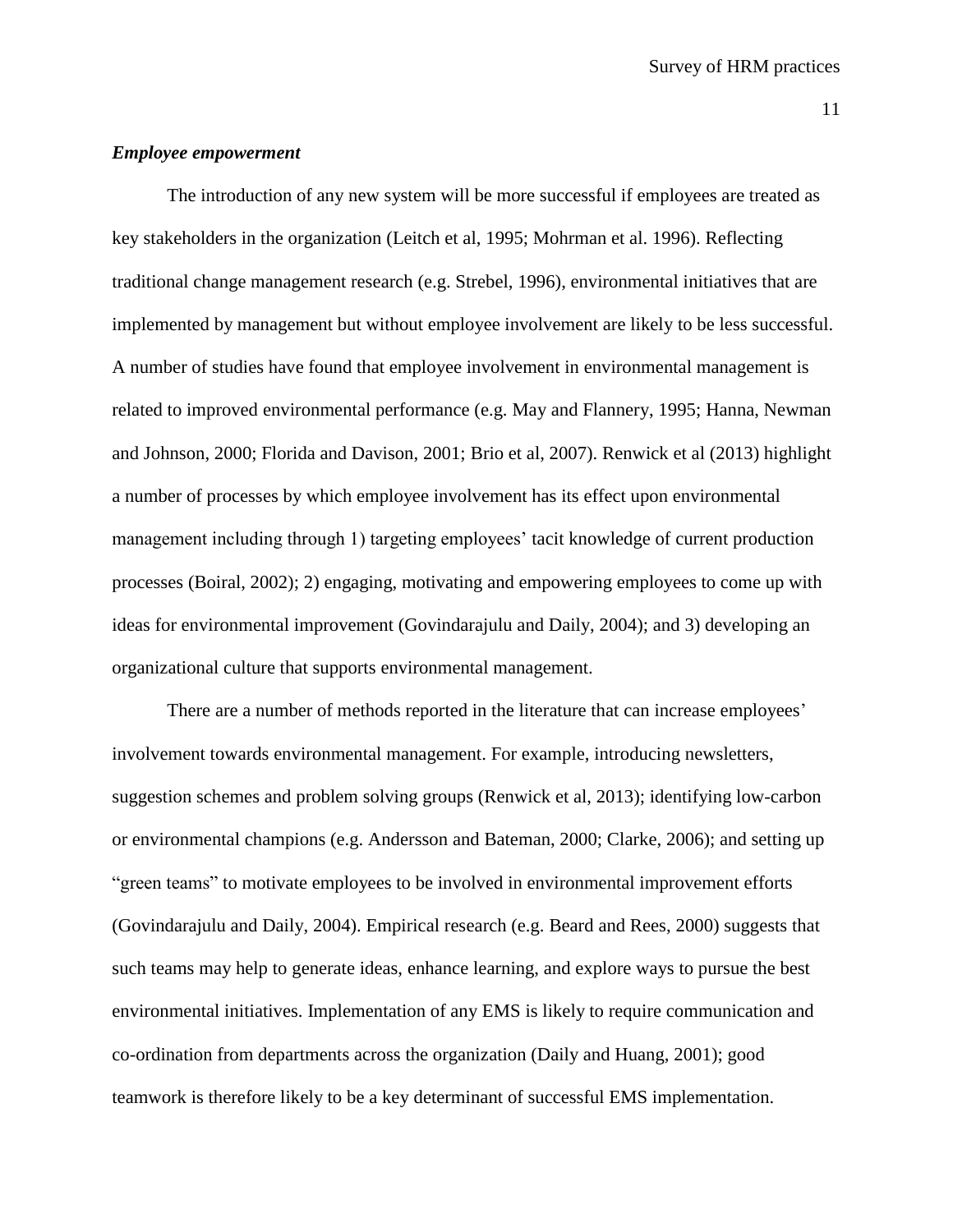#### *Manager involvement*

The importance of top management commitment in driving forward environmental sustainability is well recognized within the literature (Ramus 2002; Rimanoczy and Pearson 2010; Zibarras and Ballinger 2011; Ronnenberg et al., 2011; Robertson and Barling, 2013). This stems from management's ability to direct corporate strategy along with organizational policies, initiatives, programs and reward systems (Branzei, Vertinsky and Zietsma, 2000). Top management subsequently provide the framework for environmental improvement including the success of an EMS (Daily and Huang 2001; Govindarajulu and Daily, 2004; Zutshi and Sohal, 2005).

A key contributing factor is cultivating a corporate culture that supports environmental improvement (Govindarajulu and Daily, 2004) i.e., ensuring the organization's underlying values and assumptions are in line with environmental sustainability and employees are given the freedom to make environmental improvements (Schein, 2010; Govindarajulu and Daily, 2004). Management can contribute towards this cultural development by not only communicating positive environmental values but also role modelling environmental behaviors themselves (Schein, 1995; Ones and Dilchert, 2012). In Robertson and Barling's (2013) recent study, they found that leaders' personal pro-environmental behaviors directly influenced employees' proenvironmental behavior. They also found that environmentally specific transformational leadership (ESTL), which encompasses sharing environmental values with employees; convincing followers they can achieve pro-environmental behaviors; helping employees consider environmental issues in new and innovative ways; and establishing relationships with employees through which they can exert influence also positively impacted employee pro-environmental behavior through increasing their passion for environmental issues. These findings are supported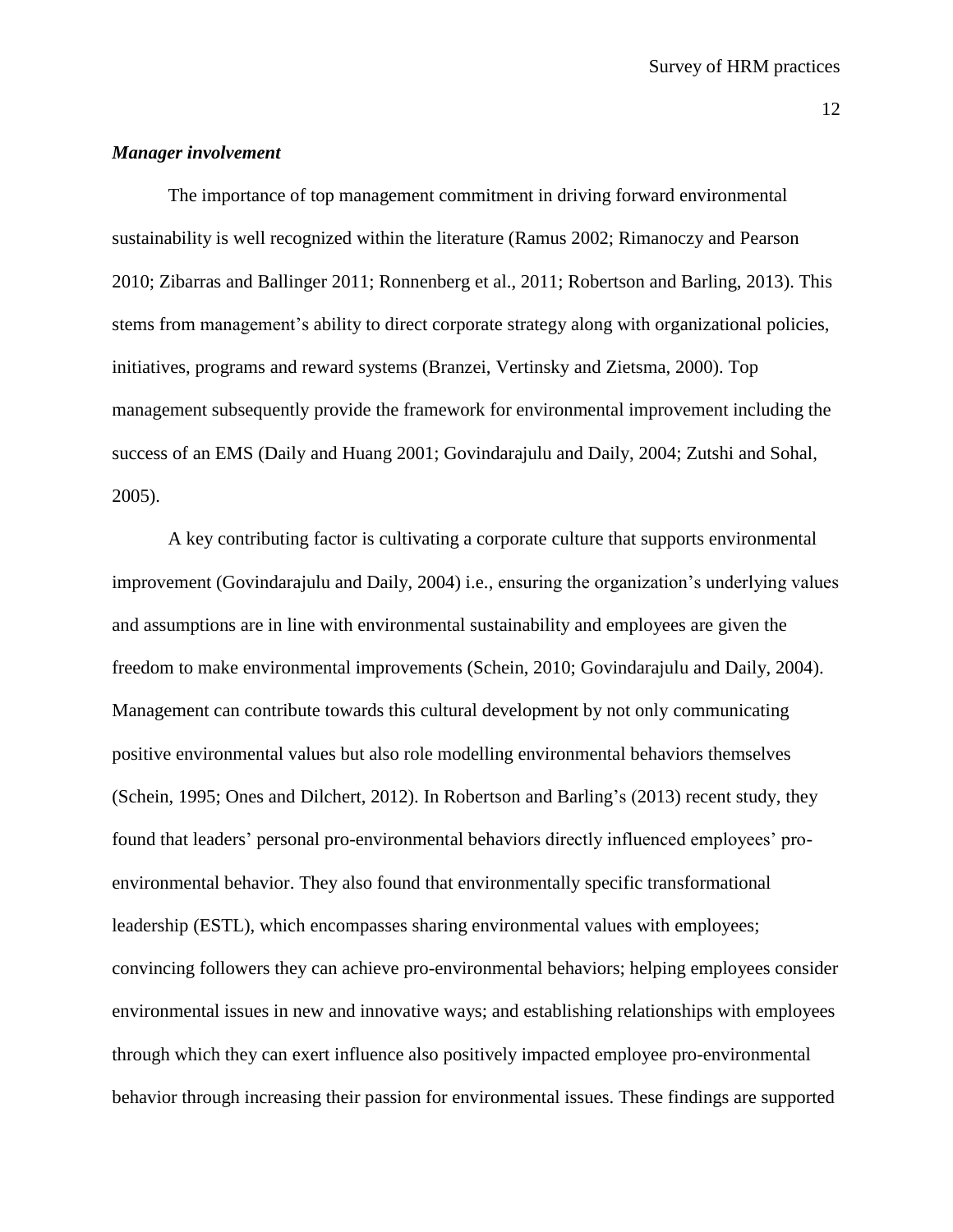by previous research demonstrating the importance of specific management behaviors in increasing employee engagement with environmental initiatives (e.g. Ramus and Steger, 2000; Ramus 2002).

**The HRM practices outlined above also map onto those traditional organizational change principles considered relevant for enacting environmental sustainability within organizations. For example Davis and Coan (***in press***) outline four areas of change management relevant for driving workplace pro-environmental behavior from their review of the literature including 1) embedding sustainability within the organizational culture by aligning the green agenda with underlying organizational values and assumptions (e.g., Russell and McIntosh, 2011); 2) ensuring there is strong environmental leadership with key change agents positioned throughout the organization (e.g., Andersson and Bateman, 2000; Robertson and Barling, 2013); 3) engaging employees and encouraging employee involvement through the provision of environmental information, rewards and employee participation in decision-making (e.g., Osbaldiston and Schott, 2012; Cox, Higgins, Gloster, Foley, and Darnton, 2012); and finally 4) choosing the appropriate form of change that best suits the organization. For example 'planned change' tends to be fairly fixed and led by management (Burnes, 1996), whereas 'emergent change' tends to be more of an ongoing process in response to evolving environmental needs and driven by employees (By, 2005). Often it is a combination of top down and bottom-up approaches that an organization adopts, taking a 'contingency approach' where the type of change adopted is contingent upon a number of situational variables (Davis and Coan,** *in press***). There are therefore clear links between these organizational change principles and the HRM practices needed for pro-environmental behavior change and successful EMS implementation.**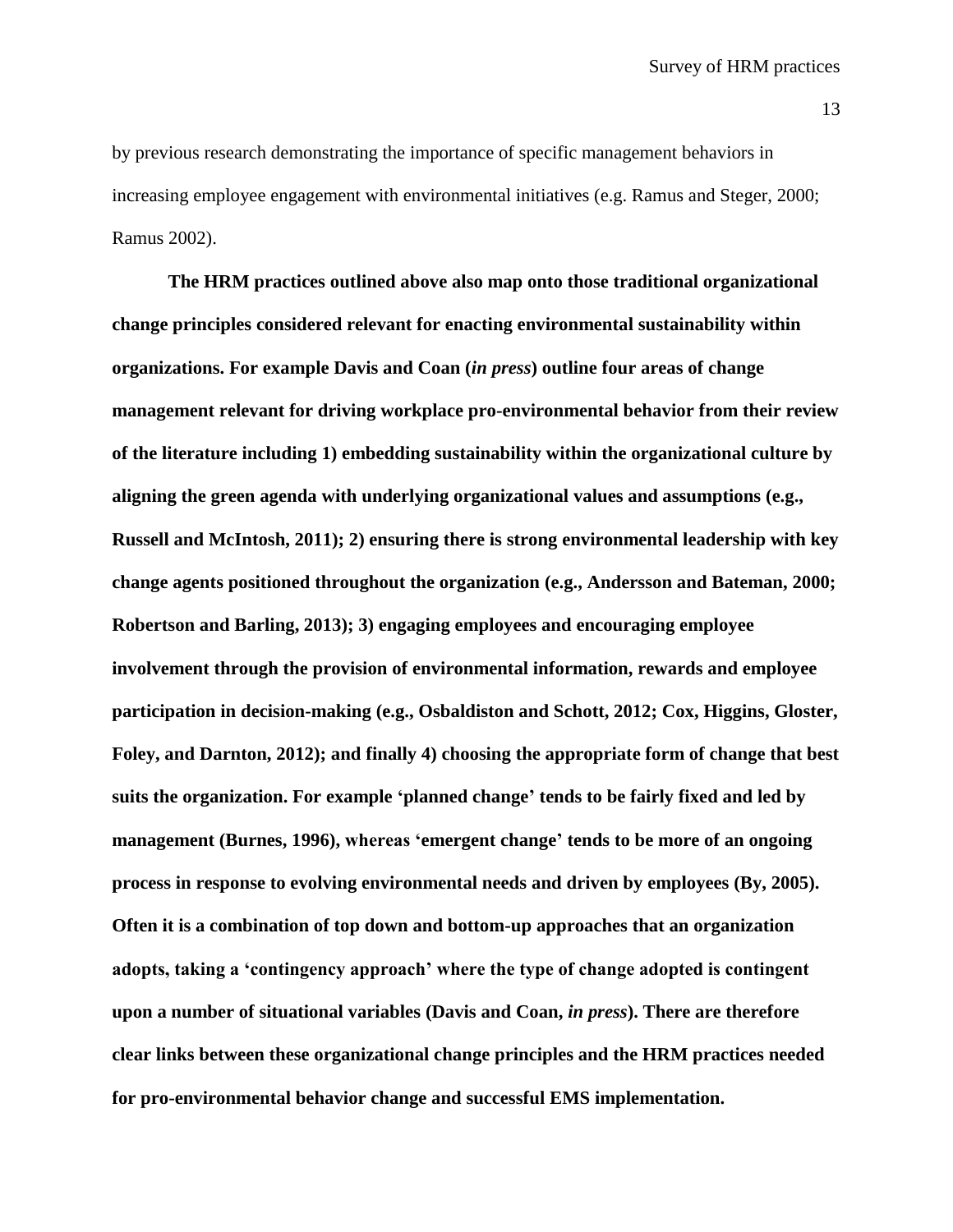# *Summary*

The preceding literature review suggests that certain HRM practices can play an important role in facilitating employee pro-environmental behavior and the policies and initiatives associated with an EMS. More specifically, HRM practices can support the achievement of sustainability objectives and help direct employees' attention and behavior towards the environmental strategy and goals of an organization. To date, the extent to which UK organizations use HRM practices to promote pro-environmental behavior through workplace HRM policies and initiatives is under researched within the literature (Jackson et al, 2011; Renwick et al, 2013). Therefore this research explores the prevalence of HRM practices used in this way and in doing so makes important empirical and practical contributions to the environmental and HRM literatures. There is some indication in the literature that organization size may influence the extent to which environmental practices are implemented; for example Grant, Bergesen and Jones (2002) found that small organizations are more reactive to environmental issues and regulations and Wagner (2011) found that larger organizations are more likely to engage in environmental management. Similarly, Min and Galle (1997) found larger organizations more likely to adopt green purchasing practices. The impact of organization size also translates across other HRM practices such as the use of group exercises in selection (Zibarras and Woods 2010). It is plausible therefore that large organizations may have more resources to implement the necessary initiatives to achieve environmental change (Ronnenberg et al., 2011). Therefore the influence of organization size is also explored in this research. We adopted an exploratory approach to our analyses, with the objective to examine the extent of HRM practices being used, and therefore did not set any formal hypotheses.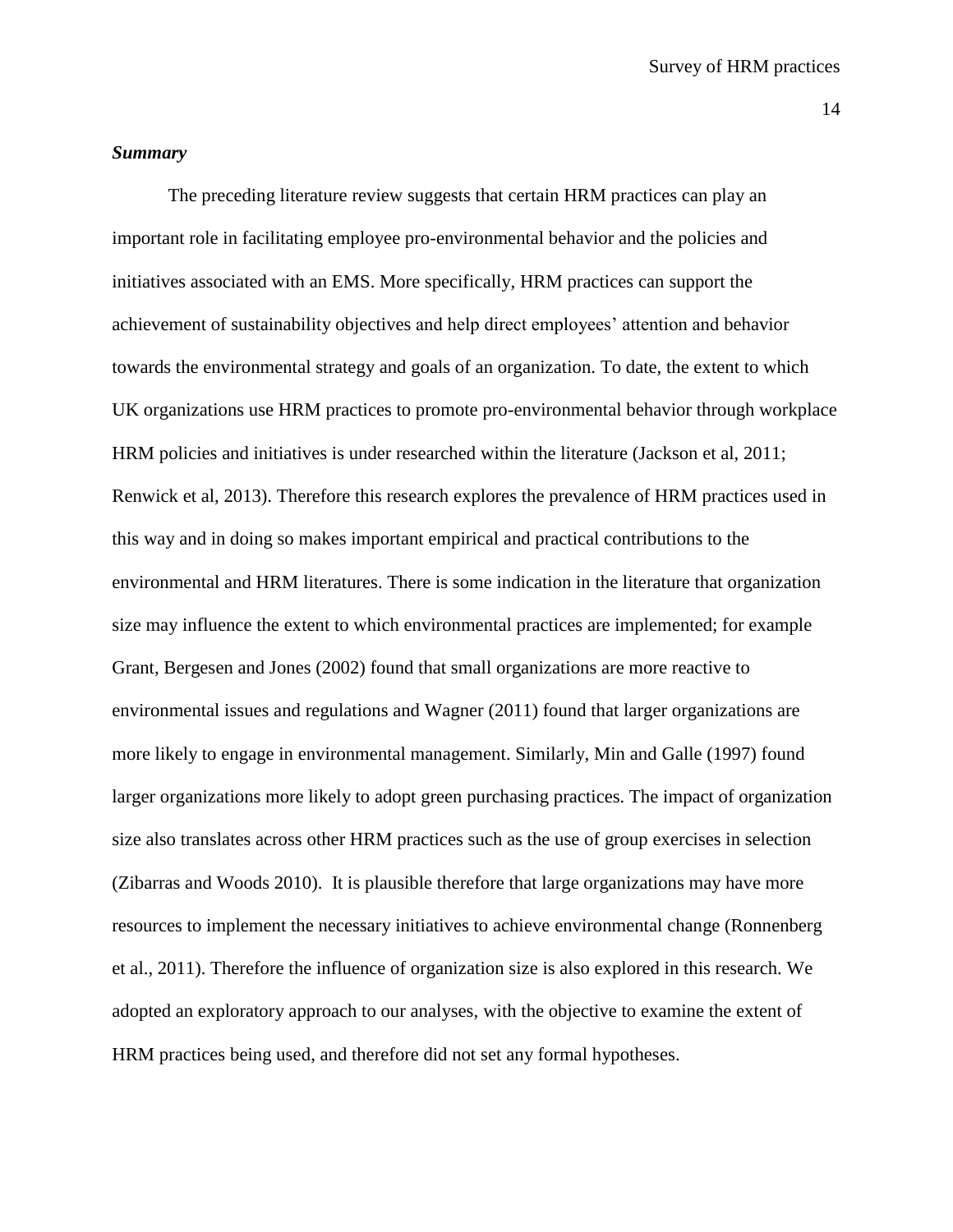#### **Method**

#### *Survey*

The survey design was informed by reviewing previous environmental surveys (e.g. Chartered Management Institute, 2009), academic literature (e.g. Ramus and Steger, 2000; Ramus, 2002; Jabbour and Santos, 2008; Gonzalez, Sarkis and Adenso-Diaz, 2008; Paulraj and de Jong, 2011; Daily, Bishop and Massoud, 2012); and also through informal interviews with environmental managers responsible for environmental policy in five large organizations along with the HR managers from three of these organizations. The survey included three broad areas as outlined below and a complete copy of the survey can be obtained from the author.

- **(1) Company and respondent demographics,** including organization size, sector and turnover; and respondent age, gender and management level.
- **(2) HRM practices used to encourage pro-environmental behavior***.* Respondents were asked *"To what extent does your organization use the following methods to encourage staff to behave in a pro-environmental way"* with response options grouped into five categories as follows: (a) **employee life cycle** (including recruitment, induction, appraisal and promotion), e.g. *"Recruitment and selection criteria that recognize environmental behavior/commitment"*; (b) **rewards**, e.g. *"Individual incentives or reward programs that encourage environmental behavior"*; (c) **education and training**, e.g. *"Training courses aimed at developing/encouraging environmental behavior"*; (d) **employee empowerment**, e.g. *"Set up of green champions/task force/green team etc."*; (e) **manager involvement**, e.g*. "Actively championed by senior management".* Each item was rated on a scale of 1 = Never to  $5 =$  Always.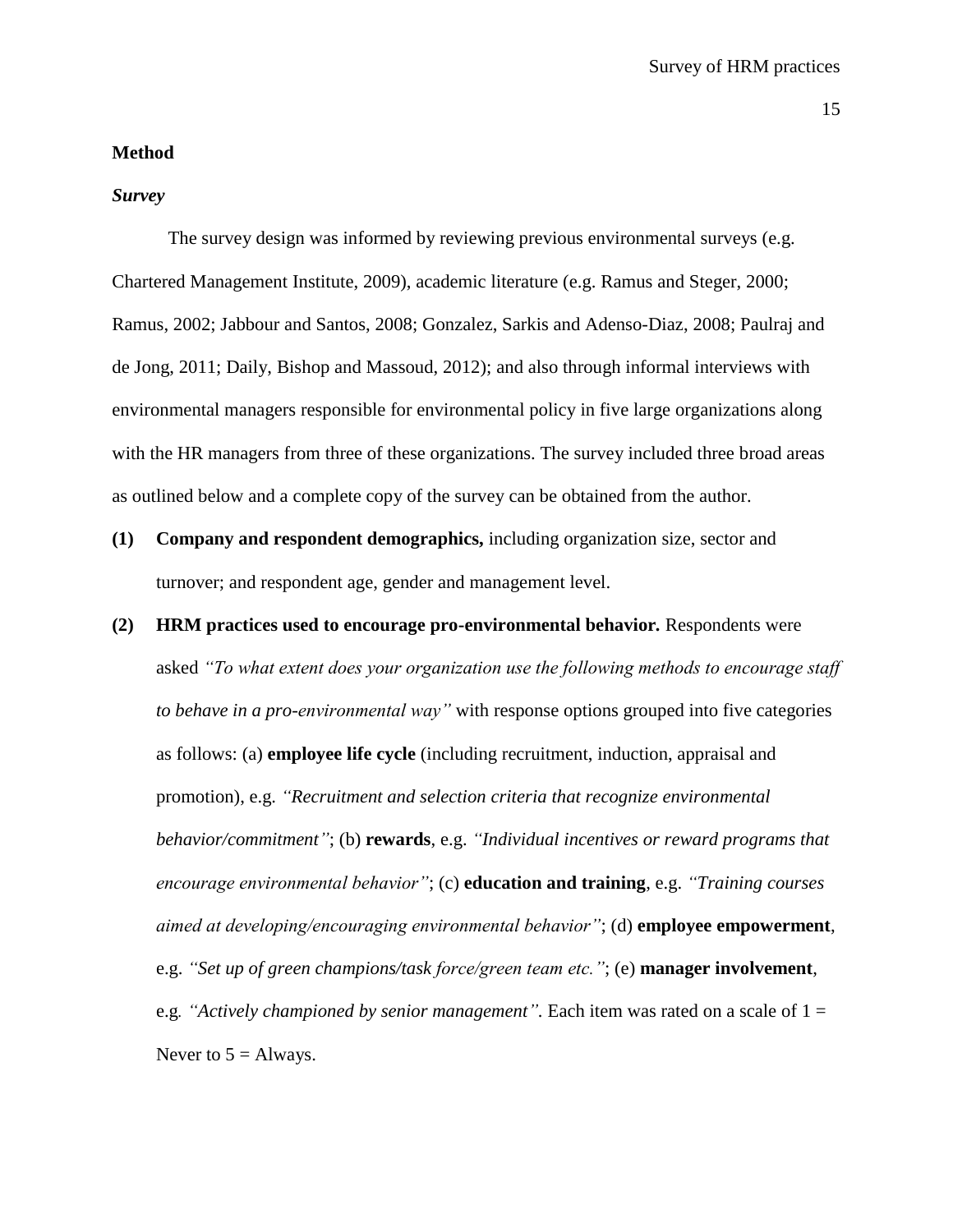# (3) **Most successful HRM practices in encouraging employees to be pro-environmental.** Respondents were then asked to rank the top three most successful HRM practices in encouraging employees to be pro-environmental, from the list given in the previous question: *"Considering the methods above, which three have been the most successful in encouraging pro-environmental behavior in your staff in your organization".* The final question asked whether these initiatives had been evaluated to determine their effectiveness: *"Have you done anything to evaluate the effectiveness of environmental policies / initiatives on employee behavior".* If respondents answered yes, they were prompted to specify what type of evaluation method they had used.

# *Sampling procedure*

In order to ensure that a representative sample of respondents completed the survey, a number of possible sampling frames were considered for UK organizations such as the Value Added Tax and Pay-as-you-earn Income Tax registers. However, these were considered unsuitable as they omit smaller businesses and we wanted to include a range of different organization sizes. Therefore two alternate sampling frames were considered. First over 5,000 members of the Chambers of Commerce were identified using membership websites. Twenty percent of this sample (N=1000) were randomly selected and contacted. **We contacted a random selection of only 20% of this sample to ensure that no one UK region would be over-represented because some of the membership websites included incomplete contact information for their members.** The second sampling frame was the Personnel Manager's Yearbook (PMY), a directory of 11,000 companies that have HR departments or individuals responsible for HRM functions. Of these, around 80% have contact details for the HR manager. Since the PMY contains only organizations large enough to have a dedicated team or person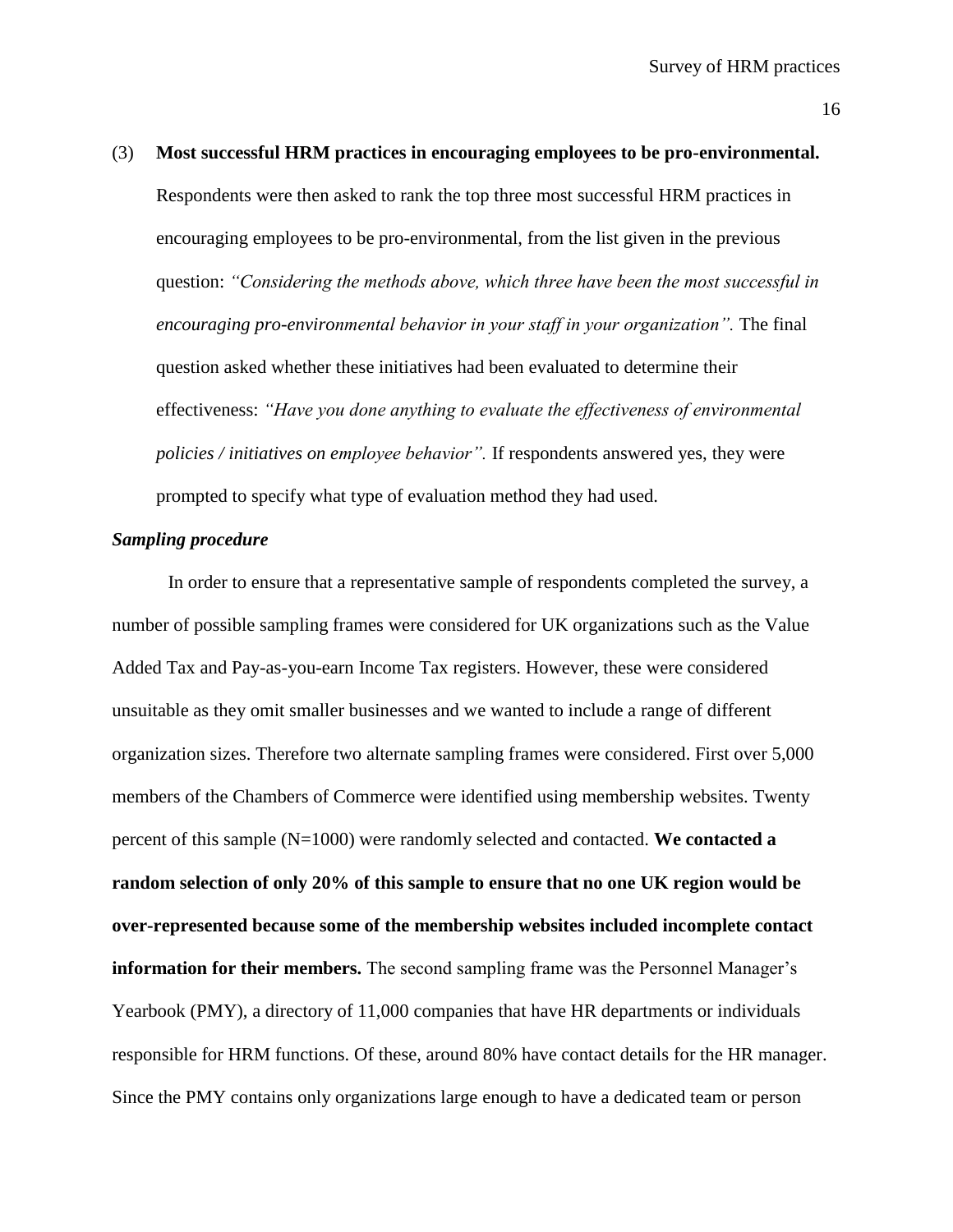responsible for HRM (i.e. medium or large organizations), we randomly selected and contacted a smaller proportion of these organizations (N=250).

The identified person responsible for HRM within each organization (comprising directors, managers, owners and HR Managers) was contacted via email and invited to complete the survey. However, to ensure that the respondent had adequate knowledge about the organization's environmental initiatives to complete the survey, one question specifically asked about the participant's level of the knowledge. Any respondent that suggested they had *less* than 'average' knowledge was dropped from the subsequent analyses. The invitation email included information about the survey, details of how to complete the survey, assurances of voluntary participation, and that the data would be anonymously submitted and aggregated to preserve confidentiality. Out of the 1,250 emails sent, 572 were returned undelivered, leaving a total possible sample of 678.

# *Participating Organizations*

In sum, 266 respondents completed the survey (total response rate 39%), however 52 of these were either incomplete or completed by someone who had less than average knowledge of environmental initiatives and were therefore not included in the analyses. The anonymous nature of the survey meant that we could not calculate response rates from the two sub-samples. The response rate in our study compared favorably to other survey studies (e.g. Sheehan, 2006; Zibarras and Woods, 2010). Thus a total of 214 organizations were included in the analyses for the present study. Of the 214 respondents, 42% were female and 29% were male (29% missing data), and their mean age was 38.5 years. Nineteen percent were directors, 10% were senior managers, 18% middle and 9% junior managers and 16% were non-management (data was missing from 28%). The demographic characteristics of the participating organizations, including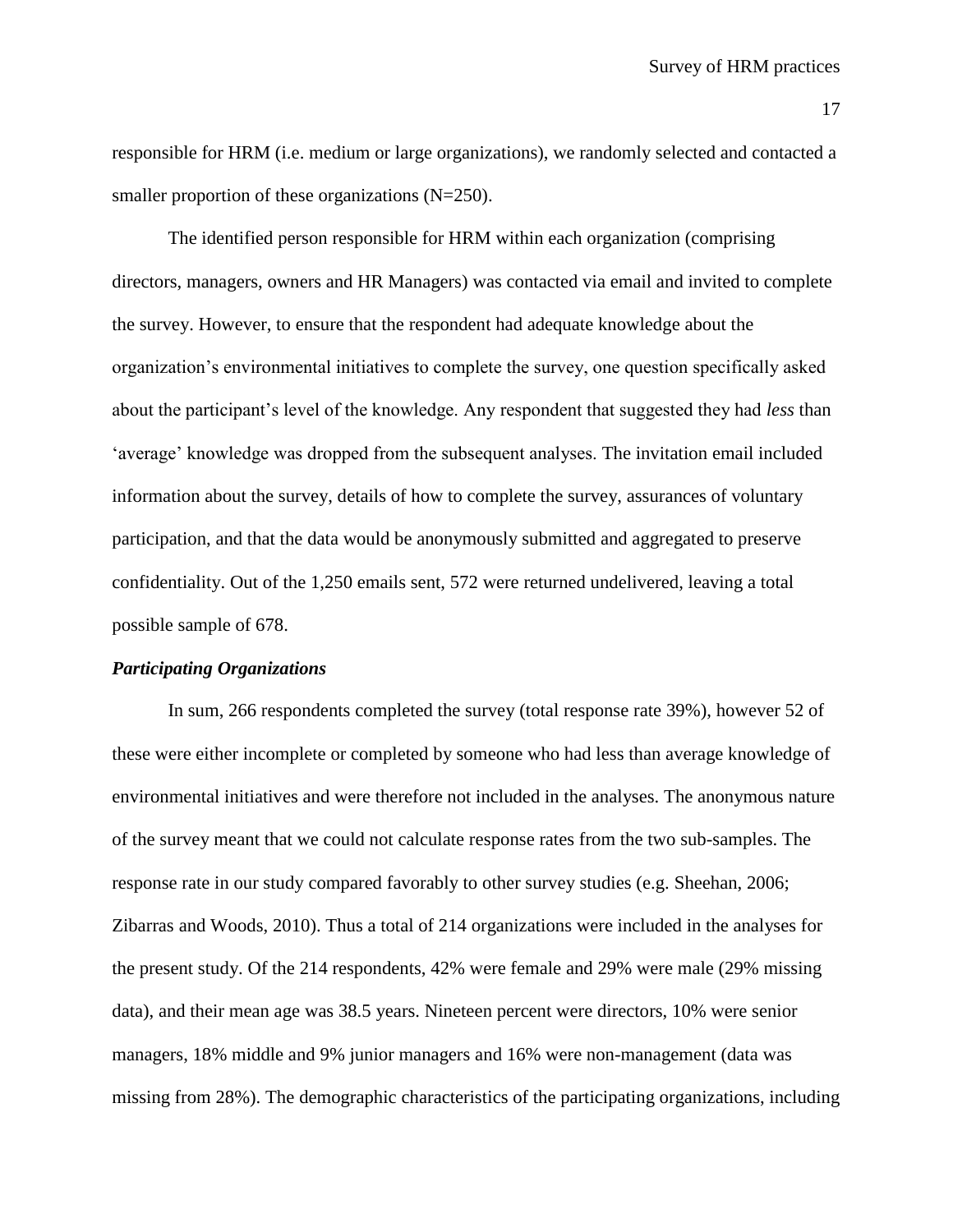organization size and industry sector, are shown in Table 1. Using a  $\chi^2$ -test of independence, there appeared to be no significant difference between the participating organizations and initial sampling frame with regards to organizational size and sector.

\*\*\*INSERT TABLE ONE ABOUT HERE\*\*\*

## **Results and analyses**

### *Prevalence of HRM practices in UK Organizations*

The frequencies of the extent to which organizations use different HRM practices to encourage pro-environmental behavior in employees can be found in Table 2. The final column in Table 2 indicates the total prevalence of HRM practices that are used *at least sometimes* in organizations to promote environmental behavior and ranks their order. This column indicates that the top three most prevalent methods used to encourage pro-environmental behavior in organizations focus on manager involvement. The fourth most prevalent method relates to education and training via internal awareness raising campaigns and the fifth most prevalent method relates to the employee life cycle, specifically induction programs emphasizing environmental issues/concerns. It is noted that the category "rewards" appear to be among the least prevalent methods used in UK organizations to encourage pro-environmental behavior.

\*\*\*INSERT TABLE TWO ABOUT HERE\*\*\*

## *Prevalence of HRM practices by organizational size*

In recognition that larger organizations may have more resources to implement necessary initiatives to achieve environmental change (Ronnenberg et al, 2011) we also examined whether size of organization influenced the extent to which these were implemented. In order to examine associations between frequency of use of HRM practices and organization size, both Pearson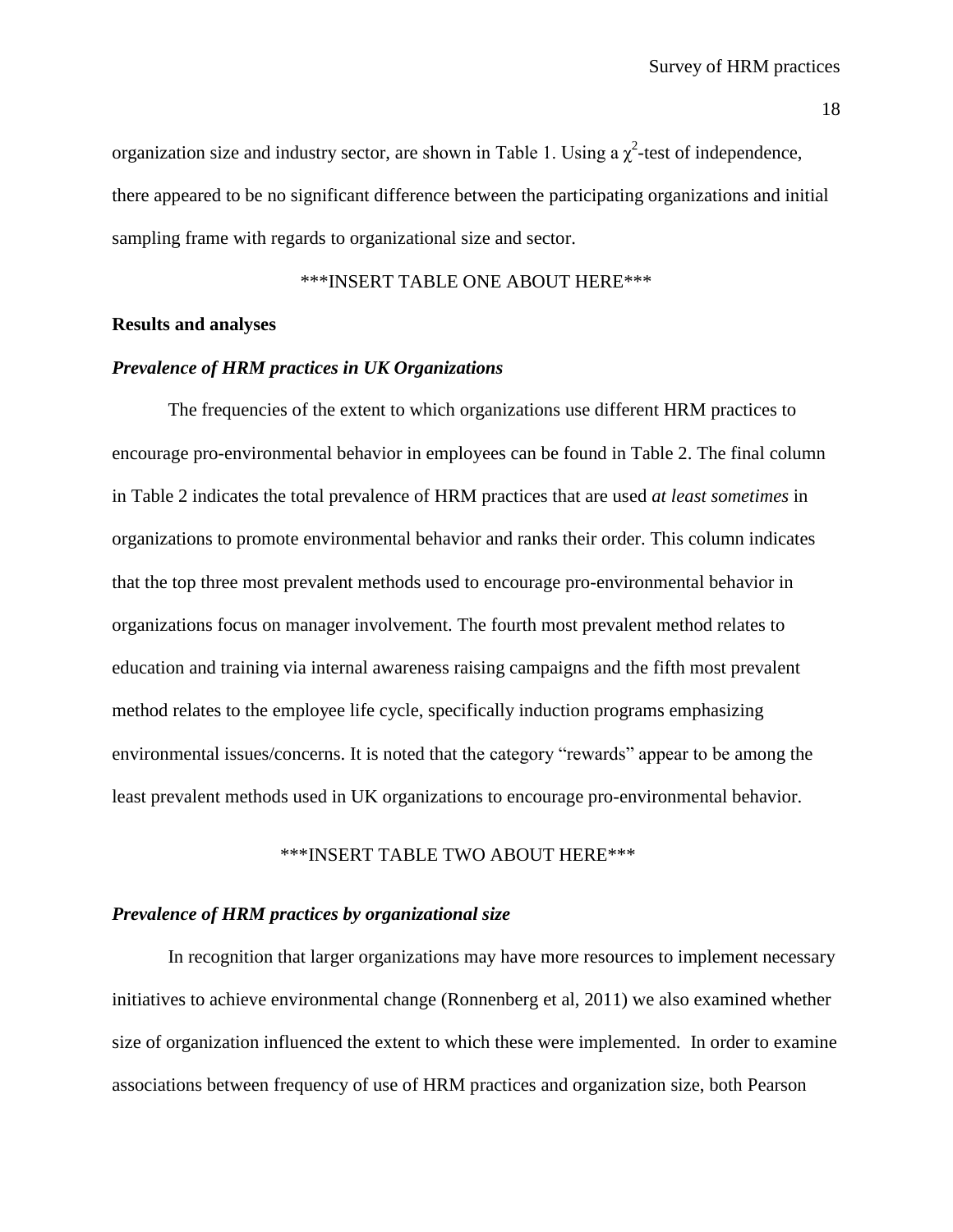Chi-square  $(\chi^2)$  and Cramer's V (*crv*) were used. Pearson chi-square indicates a relationship between independent (organization size) and dependent (HRM practice) variables; whilst Cramer's V indicates the strength of the relationship between variables (where .10–.20 indicates a weak relationship; .20–.40 a moderate relationship; and .40–.60 is a relatively strong relationship). Findings indicated that organization size significantly influenced the extent to which certain HRM practices were used to influence environmental behavior. The "rewards" category was the area in which organization size was most influential, with individual  $\chi^2$  = 8.48,  $p = .004$ ,  $crv = .24$ ); team ( $\chi^2 = 15.83$ ,  $p < .001$ ,  $crv = .23$ ); and organizational ( $\chi^2 = 6.62$ ,  $p = .01$ , *crv* = .21) incentives being more prevalent among large organizations than SMEs. Aspects of "employee empowerment" were also more prevalent in large organizations, including engagement workshops ( $\chi^2$  = 9.19, *p* = .002, *crv* = .25) and setting up of green champion networks  $\chi^2 = 14.22$ ,  $p < .001$ ,  $crv = .31$ ). Finally performance indicators used as part of the employee life cycle ( $\chi^2$  = 6.77, *p* = .009, *crv* = .21); internal awareness campaigns as part of education and training ( $\chi^2$  = 32.22, *p* < .001, *crv* = .47); and vision/mission statements ( $\chi^2$  = 12.17,  $p < .001$ ,  $crv = .28$ ) were all found to be significantly more prevalent in large organizations than in SMEs.

#### *Most effective HRM practices*

Respondents were also asked to indicate which of the HRM practices were the most effective in encouraging employees to become more pro-environmental; these are shown in Table 4. The top three most effective HRM practices indicated by organizations were encouragement via internal awareness-raising campaigns (education and training); active championing by senior management (manager involvement); and set up of green champions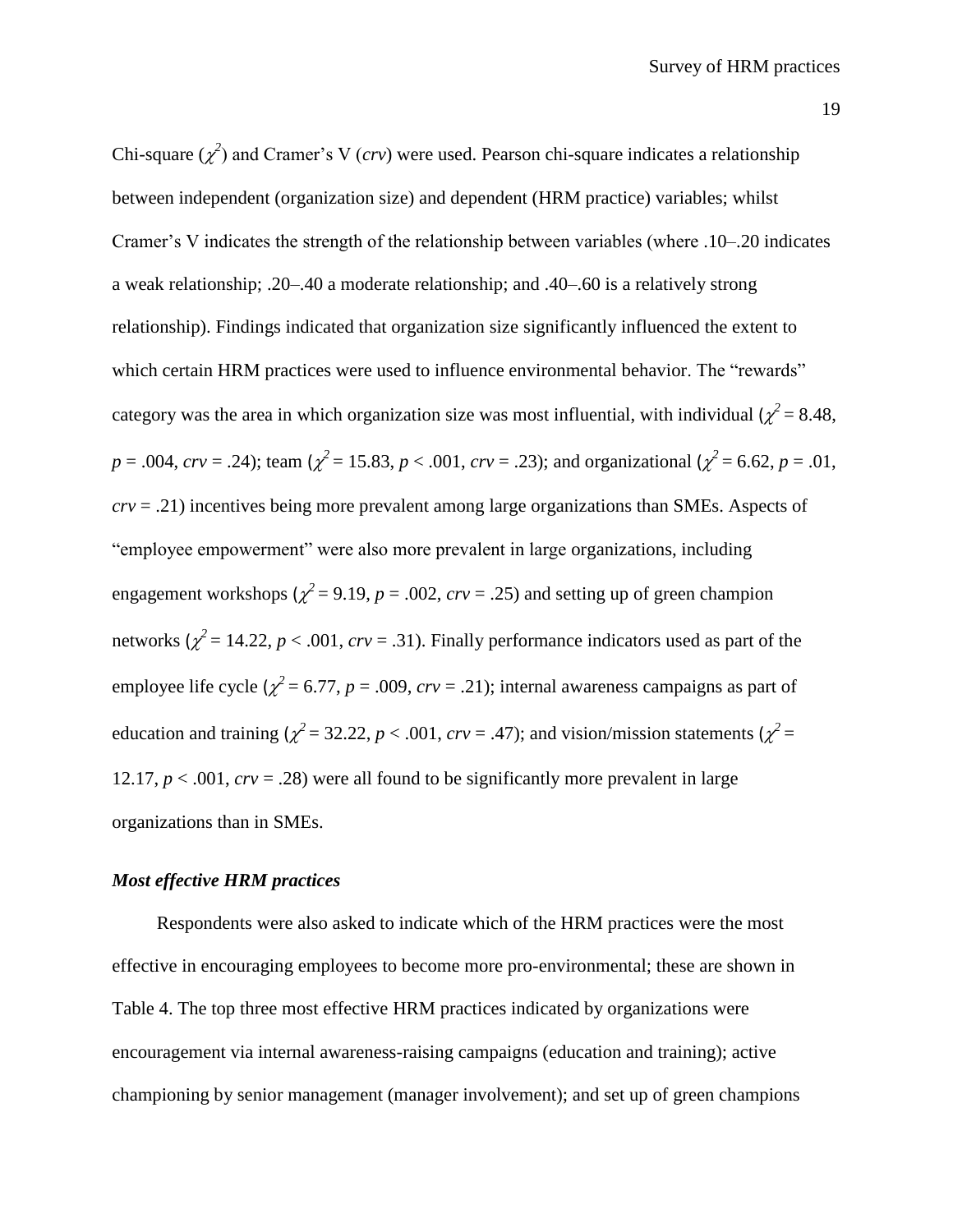(employee empowerment). Interestingly, rewards were included in the list of most effective HRM practices; but, as shown in the previous section, are not used extensively in UK organizations. A Spearman correlation was conducted to determine whether there was a significant relationship between how effective the practices were considered and the extent to which they were used. That is, we correlated the number of organizations that considered the methods effective with the ranked data indicating extent of use; we found that there was a significant correlation between the two: (rho  $= -0.64$ ,  $p < 0.001$ ), which suggests that those methods considered the most effective were used the most often. Note that the correlation is negative because the highest ranking HRM practice is ranked as 1.

# \*\*\*INSERT TABLE THREE ABOUT HERE\*\*\*

We also asked respondents to indicate whether they evaluated the effectiveness of the HRM practices in encouraging employees to engage in environmental behavior. This was considered an important question because we wanted to determine whether organizations actually conducted any evaluation of HRM practices to determine their effectiveness. Out of the 214 participating organizations, only 16% ( $N = 34$ ) indicated that they evaluated the effectiveness of their HRM practices. Fifty-five percent  $(N = 117)$  said they did not evaluate the effectiveness of their HRM practices, whilst 18% ( $N = 38$ ) did not know. There was missing data from 12% of the sample. This is an interesting finding, because if HRM practices are not being evaluated, then it may be difficult for organizations to determine whether they are truly effective or not.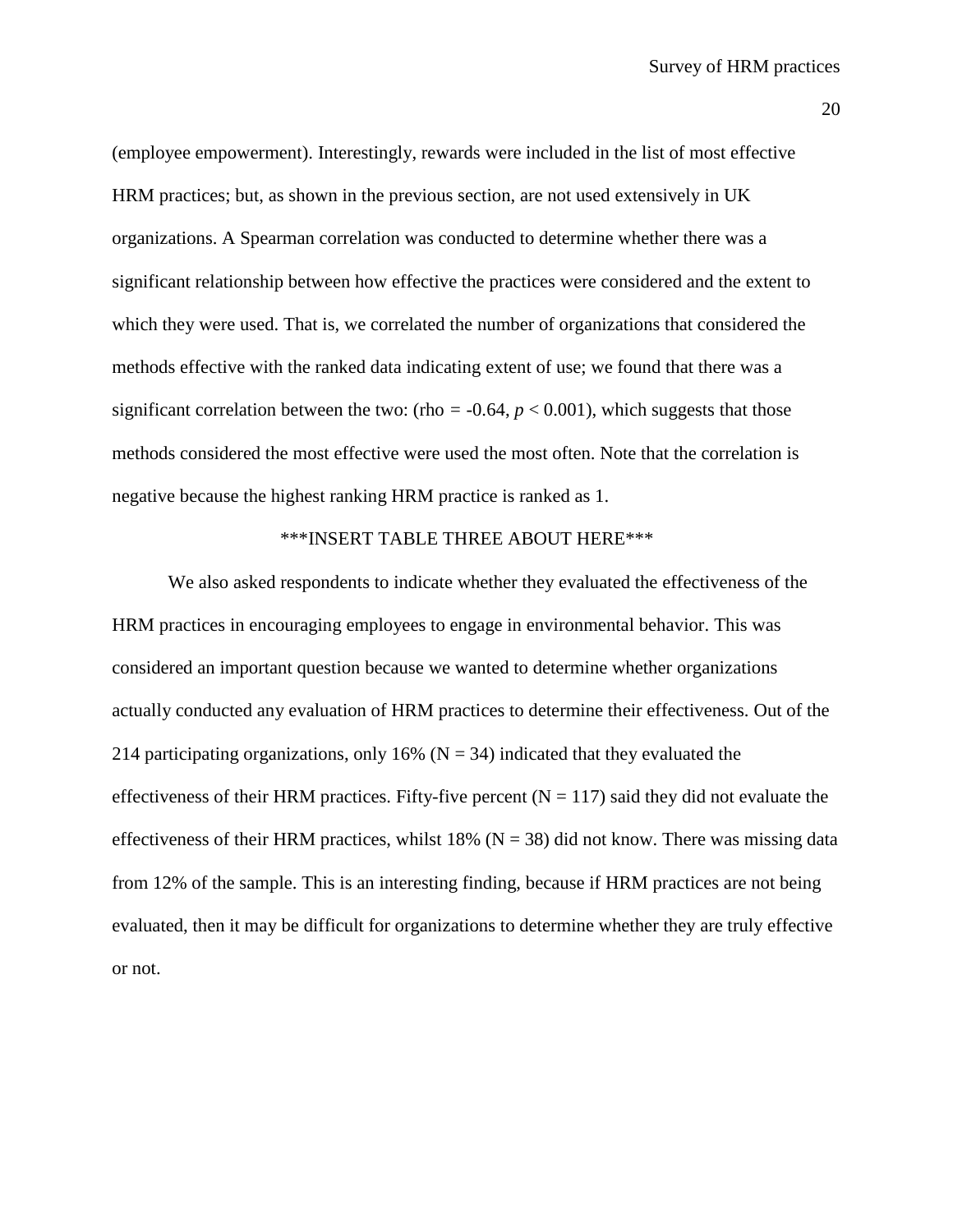## **Discussion**

In this study we examined the extent to which UK organizations are using HRM practices to promote environmental behavior and support EMS initiatives. In summary, organizations appear to be using some key HRM practices to encourage pro-environmental behavior in their employees. However, findings also indicated that organizations are not using HRM practices to a great extent overall, with even the most prevalent HRM practice (active championing by senior management) being used *at least sometimes* in only 63.1% of the organizations sampled. This implies that over one third of organizations were either not using this method at all, or using it rarely. Thus organizations could use HRM practices more actively to promote environmental behavior and support EMS initiatives. Additionally, the extent to which organizations implement HRM practices varies by organization size. Of the organizations examined, a higher proportion of large organizations implement HRM practices, most notably in relation to team, organizationbased and individual incentives. This supports the notion that large organizations have better resources to influence environmental change (Ronnenberg *et al*, 2011).

The top three most prevalent methods used within organizations entailed manager involvement, such as being actively championed by senior management or informal encouragement by line management. This suggests that managers act as key gatekeepers for facilitating pro-environmental behaviors providing a framework through which to motivate their staff. This is important because the literature (e.g. Govindarajulu and Daily, 2004) and empirical research (e.g. Ramus and Steger, 2000; Ramus, 2002; Robertson and Barling, 2013) suggests that manager involvement is influential in encouraging employees to engage in environmental initiatives. **Managers' influence may be particularly crucial because leaders have the scope and visibility to ensure that the same pro-environmental messages reach a large number of**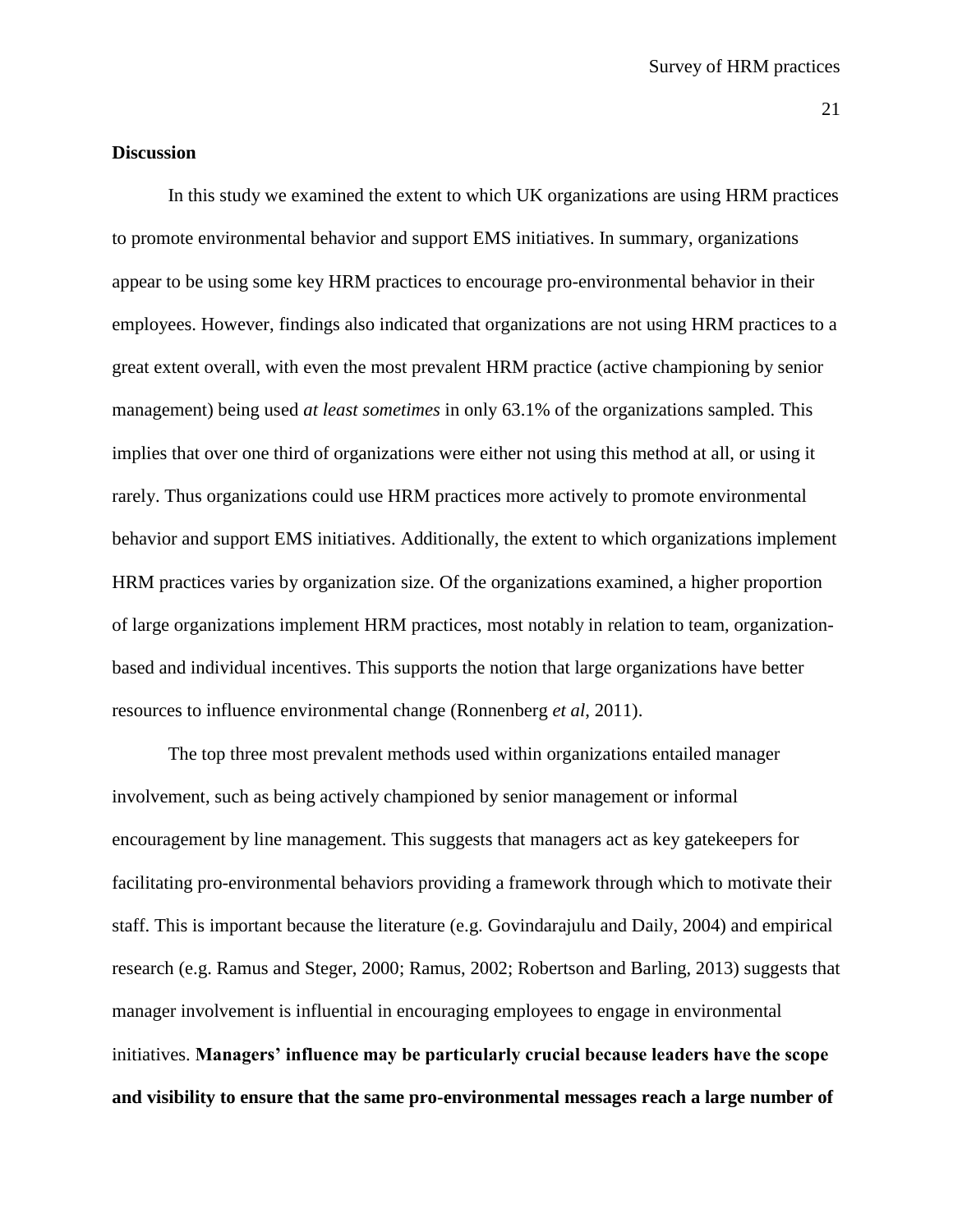**employees. Particularly when leaders are transformational in style, they can transfer environmental values, model desirable environmental behaviors, and inspire and motivate employees – both from the senior management side and through informal encouragement from line managers (Robertson and Barling, 2013). Furthermore, manager involvement of this nature may become the starting point for other methods concerning employee empowerment, including green teams, and awareness-raising campaigns due to an increase in innovation elicited by transformational leadership (Robertson and Barling, 2013).** 

However, whilst managers are important, it should be noted that even within organizations that are committed to environmental sustainability, managers often do not give as much support to environmental behavior than other management-related activities (Ramus and Steger, 2000); **future research should consider measuring the relative support given to environmental issues compared to other management-related issues.** Additionally, over a third of organizations sampled did not include an environmental policy statement in their vision/mission statement, so these companies may be missing out on an important way in which to communicate and promote environmental issues internally to staff. Research shows that vision/mission statements are important because they send positive signals to staff within the organization from top management (Ramus and Steger, 2000), which increases the likelihood that employees will engage in pro-environmental behavior (Ramus, 2002) **and may serve to reinforce informal encouragement from line managers and establish the pro-environmental status of the organization.**

Although one aspect of education and training (internal awareness-raising campaigns) was among the most prevalent methods used by organizations, the other education and training methods were less common (ranked  $9<sup>th</sup>$  and  $10<sup>th</sup>$ ). **This can be explained practically – it is**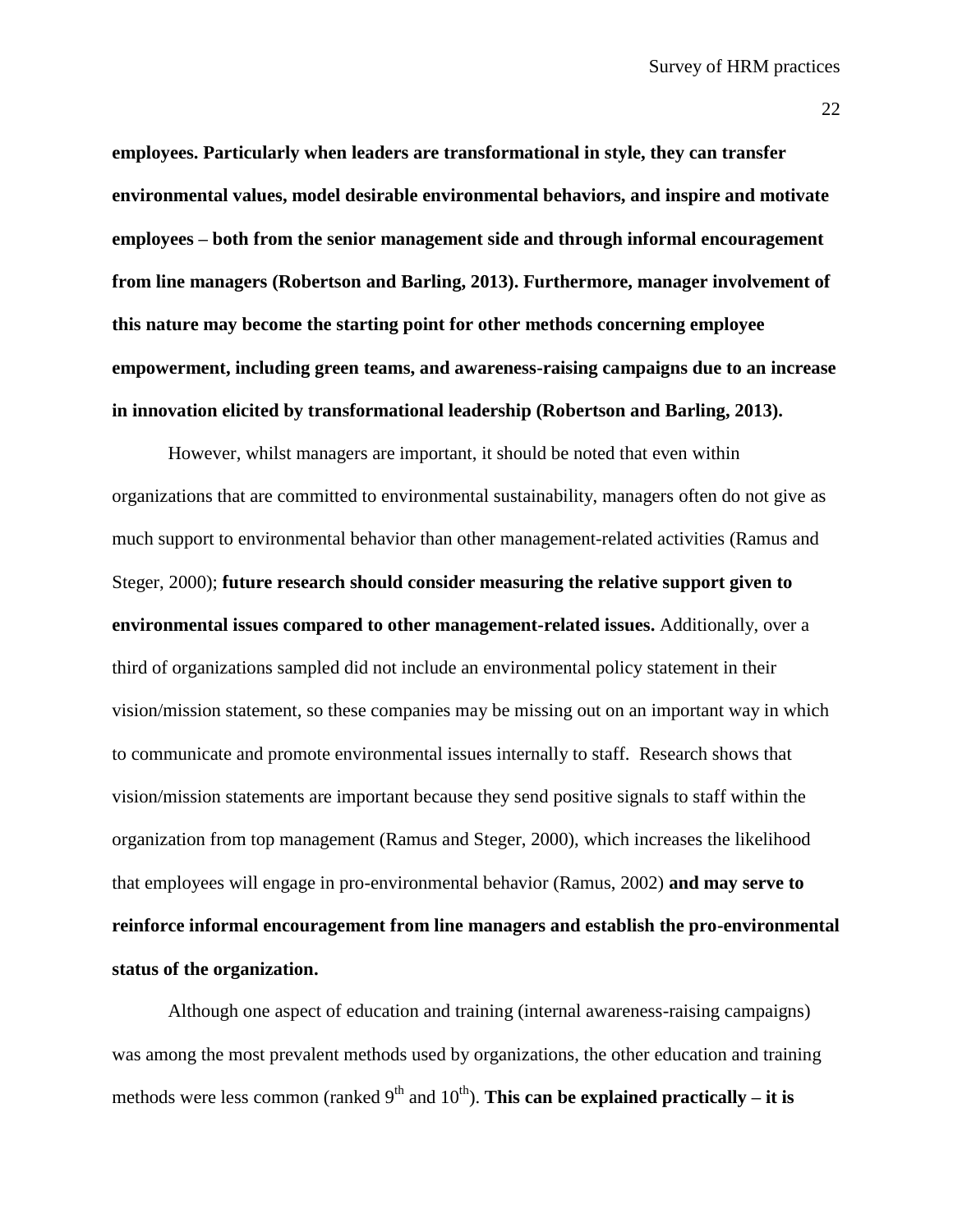**likely to be more efficient and less costly to implement awareness-raising campaigns through means such as seminars and posters than it is to organize formal training courses and leadership and management training on environmental issues.** However, despite its popularity by organizations, the effectiveness of the awareness-raising approach in terms of actual environmental behavior change is questionable (see Barr, 2003 for a critical review). Thus, despite the potential costs, organizations may need to involve employees in formal education programs aimed at developing and encouraging pro-environmental behavior; it is through providing education and training that employees can learn how to enact environmental changes and become aware of the organization's efforts towards sustainability. As Ramus (2002) notes, employees who know about such policies are more likely to engage in pro-environmental behavior.

It is noteworthy that findings suggest rewards are not used extensively within organizations to encourage pro-environmental behavior in staff. **Despite literature suggesting that rewards can be useful (Daily and Huang, 2001; Govindarajulu and Daily, 2004; Jackson et al, 2011), Fernandez et al. (2013) note that it can be difficult to successfully implement a reward system that works for all employees and, since individuals are motivated in different ways, this poses a problem for organizations in terms of the resources necessary to tailor rewards to individual motivations. In light of this, it is perhaps not surprising that rewards are not used to the extent as other methods such as manager involvement and awareness-raising, especially in organizations with large numbers of employees.** Additionally, elements of the employee life cycle (selection, appraisal or promotion) rank fairly low in terms of HRM practices used. This is despite the fact that literature (e.g., Ramus and Steger, 2000; Ramus, 2002; Jabbour and Santos, 2008; Rimanoczy and Pearson,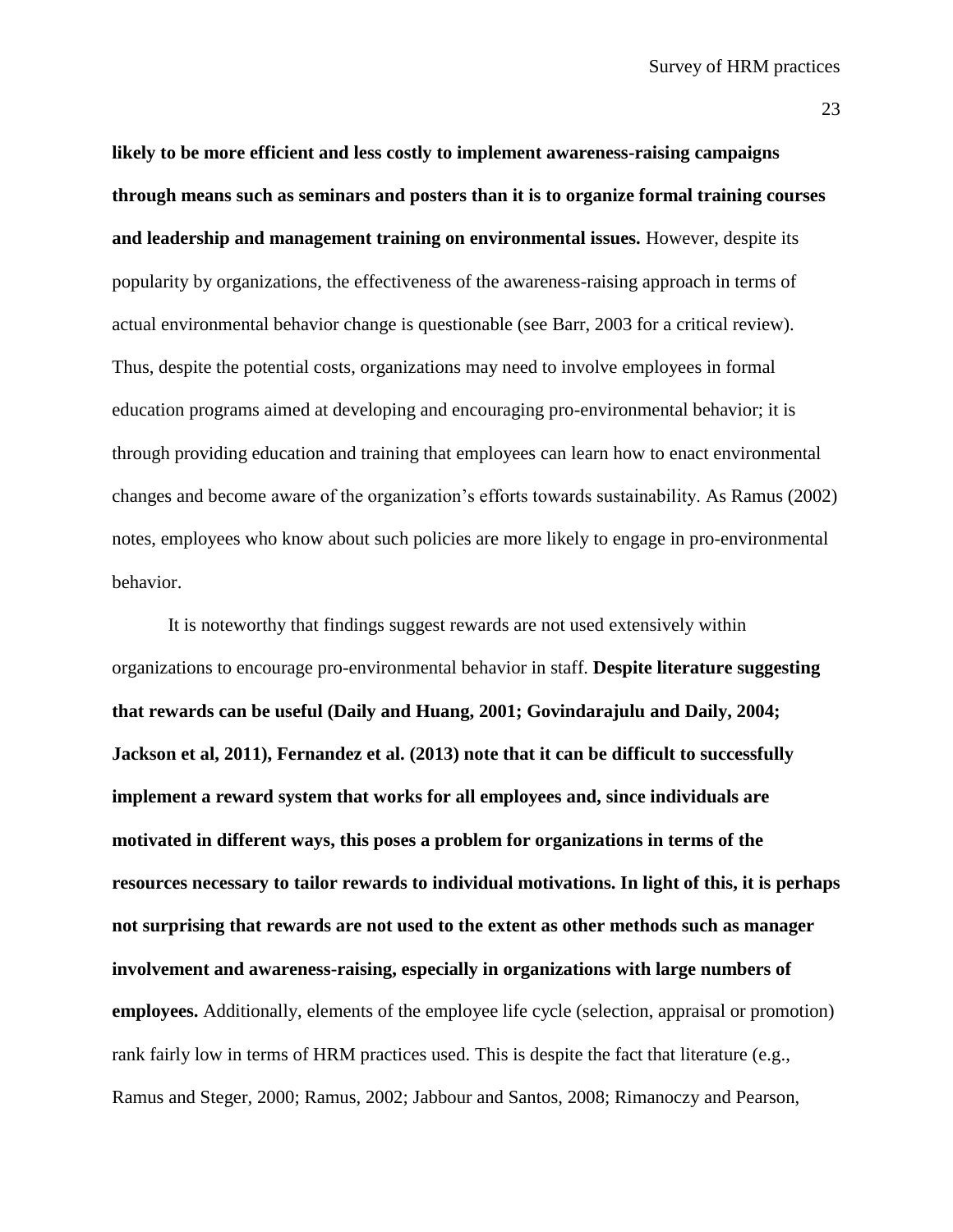2010) suggests that selection/appraisal/promotion could play key roles in supporting the attainment of sustainability-related goals via their employees. Again, these findings suggest that organizations could make better use of their HRM practices to support employee proenvironmental behavior and the policies and initiatives associated with their EMSs.

With regards to the HRM practices considered most effective in encouraging employees towards pro-environmental behavior, four of the top five practices listed were also most prevalently used. Indeed, there was a strong correlation between the perceived effectiveness of HRM practices and the extent to which they were used; indicating that organizations are using the methods that they perceive to be most successful. It was only "rewards" that were ranked higher in terms of effectiveness than they were in terms of prevalence. That said, the relative effectiveness of the HRM practices should be interpreted with caution given that only 16% of organizations reported conducting any sort of evaluation, and of this 16% we do not know how rigorous the evaluation methods were. This is an important finding because it has significant implications for an organization's environmental performance. If only a small proportion of organizations evaluate their HRM initiatives, it will be impossible to know whether they are actually improving employees' environmental behavior.

**It is also important to consider the role of HR in influencing change; for example Rimanoczy and Pearson (2010) have highlighted that the HR function has responsibility for ensuring that policies, processes and systems throughout organizations are cohesive, bought-into by management, and communicated clearly to all employees. Thus HR may be ideally positioned to influence environmental change (Dubois and Dubois, 2012). For organizations wishing to improve employees' environmental behaviour and become environmentally sustainable, often a culture shift is necessary (Rimanoczy and Pearson,**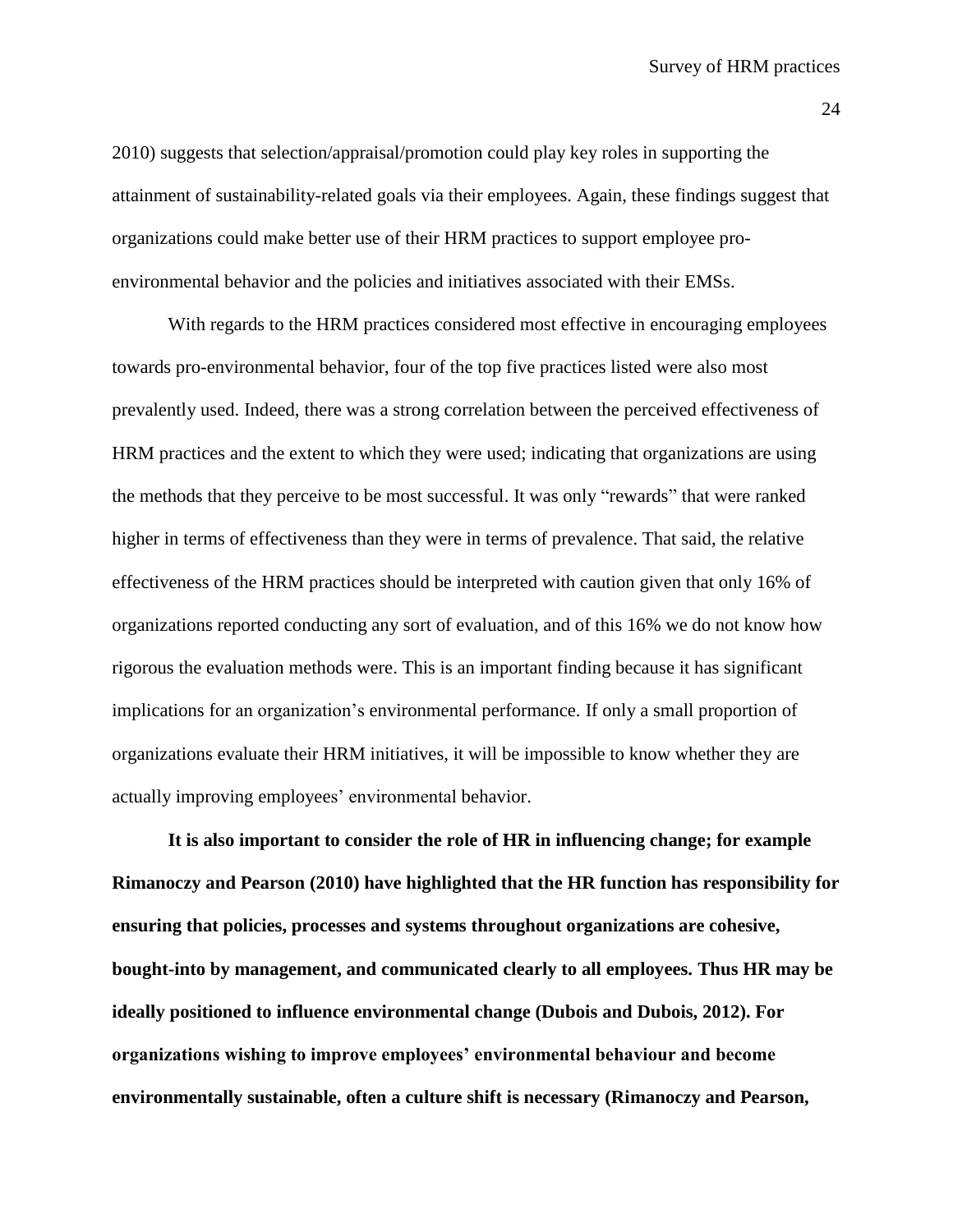**2010). Therefore, having environmentally relevant HRM practices in place is essential for engaging and involving employees in this shift. Through practices such as recruitment, selection, induction programs, training, and rewards, HR will be able to help organizations shift their culture towards one that is more pro-environmental. Weaving sustainability into key HRM practices – and communicating this effectively – will make it more likely that employees are agreed on what sustainability means to their organization and the necessary steps to achieving it; both of which drive subsequent environmental behavior (Colbert and Kurucz, 2007). Cultivating this sense of belonging to a community that is working towards a common goal is likely to increase engagement and reinforce continued learning; resulting in fewer barriers to change (Rimanoczy and Pearson, 2010).**

## *Theoretical and practical implications*

This research has a number of theoretical and practical implications. This study provides empirical evidence regarding what HRM practices are currently being employed by organizations to support employee pro-environmental behavior and those initiatives that may form part of an EMS, yet the findings appear to highlight a gap between research and practice. Research literature suggests HRM practices can play a key role in supporting the attainment of sustainability and EMS goals within organizations (e.g. Ramus and Steger, 2000; Ramus, 2002; Govindarajulu and Daily, 2004; Jabbour and Santos, 2008; Rimanoczy and Pearson, 2010). However, the survey findings show that organizations are not using HRM practices to a great extent. Practically, it appears that organizations could make greater use of HRM to promote environmental behavior among staff. This could go some way towards ensuring that EMS initiatives are supported and successfully implemented in organizations.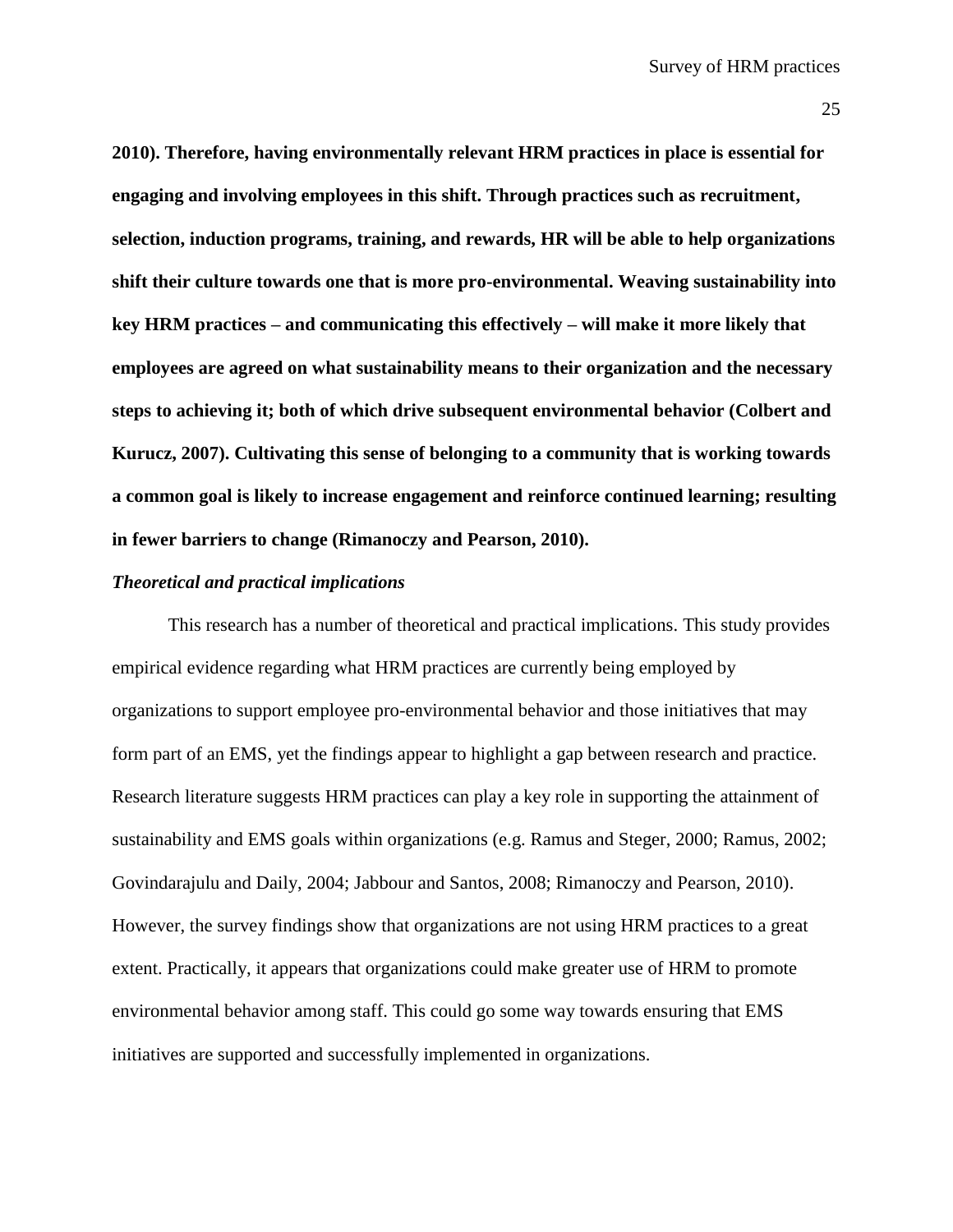Currently, practices that entail manager involvement appear to be among the most prevalent methods of encouraging pro-environmental behavior; thus there may be an opportunity for the HR function to engage with management to play a strategic role in reaching environmental objectives. **In addition, organizations may consider recruiting managers who value the environment. Training should be made available to all employees, including management, which focuses on improving environmental knowledge, awareness and skills.**  Additionally, findings imply that organizations need to empower employees to take ownership of some of the environmentally-related issues and/or initiatives themselves; **for example including employees in the design and implementation of any new environmental change initiative as well as appropriately rewarding them through both formal (e.g., performance management) and informal channels (e.g., praise and recognition).**

Only a very small percentage of organizations actually evaluate HRM practices to determine their relative success in promoting pro-environmental behavior among staff. Ones and Dilchert (2012) highlight the need for organizations to account for both the number of environmental initiatives introduced and the associated impacts upon the environment. Our findings suggest that organizations may not have clear evidence as to whether HRM practices actually result in employee behavior change and/or have a direct impact on the environment. This evaluation is integral to help organizations identify what does and does not work and **both self-report and objective metrics should be designed and used for this purpose.** It may also help organizations understand how to effectively integrate these practices with each other to create organization-wide change. Furthermore, if more organizations are able to demonstrate the success these HRM practices have in supporting EMSs and subsequent behavior change as well as additional benefits beyond the environment (e.g., financial outputs; Renwick et al, 2013;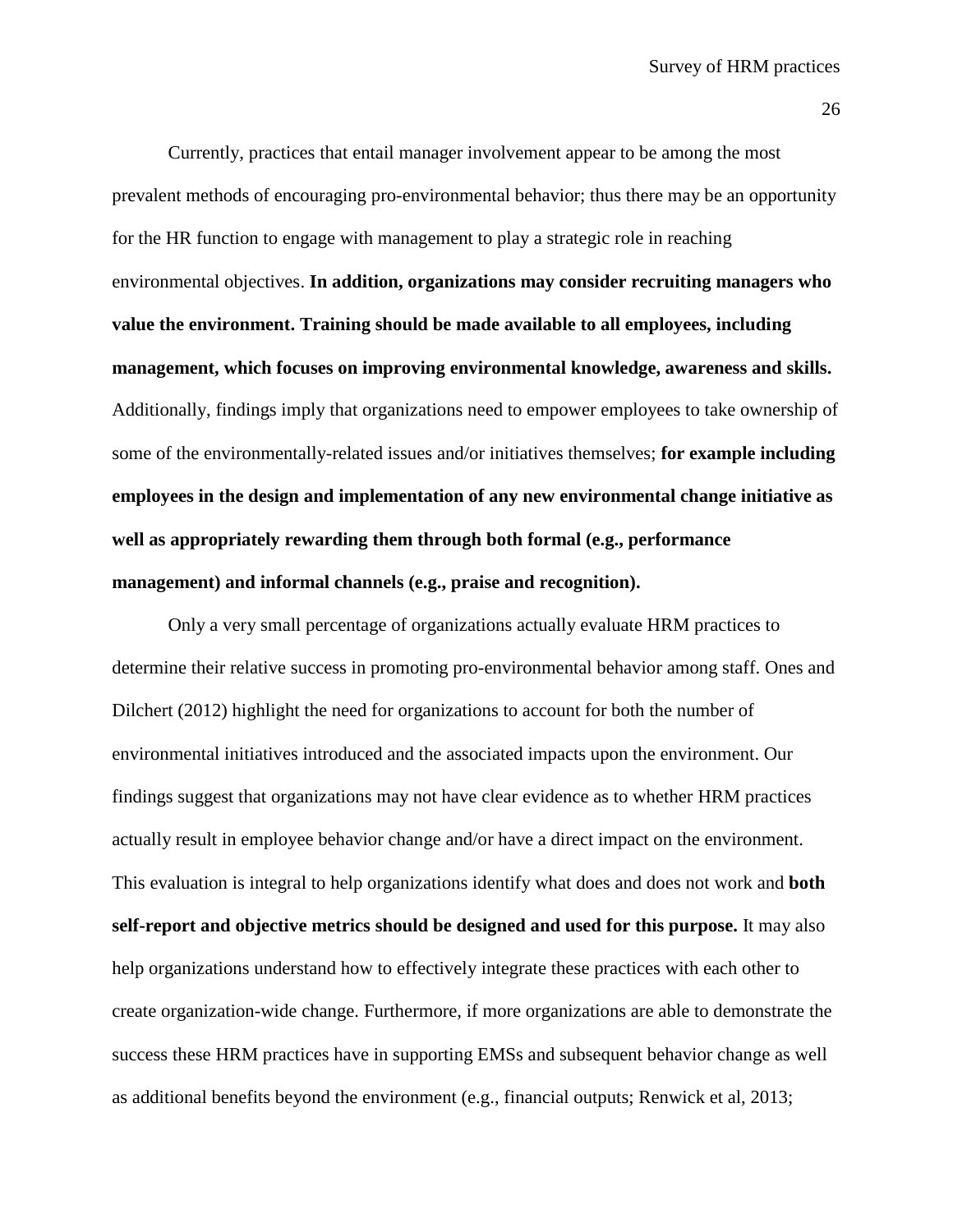worker productivity; Delmas and Pekovic, 2013), this might encourage other organizations to introduce similar practices.

**A final practical implication to consider is the organizational context since this may impact the success of any change intervention. Not only will such factors as organisational climate (Norton, Zacher and Ashkanasy, , 2012) and organisational culture (Alcaraz, Kausel, Colon, Escotto, Gutierrez-Martinez, Morales and Vicencio, 2012) play a role, but also understanding the type of organizational change strategy that best suits the organization will be key (i.e., planned, emergent or contingent; cf. Davis & Coan,** *in press***). Furthermore, there are a number of external factors that drive environmental efforts, such as external pressures, desire to control risk, response to stakeholders, competitive advantage, and revenue (Ervin, Khanna, Jones and Wirkkala, 2012); and organizations differ in their response to these drivers. Indeed, it is noted by Delmas and Toffel (2004) that even organizations exposed to the same pressures may undertake differing environmental practices; therefore an appreciation of organizational context is likely integral to the successful implementation of environmental practices.**

## *Limitations and recommendations for future research*

There are a number of limitations of this research that should be noted. One potential limitation of our study was its reliance on self-report data; there was no way of ensuring that participants completed the survey honestly or accurately. This is a common problem for selfreport questionnaires (e.g. Podsakoff and Organ, 1986), **although self-report data has been shown to be valid in the context of pro-environmental behavior when objective and subjective data was compared (see Kaiser, Frick and Stoll-Kleemann, 2001);** nevertheless we recommend that future survey studies should aim to collect some objective data, such as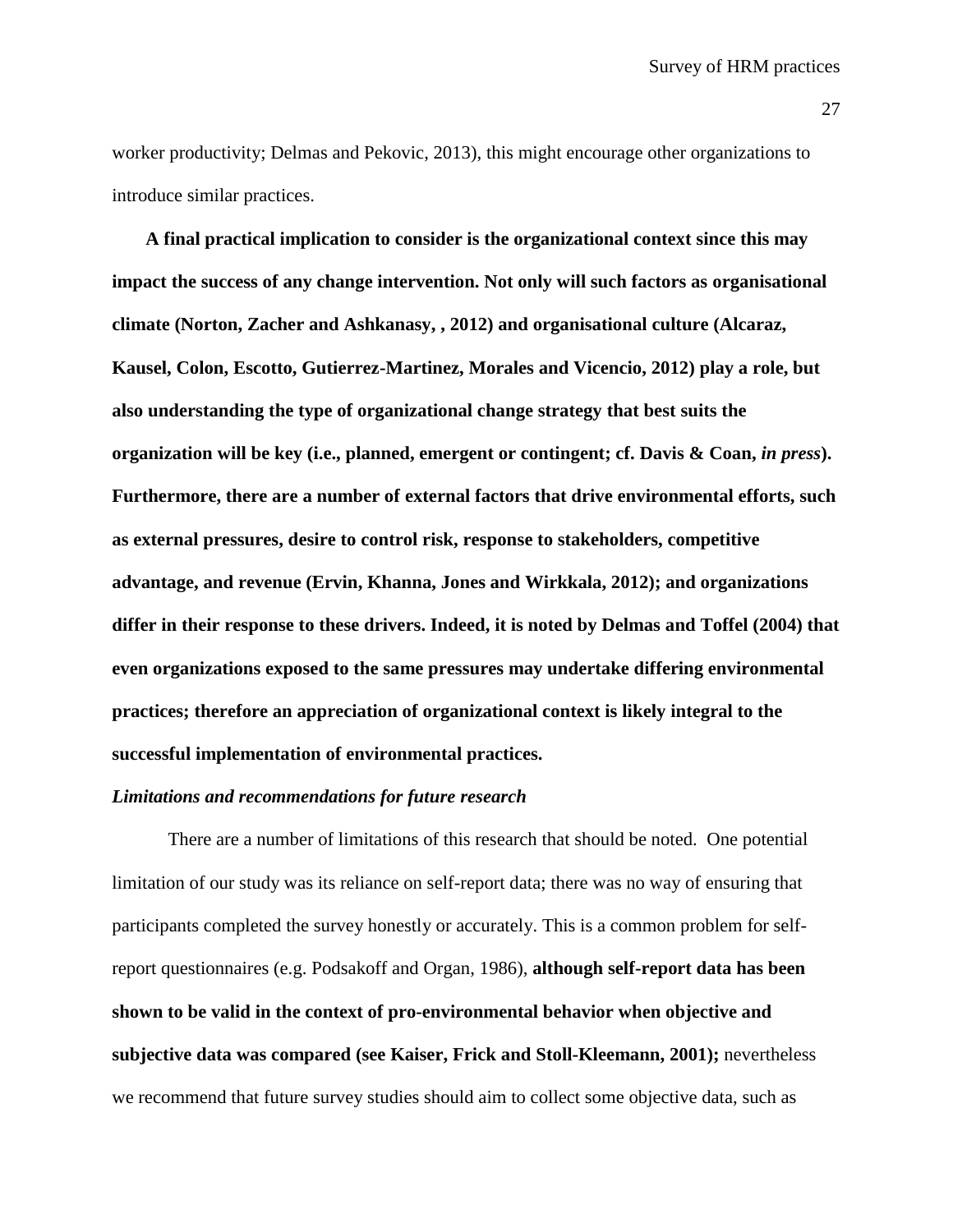energy or resource usage and waste. A second potential limitation is that although this research examined the HRM practices used in organizations to promote pro-environmental behavior in employees, it did not explore whether there was a relationship between specific HRM practices and the extent to which employees are likely to engage in pro-environmental behavior. Therefore, future research should aim to explore this relationship, since this will help organizations decide where to dedicate resources for the greatest positive environmental impact. A further limitation is that, being a survey, the findings represent a brief "snapshot" in time as to what HRM practices organizations currently use from the viewpoint of managers. It is acknowledged that this design did not permit an examination of the full complexities of the issues addressed here, from the **perspectives of all employee groups (i.e., including nonmanagerial staff). Future research should aim to 1) quantify the impact that HRM practices have had on successful EMS implementation; 2) explore the specific role HR managers play in facilitating these HRM practices; 3) consider the views of all employee groups; 4) uncover the key challenges in implementing Green HRM practices; and 5) determine the specific factors driving successful Green HRM practices. For example, the types of incentives and reward systems that work best; how senior management have specifically championed environmental sustainability; the type of environmental information included in successful training sessions and induction programs; and the organizational contexts that are most and least suited to facilitating Green HRM practices. Finally, whilst the most effective practices reported in this study map onto traditional organizational change principles considered key in driving workplace pro-environmental behaviour (see Davis and Coan,** *in press***), a closer examination of the key differences between the implementation of Green HRM practices and both non-Green HRM practices**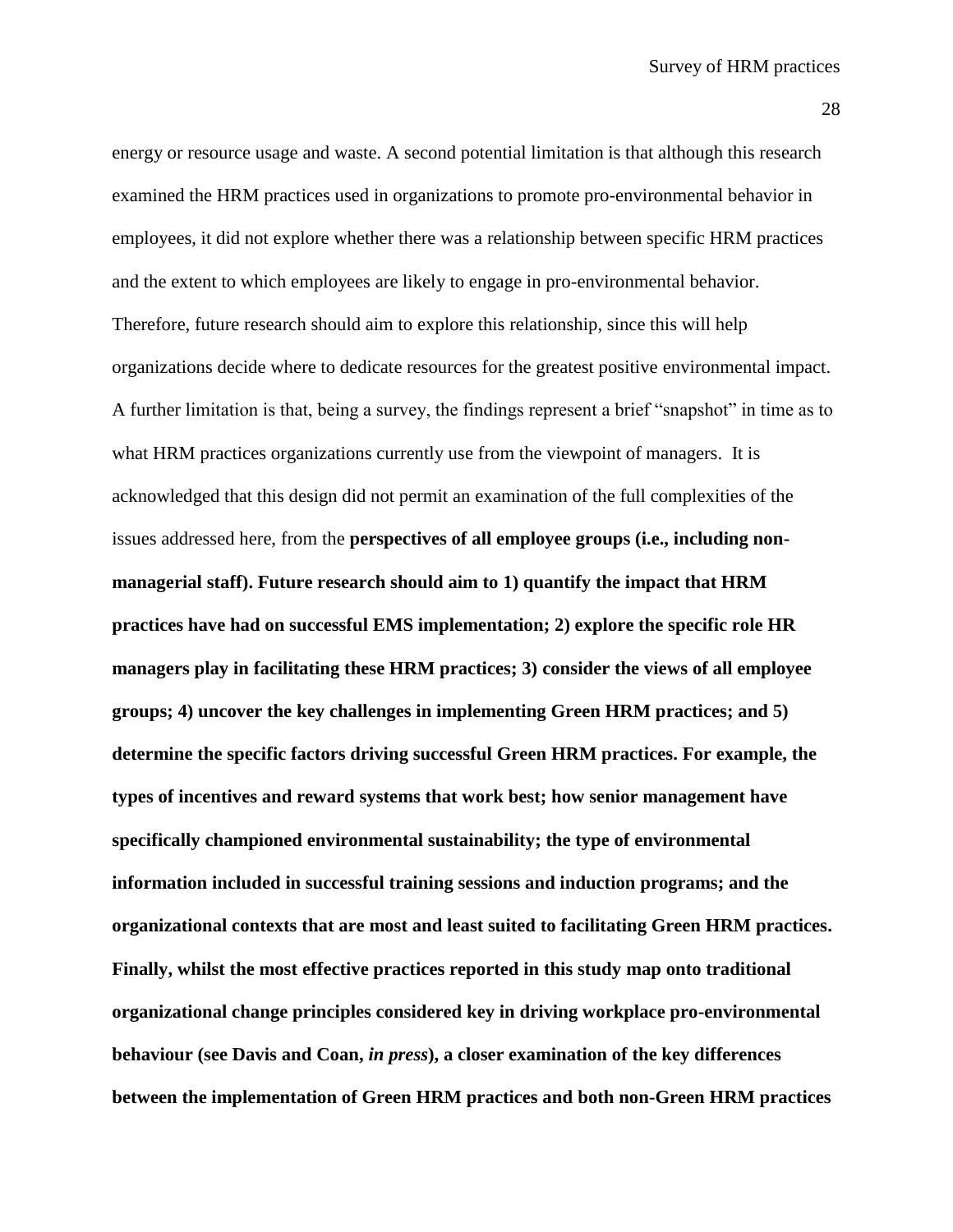**and other forms of organizational change would be an interesting avenue for future research.**

Nevertheless, despite these limitations, this study provides a first step in capturing those HRM practices that are most widely implemented across UK organizations whilst highlighting those perceived to be most successful in facilitating employee pro-environmental behavior.

# *Final comments*

This study examined the prevalence of HRM practices used to promote proenvironmental behavior in UK organizations. Our main finding was that HRM practices could be used to a greater extent to facilitate employee pro-environmental behavior and support EMS initiatives. Although organizations indicated that some HRM practices were effective at encouraging pro-environmental behavior in their staff, only a very small percentage of organizations actually conducted any form of evaluation. We believe that HRM has the potential to lead the way on environmental management issues by engaging both staff and leadership whilst incorporating sustainability as part of daily operations (Rimanoczy and Pearson, 2010). HRM practices have an important role to play in developing capabilities that enable change towards achieving sustainability and environment-related goals, ultimately helping organizations achieve long-term competitive advantage (López, Garcia, and Rodriguez, 2007).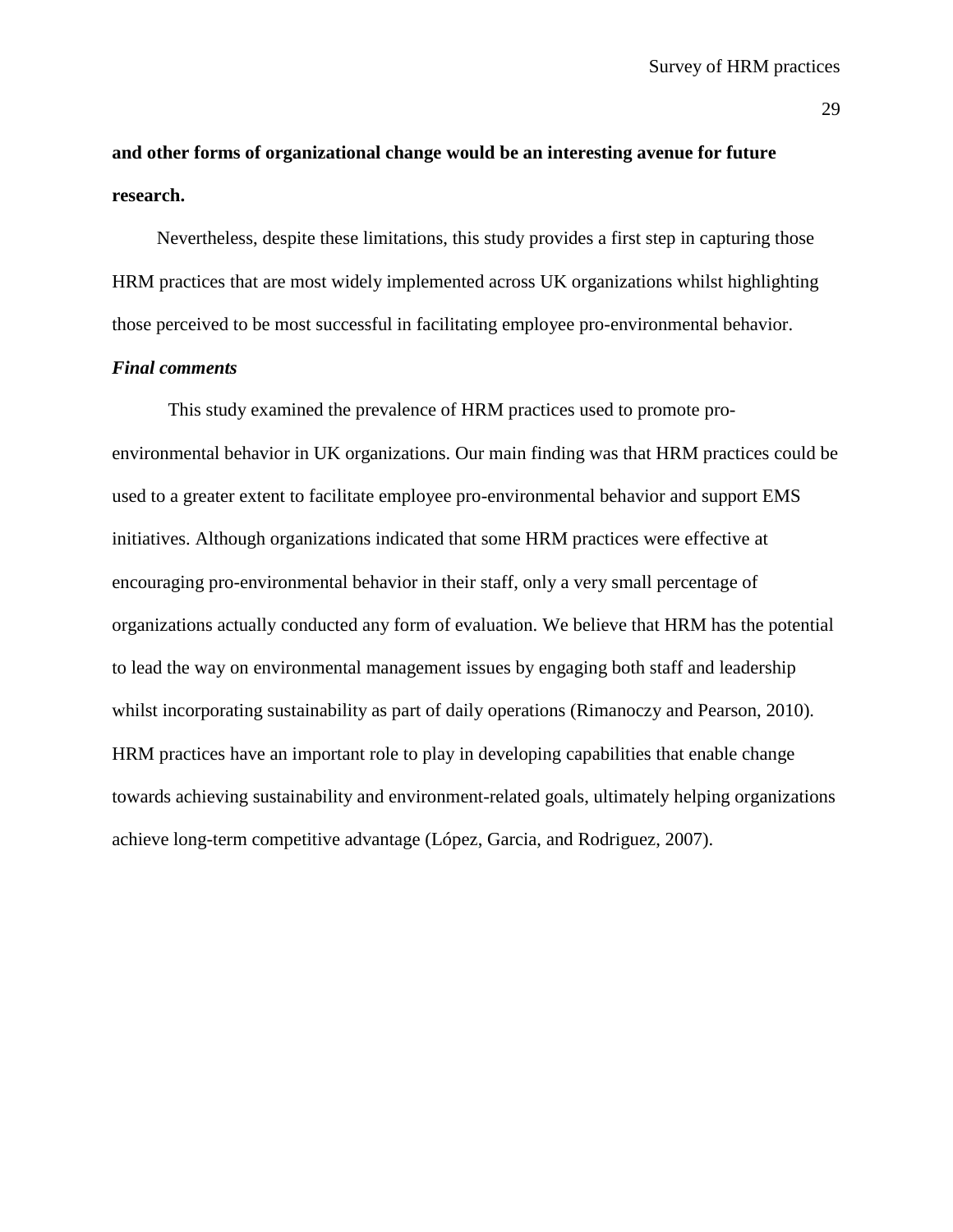# **References**

- Aiman-Smith, L., Bauer, T. and Cable, D. (2001). 'Are you attracted? Do you intend to pursue. A recruiting policy capturing study'. *Journal of Business and Psychology, 16,* 219–237.
- Alcaraz, J. M., Kausel, E. E., Colon, C., Escotto, M. I., Gutierrez-Martinez, I. S. I. S., Morales, D.,and Vicencio, F. E. (2012). 'Putting organizational culture at the heart of industrial– organizational psychology's research agenda on sustainability: Insights from Iberoamerica'. *Industrial and Organizational Psychology*, *5*(4), 494-497.
- Andersson, L. M., and Bateman, T. S. (2000). 'Individual Environmental Initiative: Championing Natural Environmental Issues in U.S. Business Organizations'. *The Academy of Management Journal, 43*(4), 548-570
- Backhaus, K., Stone, B.A. and Heiner, K. (2002). 'Exploring relationships between corporate social performance and employer attractiveness'. *Business and Society*, 41, pp. 292–318
- Balzarova, M. A., Castka, P., Bamber, C. J., and Sharp, J. M. (2006). 'How organizational culture impacts on the implementation of ISO 14001:1996 – a UK multiple-case view'. *Journal of Manufacturing Technology Management*, *17*(1), 89–103. doi:10.1108/17410380610639524
- Bansal, P. (2002). 'The corporate challenges of sustainable development'. *Academy of Management Executive*, *16*(2), 122–131.
- Bansal, P. and Roth, K. (2000). 'Why companies go green: a model of ecological responsiveness'. *Academy of Management Journal, 43*, 717–736
- Barr, S. (2003). 'Strategies for sustainability: citizens and responsible environmental behavior'. *Area*, *35*(3), 227–240. doi:10.1111/1475-4762.00172
- Bass, B. M. (1999). 'Two Decades of Research and Development in Transformational Leadership'. *European Journal of Work and Organizational Psychology*, *8*(1), 9–32. doi:10.1080/135943299398410
- Beard, C., and Rees, S. (2000). 'Green teams and the management of environmental change in a UK county council'. *Environmental Management and Health*, *11*(1), 27–38.
- Behrend, T.S., Baker, B.A. and Thompson, L.F. (2009). 'Effects of pro-environmental recruiting messages: the role of organizational reputation'. *Journal of Business Psychology, 24*, 341– 350.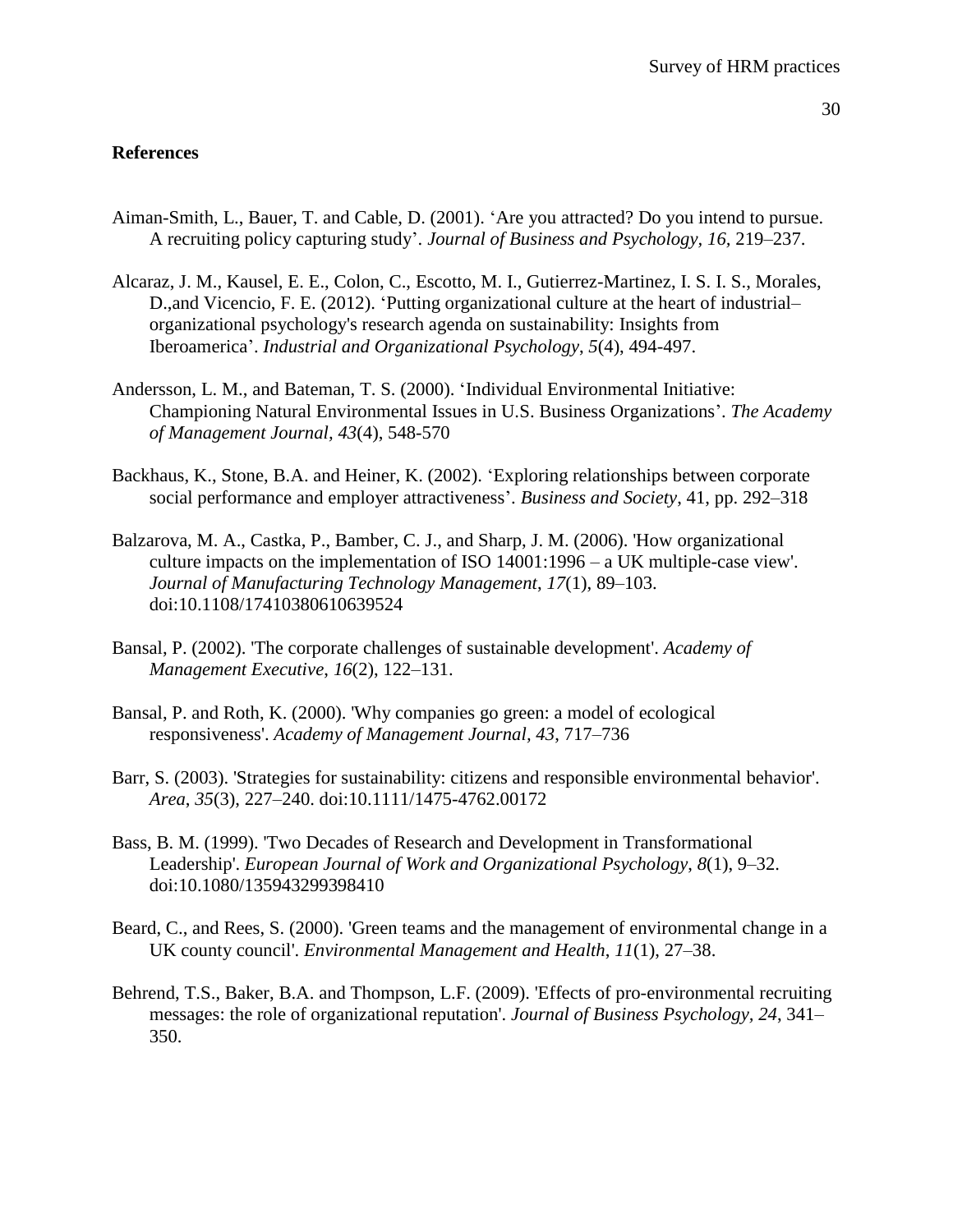- Berrone, P. and Gomez-Mejia, L.R. (2009). 'Environmental performance and executive compensation: an integrated agency–institutional perspective'. *Academy of Management Journal, 52,*103–126.
- Bissing-Olson, M. J., Iyer, A., Fielding, K. S., and Zacher, H. (2013). 'Relationships between daily affect and pro- environmental behavior at work : The moderating role of proenvironmental attitude'. *Journal of Organizational Behavior*, *34*, 156–175. doi:10.1002/job
- Boiral, O. (2002). 'Tacit Knowledge and Environmental Management', *Long Range Planning 35*, 291–317.
- Branzei, O., Vertinsky, I., and Zietsma, C. (2000). *From green-blindness to the pursuit of ecosustainability: An empirical investigation of leader cognitions and corporate environmental strategy choices.* Paper presented at the Academy of Management Annual Meeting, ONE.
- Brio, J.A.D., Fernandez, E. and Junquera, B. (2007). 'Management and employee involvement in achieving an environmental action-based competitive advantage: an D.W.S. empirical study'. *International Journal of Human Resource Management, 18*, 491–522.
- Burnes, B. (1996). 'No such thing as… a "one best way" to manage organizational change'. *Management Decision*, *34*(10), 11-18.
- By, R. (2005). 'Organisational Change Management: A Critical Review'. *Journal of Change Management*, 5, 369-380*.*
- Cascio, J. (1996). *The ISO 14000 Handbook*. University of Minnesota: ASQC Quality Press.
- Chartered Institute of Personnel and Development (CIPD) (2007) 'Is Greening the Workplace on your agenda?' Discussion web page at: [www.cipd.co.uk/communities/discussions.htm?command=viewandid=35986andboardi.](http://www.cipd.co.uk/communities/discussions.htm?command=view&id=35986&boardi) Cited in Renwick et al
- Chinander, K. R. (2001). 'Aligning accountability and awareness for environmental performance in operations'. *Production and Operations Management*, *10*(3), 276–291.
- Clarke, E. (2006). 'Power brokers'. *People Management,18*, 40–42.
- Cook, J., and Seith, B. J. (1992). 'Designing an effective environmental training program'. *Journal of environmental regulation*, *2*(1), 53–62.
- Colbert, B. A., and Kurucz, E. C. (2007). 'Three conceptions of triple bottom line business sustainability and the role for HRM'. *Human Resource Planning*, *30*(1), 21.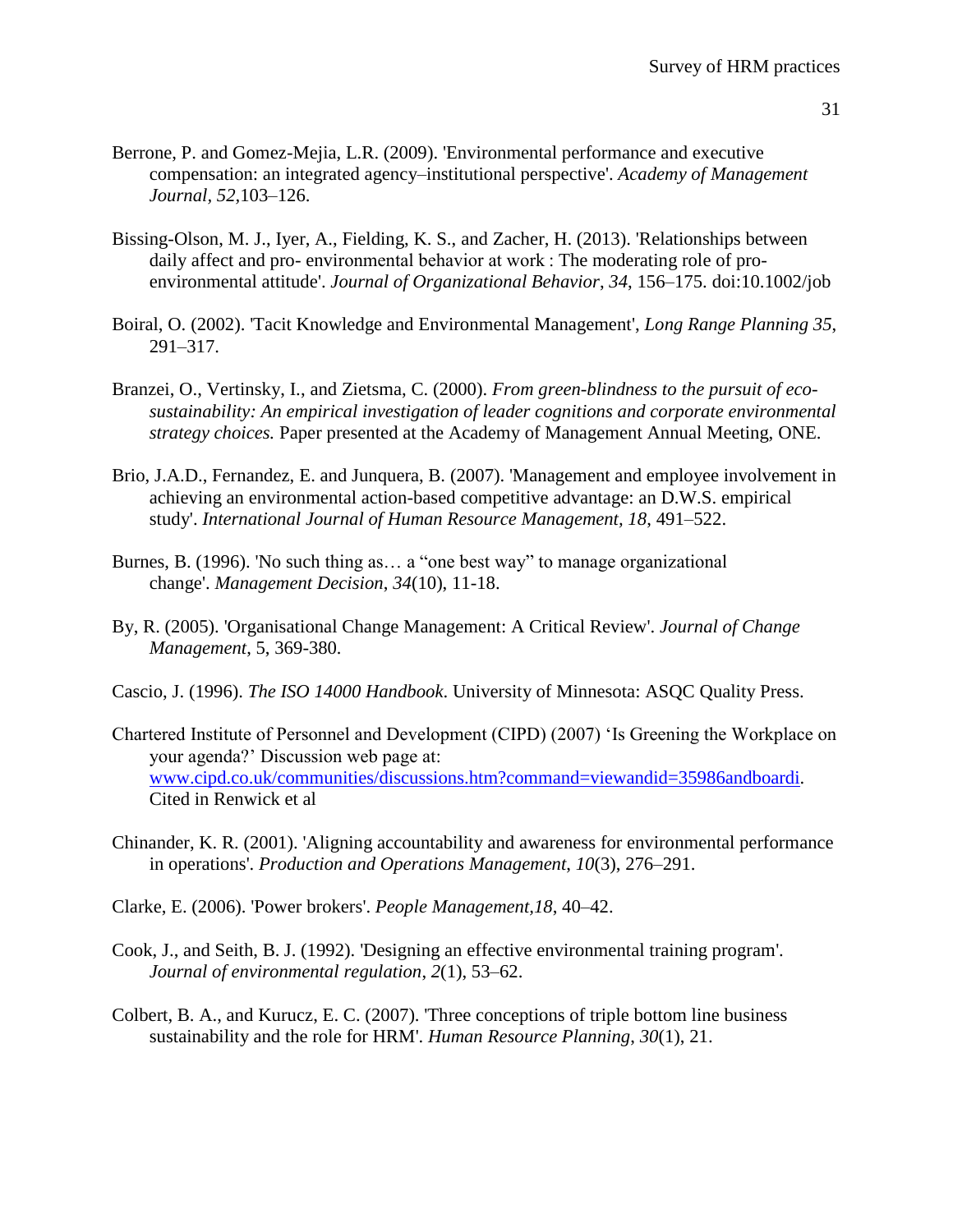- 32
- Cox, A., Higgins, T., Gloster, R., Foley, B., & Darnton, A. (2012). The impact of workplace initiatives on low carbon behaviours. Edinburgh, UK. Retrieved August 25, 2013, from http://www.scotland.gov.uk/Resource/0039/00390309.pdf
- Dahlström, K., Howes, C., Leinster, P. and Skea, J. (2003). 'Environmental management systems and company performance: Assessing the case for extending risk-based regulation'. *European Environment*, 13, 187-203.
- Daily, B. F., Bishop, J. W., and Massoud, J. A. (2012). 'The role of training and empowerment in environmental performance: A study of the Mexican  $IT$  maquiladora  $IT$ industry'. *International Journal of Operations and Production Management*, *32*(5), 631- 647.
- Daily, B. F., and Huang, S. (2001). 'Achieving sustainability through attention to human resource factors in environmental management'. *International Journal of Operations and Production Management*, *21*(12), 1539–1552.
- Darnall, N., and Sides, S. (2008). 'Assessing the Performance of Voluntary Environmental Programs: Does Certification Matter?' *Policy Studies Journal*, *36*(1), 95–117.
- Davis, M., and Coan, P. (in press*). '*Organizational Change', in *The Psychology of Green Organizations,* eds. J. Barling and J. Robertson, New York, NY: Oxford University Press.
- Davis, M., and Challenger, R. (2009). 'Climate change warming to the task'. *The Psychologist*, *22*(2), 112–114.
- Davis, M. C., and Challenger, R. (2013).'Environmentally sustainable work behaviors', in *Wiley Encyclopedia of Management: Organizational Behavior,* eds P.C. Flood and Y. Freeney, (3rd ed., Vol. 11)
- Davies, G. and Smith, H. (2007). 'Natural resources'. *People Management*, 8, 26–31
- De Jong, J. P. J., and Den Hartog, D. N. (2007). 'How leaders influence employees' innovative behavior'. *European Journal of Innovation Management*, *10*(1), 41–64.
- DEFRA. (2010). Climate Change Act 2008. Retrieved from http://www.legislation.gov.uk/ukpga/2008/27/contents
- Delmas, M. A., and Pekovic, S. (2013). 'Environmental standards and labor productivity : Understanding the mechanisms that sustain sustainability', *Journal of Organizational Behavior,* 230–252.
- Delmas, M., and Toffel, M. W. (2004). 'Stakeholders and environmental management practices: an institutional framework'. *Business strategy and the Environment*, *13*(4), 209-222.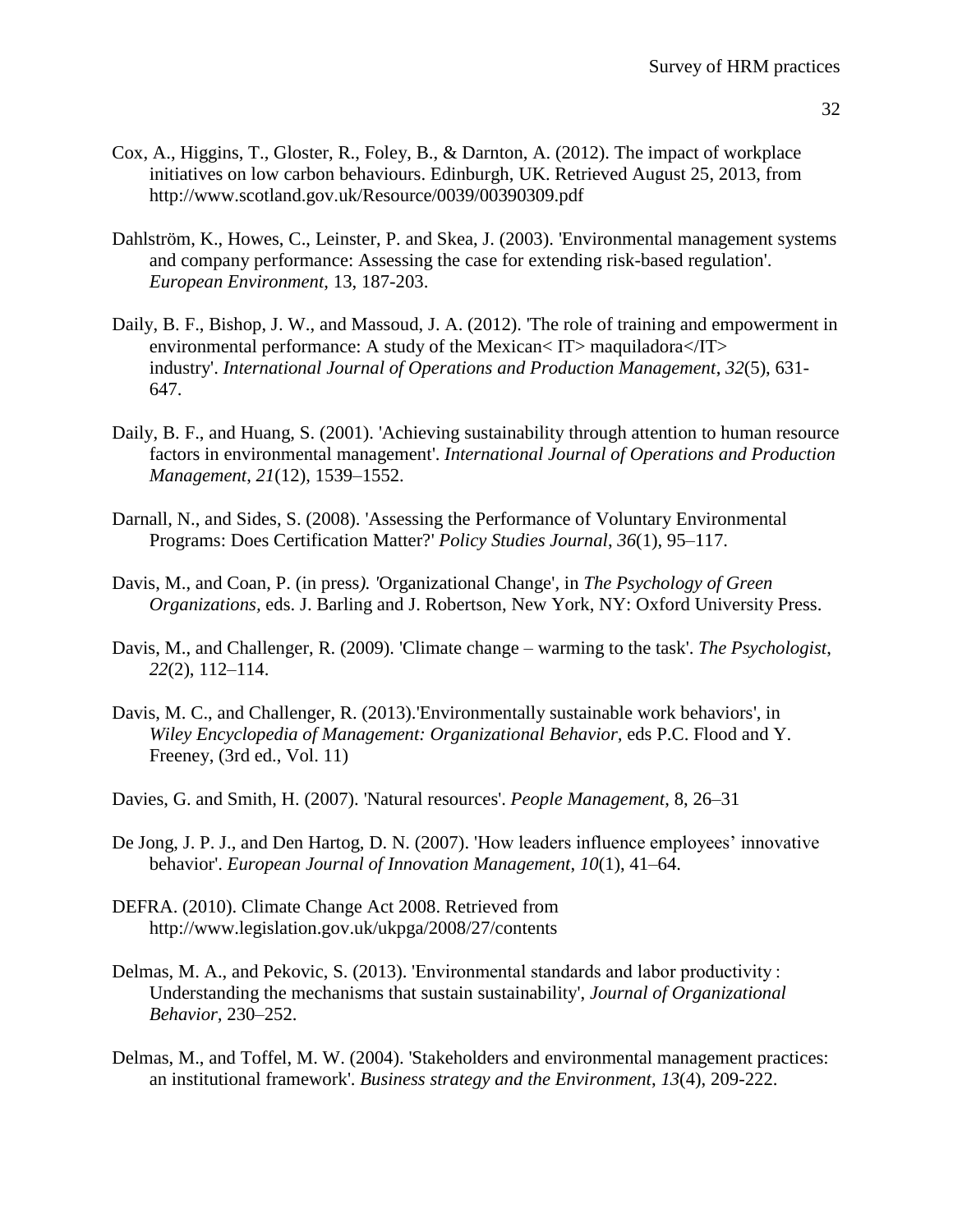Deming, W. (1986). *Out of the Crisis*. Cambridge, MA: MIT Press.

- Department of Energy and Climate. (2010). Carbon Reduction Commitment Energy Efficiency Scheme (CRC). Retrieved from http://www.decc.gov.uk/en/content/cms/what\_we\_do/lc\_uk/crc/crc.aspx
- Dilchert, S., and Ones, D.S. (2011). 'Personality and its relationship to sustinable and unsustinable workplace behaviors'. In S. Dilchert (Chair), *Focusing on employees to achieve environmentally sustinable organizations.* Symposium conducted at the annual conference of the Society of Industrial and Organizatioanl Psychology, Chicago, Illinois.
- Dubois, C. L., and Dubois, D. A. (2012). 'Expanding the Vision of Industrial–Organizational Psychology Contributions to Environmental Sustainability'. *Industrial and Organizational Psychology*, *5*(4), 480-483.
- Elkington, J. (1998). *Cannibals with forks: The triple bottom list of 21st century business.* Stony Creek, CT: New Society.
- Ervin, D., Wu, J., Khanna, M., Jones, C., and Wirkkala, T. (2013). 'Motivations and barriers to corporate environmental management'. *Business Strategy and the Environment*, *22*(6), 390- 409.
- Esty, D.C., and Winston, A.S. (2009). *Green to gold: How smart companies use environmental strategy to innovate, create value, and build competitive advantage.* Hoboken, NJ: Wiley
- Etzion, D. (2007). 'Research on Organizations and the Natural Environment, 1992-Present: A Review'. *Journal of Management*, *33*(4), 637–664.
- Fernandez, E., Junquera, B. and Ordiz, M. (2003). 'Organizational culture and human resources in the environmental issue'*. International Journal of Human Resource Management*, 14, 634–656
- Florida, R. and Davison, D. (2001). 'Gaining from green management: environmental management systems inside and outside of the factory'. *California Management Review*, 43, 64–84.
- Flynn, B., Schoeder, R., and Sakibaba, S. (1994). 'A framework for quality management research and associated measurement instrument'. *Journal of Operations Management*, *11*, 339–366.
- Gonzalez, P., Sarkis, J., and Adenso-Diaz, B. (2008). 'Environmental management system certification and its influence on corporate practices: evidence from the automotive industry'. *International Journal of Operations and Production Management*, *28*(11), 1021- 1041.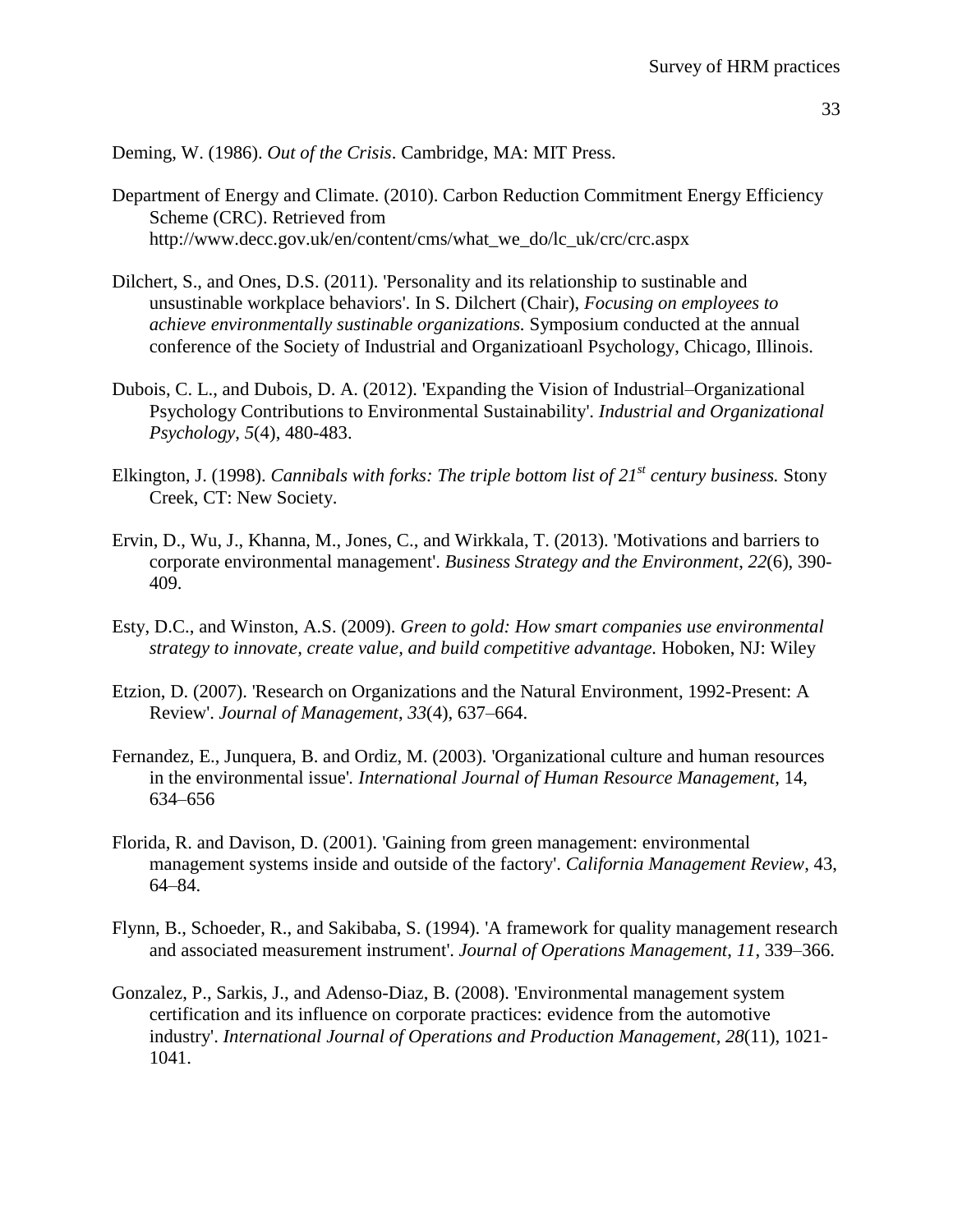- 34
- Govindarajulu, N., and Daily, B. F. (2004). 'Motivating employees for environmental improvement'. *Industrial Management and Data Systems*, *104*(4), 364–372.
- Grant, D., Bergesen, A., and Jones, A. (2002). 'Organizational size and pollution: The case of the US chemical industry'. *American Sociological Review*. Retrieved from http://www.jstor.org/stable/10.2307/3088963
- Handgraaf, M. J., Van Lidth de Jeude, M. A., and Appelt, K. C. (2013). 'Public praise vs. private pay: Effects of rewards on energy conservation in the workplace'. *Ecological Economics, 86*, 86-92.
- Hanna, M. D., Newman, W. R., and Johnson, P. (2000). 'Linking operational and environmental improvement through employee involvement'. *International Journal of Operations and Production Management*, *20*(2), 148–165. doi:10.1108/01443570010304233
- Jabbour, C. J. C., and Santos, F. C. A. (2008). 'The central role of human resource management in the search for sustainable organizations'. *The International Journal of Human Resource Management*, *19*(12), 2133–2154.
- Jabbour, C.J., Santos, F.C.A. and Nagano, M.S. (2010). 'Contributions of HRM throughout the stages of environmental management: methodological triangulation applied to companies in Brazil'. *International Journal of Human Resource Management*, 21, 1049–1089.
- Jackson, S.E., Renwick, D.W.S., Jabbour, J.C. and Muller- Camen, M. (2011). 'State-of-the-art and future directions for green human resource management: introduction to the special issue'. *German Journal of Research in Human Resource Management*, 25, 99–116.
- Jennings, P. D., and Zandbergen, P. A. (1995). 'Ecologically Sustainable Organizations: an Institutional Approach'. *Academy of Management Review*, *20*(4), 1015–1052.
- Kaiser, F. G., Frick, J., and Stoll-Kleemann, S. (2001). 'Zur Angemessenheit selbstberichteten Verhaltens: Eine Validitätsuntersuchung der Skala Allgemeinen Ökologischen Verhaltens' [Accuracy of self-reports: Validating the General Ecological Behavior scale]. *Diagnostica*, *47*(2), 88-95.
- Leitch, J., Nieves, D, Burke, G., Little, M, Gorin, M, J. (1995). 'Strategies for involving employees'. *The Journal for Quality and Participation*, *18*(5), 68–74.
- López, M. V, Garcia, A., and Rodriguez, L. (2007). 'Sustainable development and corporate performance: A study based on the Dow Jones Sustainability Index'. *Journal of Business Ethics*, *75*(3), 285–300.
- May, D.R. and Flannery, B.L. (1995). 'Cutting waste with employee involvement teams'. *Business Horizons, 38,* 28–38.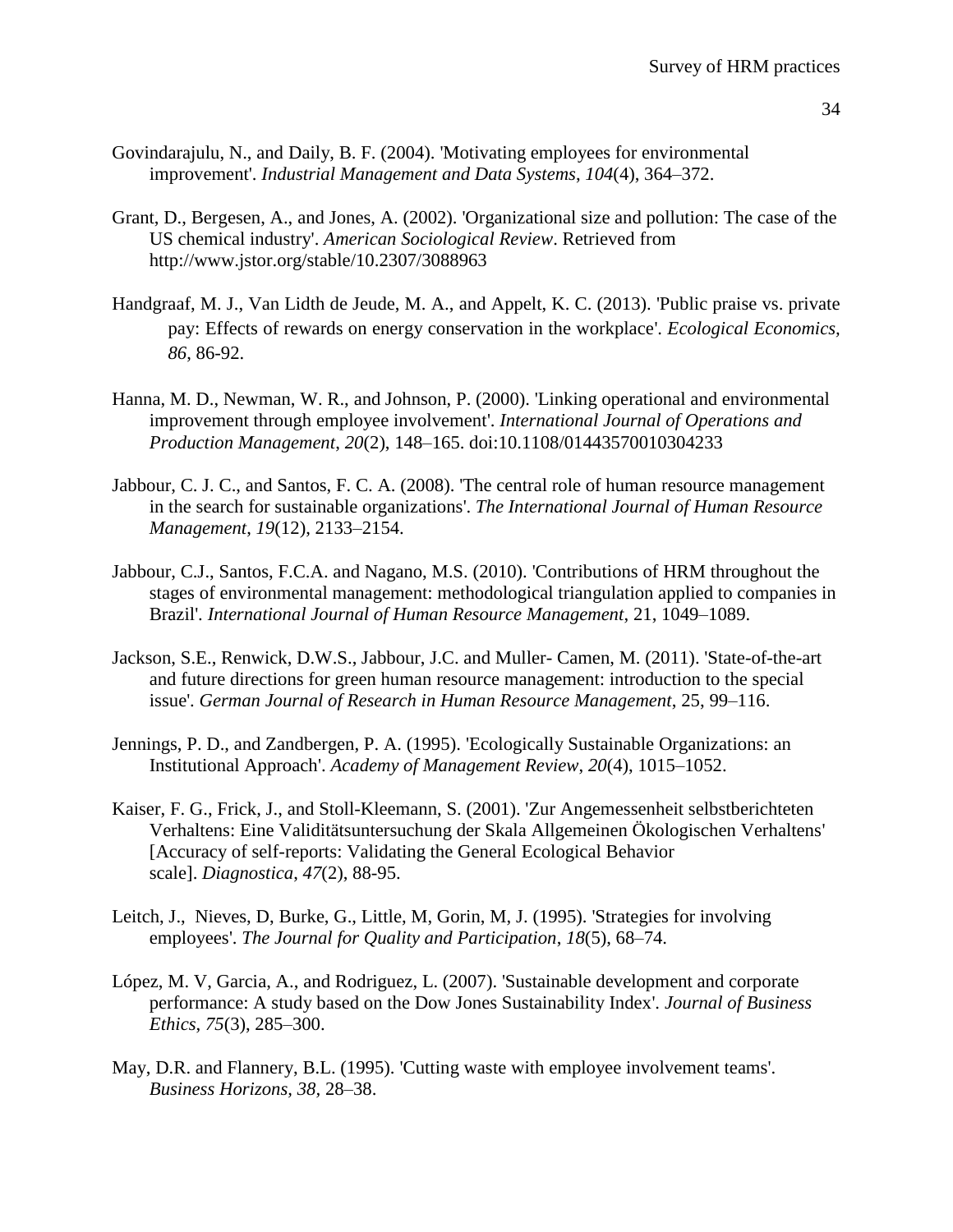- 35
- Millar, C., Hind, P., and Magala, S. (2012). 'Sustainability and the need for change: organisational change and transformational vision'. *Journal of Organizational Change Management*, *25*(4), 489-500.
- Min, H., and Galle, W. P. (1997). 'Green Purchasing Strategies: Trends and Implications'. *International Journal of Purchasing and Materials Management*, *33*(2), 10–17. doi:10.1111/j.1745-493X.1997.tb00026.x
- Mohrman, S. A., Lawler, E. E., and Ledford, G. E. (1996). 'Do employee involvement and TQM programs work?' *Journal for quality and participation*, *January/Feb*, 6–11.
- NDEMS (National Database on Environmental Management Systems). (2003). *Environmental Management Systems: Do they improve performance?* (Vol. Project fi). The University of North Carolina: Department of Public Policy.
- Norton, T. A., Zacher, H., and Ashkanasy, N. M. (2012). 'On the Importance of Pro‐Environmental Organizational Climate for Employee Green Behavior'. *Industrial and Organizational Psychology*, *5*(4), 497.
- Ones, D.S., and Dilchert, S. (2013). 'Measuring, understanding and influencing employee green behaviors'. In *Green Organizations: Driving Change with I-O Psychology,* eds. A. H. Huffman and S. R. Klein, Hove, UK: Routledge, pp. 115-148.
- Ones, D. S., and Dilchert, S. (2012). 'Environmental Sustainability at Work: A Call to Action'. *Industrial and Organizational Psychology: Perspectives on Science and Practice 5*, 503- 511
- Osbaldiston, R., and Schott, J. P. (2012). 'Environmental sustainability and behavioral science meta-analysis of proenvironmental behavior experiments'. *Environment and Behavior*, *44*(2), 257-299.
- Oskamp, S. (1995). 'Applying social psychology to avoid ecological disaster. *Journal of Social Issues'*, *51*(4), 217–239.
- Oskamp, S. (2000). 'Psychological contributions to achieving an ecologically sustainable future for humanity'. *Journal of Social Issues*, *56*(373), 390.
- Parliamentary Office for Science and Technology. (2010). Climate change: engagement and behavior. Retrieved July 21, 2011, from http://www.parliament.uk/documents/post/postpn347.pdf
- Patton, K., and Daley, D. (1998). 'Gainsharing in Zebulon: What do workers want?' *Public Personnel Management*, *27*(1), 117–131.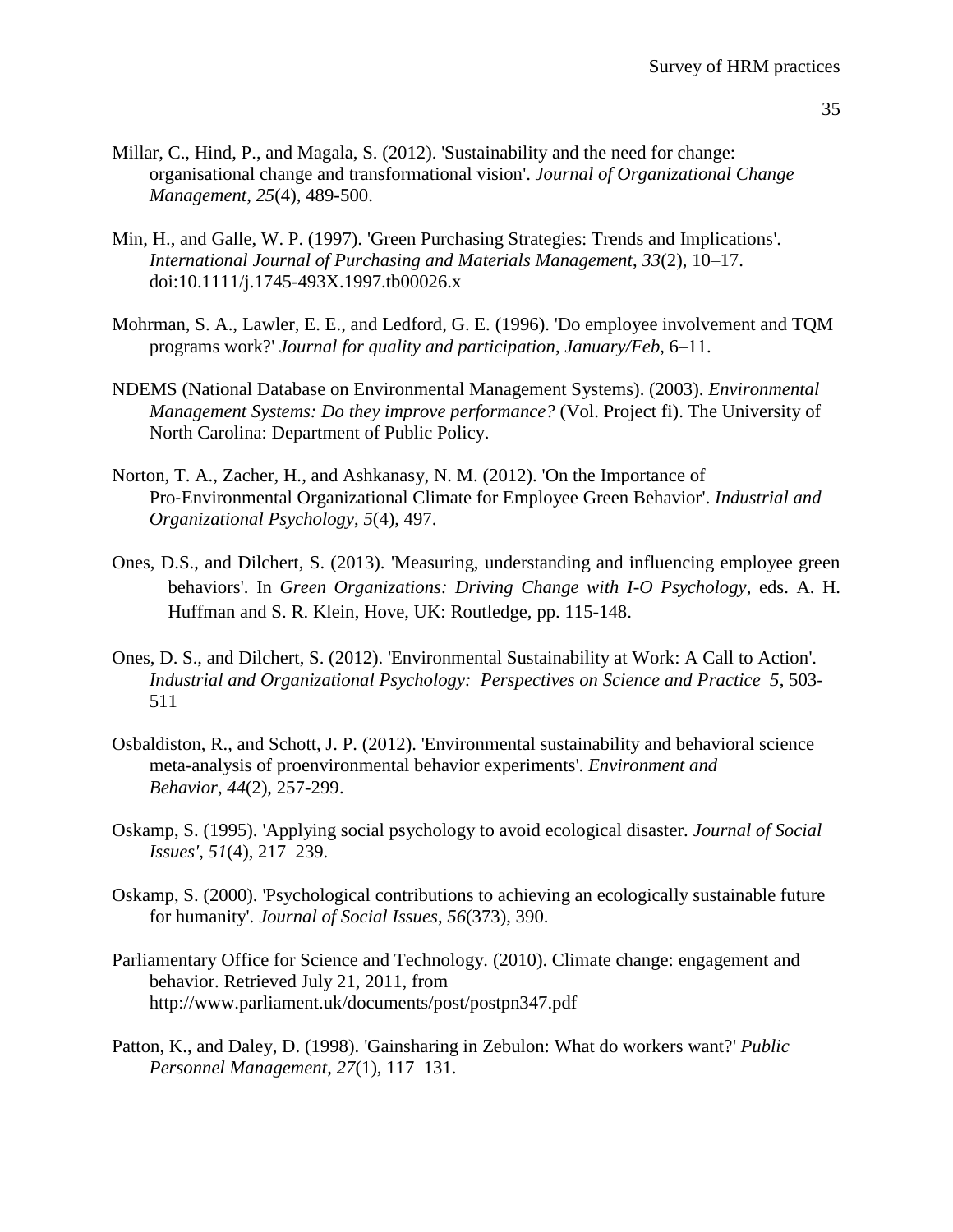- 36
- Paulraj, A., and de Jong, P. (2011). 'The effect of ISO 14001 certification announcements on stock performance'. *International Journal of Operations and Production Management*, *31*(7), 765-788.
- Perron, G.M., Cote, R.P. and Duffy, J.F. (2006). 'Improving environmental awareness training in business'. *Journal of Cleaner Production, 16*, 551–562
- Phillips, L. (2007). 'Go green to gain the edge over rivals'. *People Management, 23*, 9.
- Podsakoff, P. M., and Organ, D. W. (1986). 'Self-reports in organizational research: Problems and prospects'. *Journal of Management*, *12*(4), 531–544.
- Ramus, C. A. (2002). 'Encouraging innovative environmental actions: what companies and managers must do'. *Journal of World Business*, *37*(2), 151–164.
- Ramus, C. A., and Killmer, A. B. C. (2007). 'Corporate greening through prosocial extrarole behaviors–a conceptual framework for employee motivation'. *Business Strategy and the Environment*, *16*(8), 554–570.
- Ramus, C. A., and Steger, U. (2000). 'The roles of supervisory support behaviors and environmental policy in employee" ecoinitiatives" at leading-edge European companies'. *Academy of Management Journal*, *43*(4), 605–626.
- Renwick, D. W. S., Redman, T., and Maguire, S. (2013). .Green Human Resource Management: A Review and Research Agenda'. *International Journal of Management Reviews*, *15*, 1–14.
- Rimanoczy, I., and Pearson, T. (2010). 'Role of HR in the new world of sustainability'. *Industrial and Commercial Training*, *42*(1), 11–17.
- Robertson, J. L., and Barling, J. (2013). 'Greening organizations through leaders ' influence on employees ' pro-environmental behaviors'. *Journal of Organizational Behavior*, *34*, 176– 194.
- Rondinelli, D., and Vastag, G. (2000). 'Panacea, common sense, or just a label? The value of ISO 14001 environmental management systems'. *European Management Journal*, *18*(5), 499–510.
- Ronnenberg, S. K., Graham, M. E., and Mahmoodi, F. (2011). 'The important role of change management in environmental management system implementation'. *International Journal of Operations and Production Management*, *31*(6), 631–647.
- Russell, S. V., and McIntosh, M. (2011). 'Changing Organizational Culture for Sustainability'. *The Handbook of Organizational Culture and Climate, 2nd edn, Sage*, 393- 411.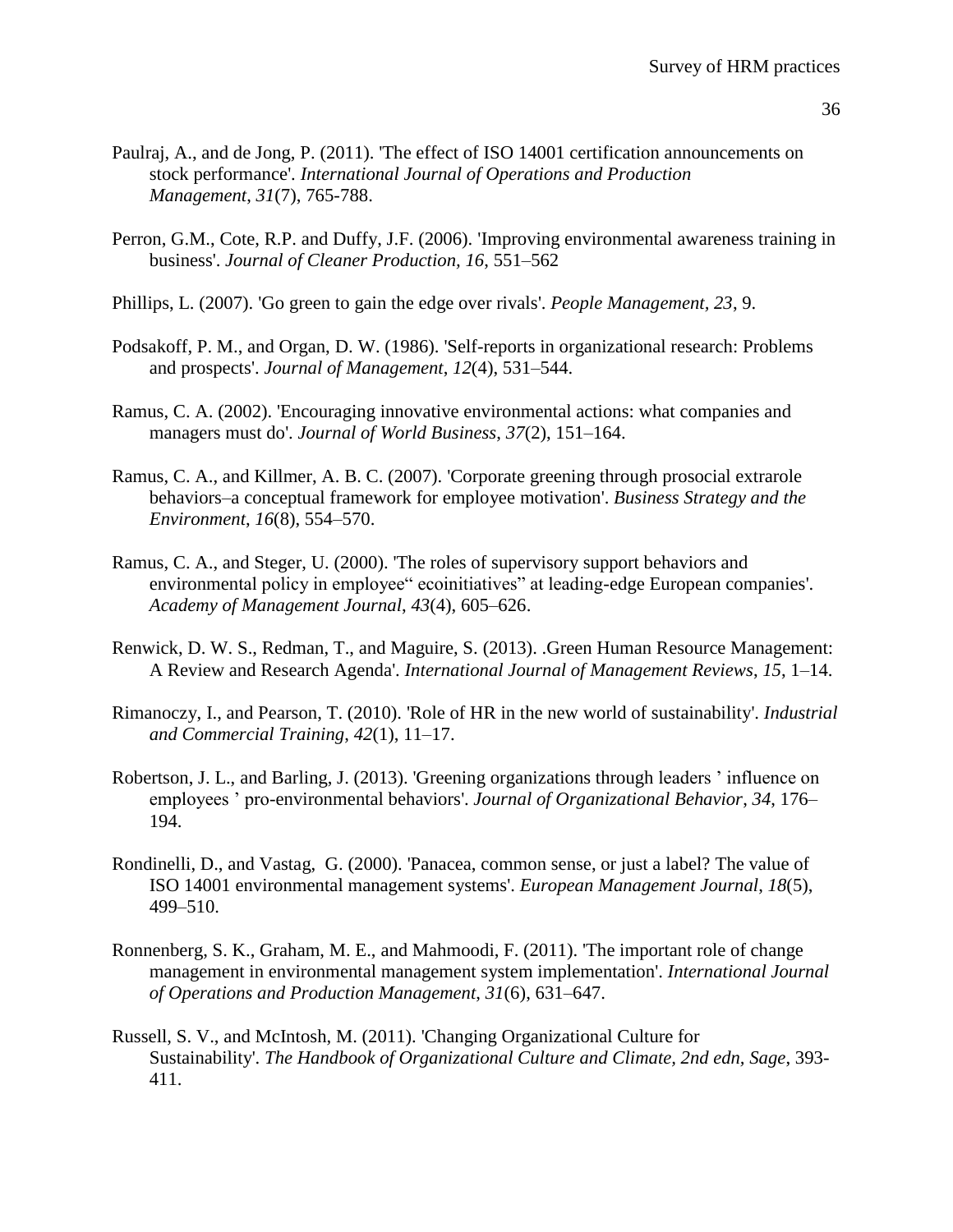- Russo, M.V., and Harrison, N.S. (2005). 'Internal Organization and Environmental Performance: Clues from the Electronics Industry'. *Academy of Management Journal, 48*, 582-593.
- Sarkis, J., Gonzalez-Torre, P., and Adenso-Diaz, B. (2010). 'Stakeholder pressure and the adoption of environmental practices: The mediating effect of training'. *Journal of Operations Management*, *28*, 163–176. doi:10.1016/j.jom.2009.10.001
- Schein, E. H. (1995). 'The role of the founder in creating organizational culture'. *Family Business Review*, *8*(3), 221.
- Schein, E. H. (2010). *Organizational culture and leadership*. San Francisco: Jossey-Bass
- Schmit, M. J. (2011). 'Sustainability business practices in the workplace: Prevalence, methods, and outcomes'. In S. Dilchert (Chair), *Green HR: Environmentally sustainable organizations, jobs, and employees.* Symposium conducted at the annual conference of the Society for Industrial and Organizational Psychology, Chicago, Illinois.
- Sheehan, K. B. (2006). 'E-mail Survey Response Rates: A Review'. *Journal of Computer-Mediated Communication*, *6*(2). doi:10.1111/j.1083-6101.2001.tb00117.x
- Strebel, P. (1996). 'Why do employees resist change?' *Harvard business review*, *74*, 86–94.
- United Nations (2013). *Compilation of information on mitigation benefits of actions, initiatives and options to enhance mitigation ambition*. Technical paper. Retrieved November 21, 2013, from http://unfccc.int/resource/docs/2013/tp/04.pdf
- Uzzell, D., and Moser, G. (2009). 'Introduction: Environmental psychology on the move'. *Journal of Environmental Psychology*, *29*(3), 307–308.
- Vachon, S., and Klassen, R. . (2006). 'Extending green practices across the supply chain: The impact of upstream and downstream integration'. *International Journal of Operations and Production Management*, *26*(7), 795–821.
- Wagner, M. (2011). 'Environmental management activities and HRM in German manufacturing firms: Incidence, determinants, and outcomes'. *German Journal of Research in Human Resource Management, 25* , 157–177.
- Willness, C.R., and Jones, D.A. 'Corporate Environmental sustainability and employee recruitment: Leveraging the 'green' business practices to attract talent', in *Green Organizations: Driving Change with I-O Psychology,* eds A. H. Huffman and S. R. Klein. Hove, UK: Routledge, pp. 231-250.
- Young, C.W., Davis, M.C., McNeill, I.M., Malhotra, B., Russell, S., Unsworth, K., and Clegg, C.W. (in press). 'Changing Behaviour: Successful Environmental Programmes in the Workplace'. *Business Strategy and the Environment.*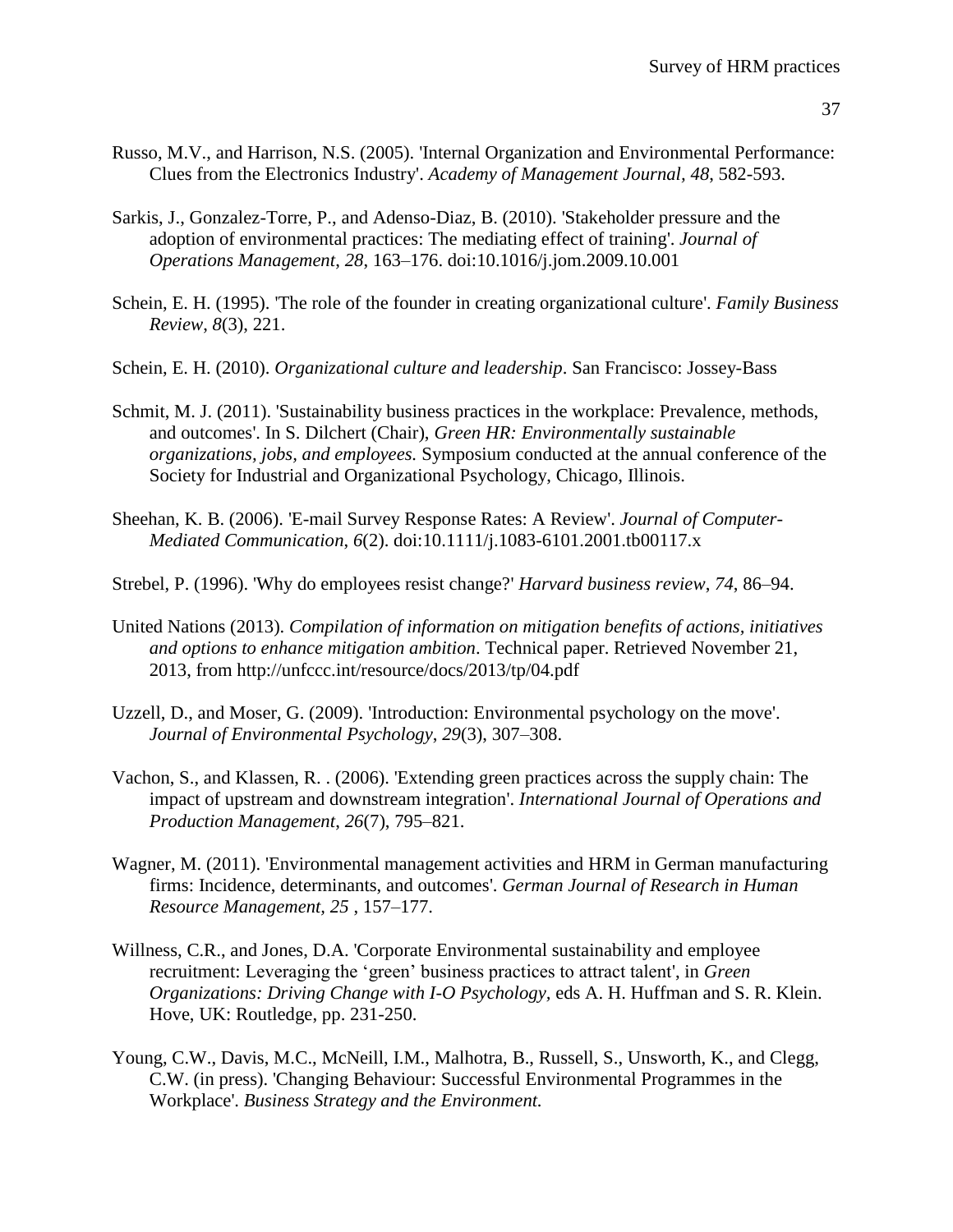- Zibarras, L., and Ballinger, C. (2011). 'Promoting environmental behavior in the workplace: A survey of UK organizations'. In D. Bartlett (Ed.), *The Psychology of Sustainability in the Workplace* (pp. 84–90). London: BPS publication. Retrieved from http://www.cubeproject.org.uk/wpcontent/uploads/2011/05/BPS\_DOP\_GoingGreenAtWorkBook.pdf#page=86
- Zibarras, L., and Woods, S. A. (2010). 'A survey of UK selection practices across different organization sizes and industry sectors'. *Journal of Occupational and Organizational Psychology*, *83*, 499–511.
- Zutshi, A., and Sohal, A. S. (2005). 'Integrated management system: The experiences of three Australian organizations'. *Journal of Manufacturing Technology Management*, *16*(2), 211– 232. doi:10.1108/17410380510576840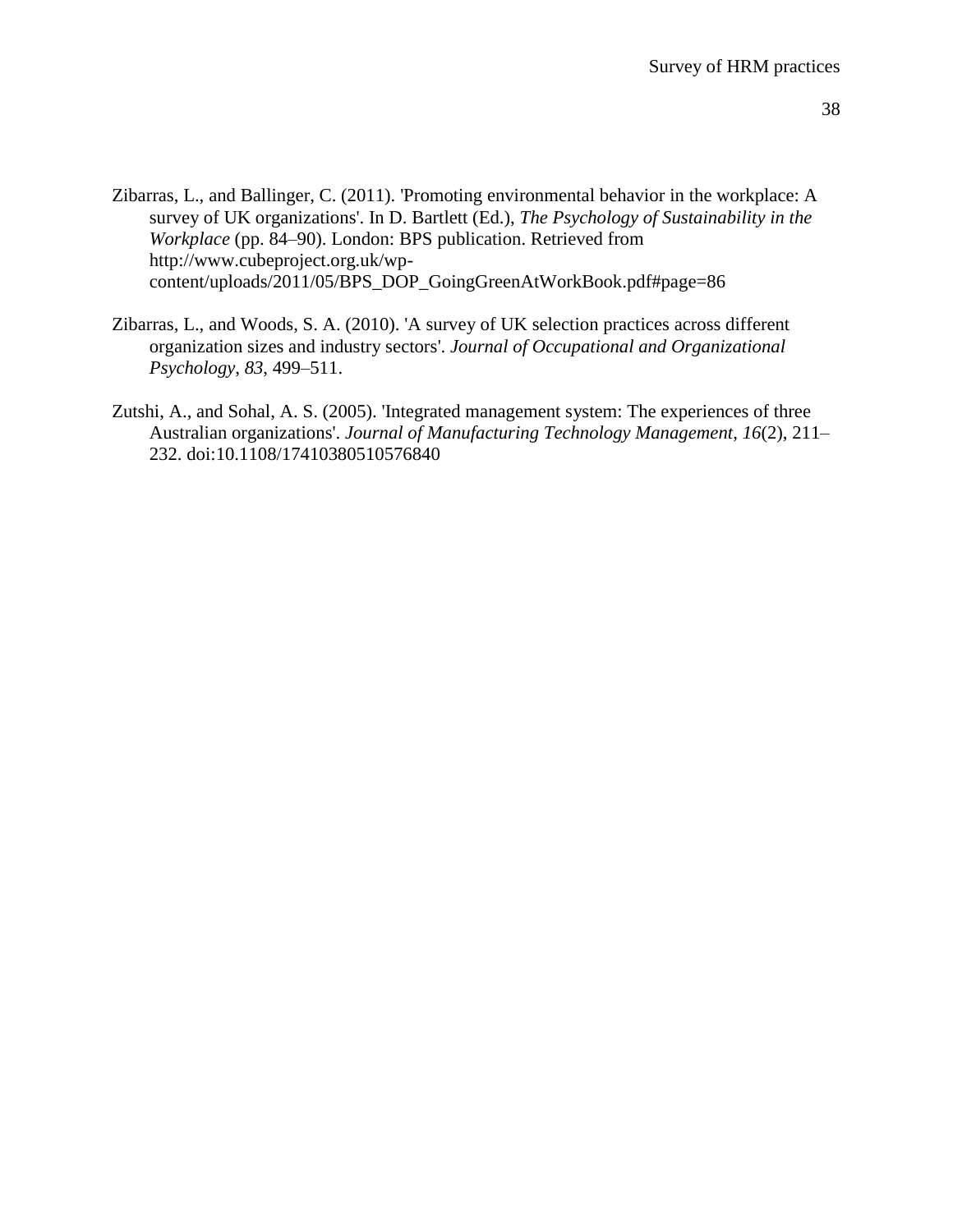# **Tables**

# **Table I.**

*Demographic breakdown of the organizations represented in the survey* 

| <b>Company information</b> | $\boldsymbol{N}$ | Percentage |
|----------------------------|------------------|------------|
| <b>Organization size</b>   |                  |            |
| Small (1-50)               | 46               | 24.5       |
| Medium (51-250)            | 21               | 13.5       |
| Large (251-2,500)          | 46               | 29.7       |
| Very large $(2,500$ plus)  | 42               | 27.1       |
| <b>Industry sector</b>     |                  |            |
| <b>Business services</b>   | 80               | 52.3       |
| Public and voluntary       | 50               | 32.7       |
| Manufacturing and retail   | 16               | 10.5       |
| Energy                     | 7                | 4.6        |
| <b>Turnover</b>            |                  |            |
| Less than £1m              | 31               | 22.8       |
| $£1m - £10m$               | 30               | 22.1       |
| $£11m - £100m$             | 33               | 24.3       |
| £101m - £500m              | 31               | 22.8       |
| Over £500m                 | 11               | 8.1        |

*Note.* Total N does not always round up to 214 due to missing data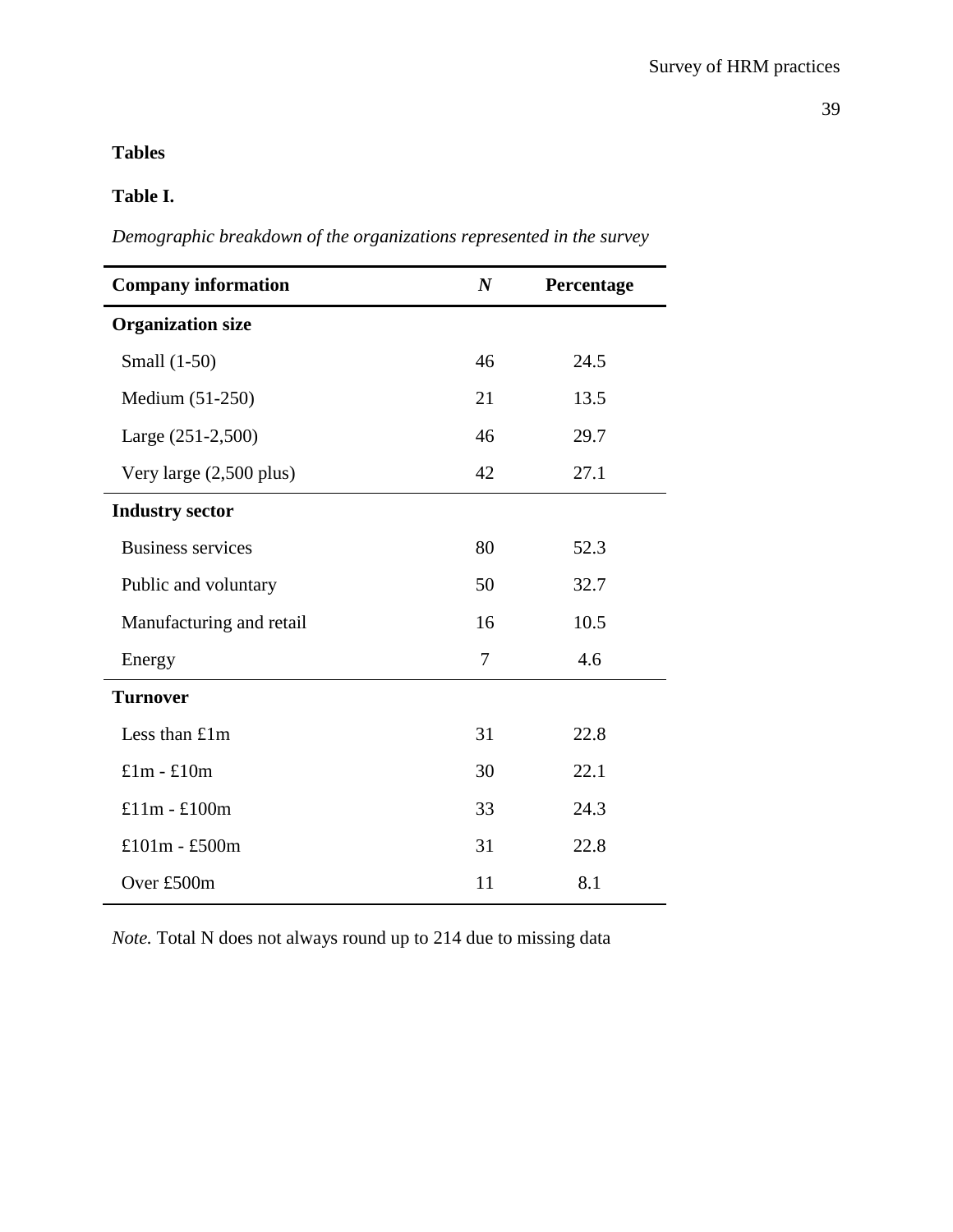# **Table II.**

# *HRM practices used by organizations to encourage employees to be pro-environmental*

|                                                                                         | $%$ use | <b>Never</b> | <b>Rarely</b> | <b>Sometimes</b> | <b>Often</b> | <b>Always</b> | % use at least<br>sometimes     |
|-----------------------------------------------------------------------------------------|---------|--------------|---------------|------------------|--------------|---------------|---------------------------------|
| <b>Employee life cycle</b>                                                              |         |              |               |                  |              |               |                                 |
| Recruitment and selection criteria that recognize<br>environmental behavior/commitment  |         | 56.5         | 21.2          | 13               | 4.7          | 4.7           | 22.3<br>Ranked 14 <sup>th</sup> |
| Induction programs that emphasize environmental<br>issues/concerns                      |         | 27.8         | 17            | 19.1             | 17.5         | 18.6          | 55.2<br>Ranked 5 <sup>th</sup>  |
| Performance indicators/appraisal that include<br>environmental behavior/targets         |         | 51.3         | 14            | 14               | 11.9         | 8.8           | 34.7<br>Ranked 8 <sup>th</sup>  |
| Promotion decisions                                                                     |         | 67.9         | 18.7          | 7.3              | 4.7          | 1.6           | 13.5<br>Ranked 16 <sup>th</sup> |
| <b>Rewards</b>                                                                          |         |              |               |                  |              |               |                                 |
| Individual incentives or reward programs that encourage<br>environmental behavior       |         | 57.6         | 17.8          | 15.7             | 5.2          | 3.7           | 24.6<br>Ranked 13 <sup>th</sup> |
| Team incentives or reward programs that encourage<br>environmental behavior             |         | 57.5         | 17.1          | 18.1             | 3.1          | 4.1           | 25.4<br>Ranked 12 <sup>th</sup> |
| Organization-based incentives or bonus schemes that<br>encourage environmental behavior |         | 64.8         | 19.2          | 8.8              | 4.1          | 3.1           | 16.1<br>Ranked 15 <sup>th</sup> |
| Penalties for non-compliance                                                            |         | 70.5         | 17.4          | 8.9              | 1.6          | 1.6           | 12.1<br>Ranked 17 <sup>th</sup> |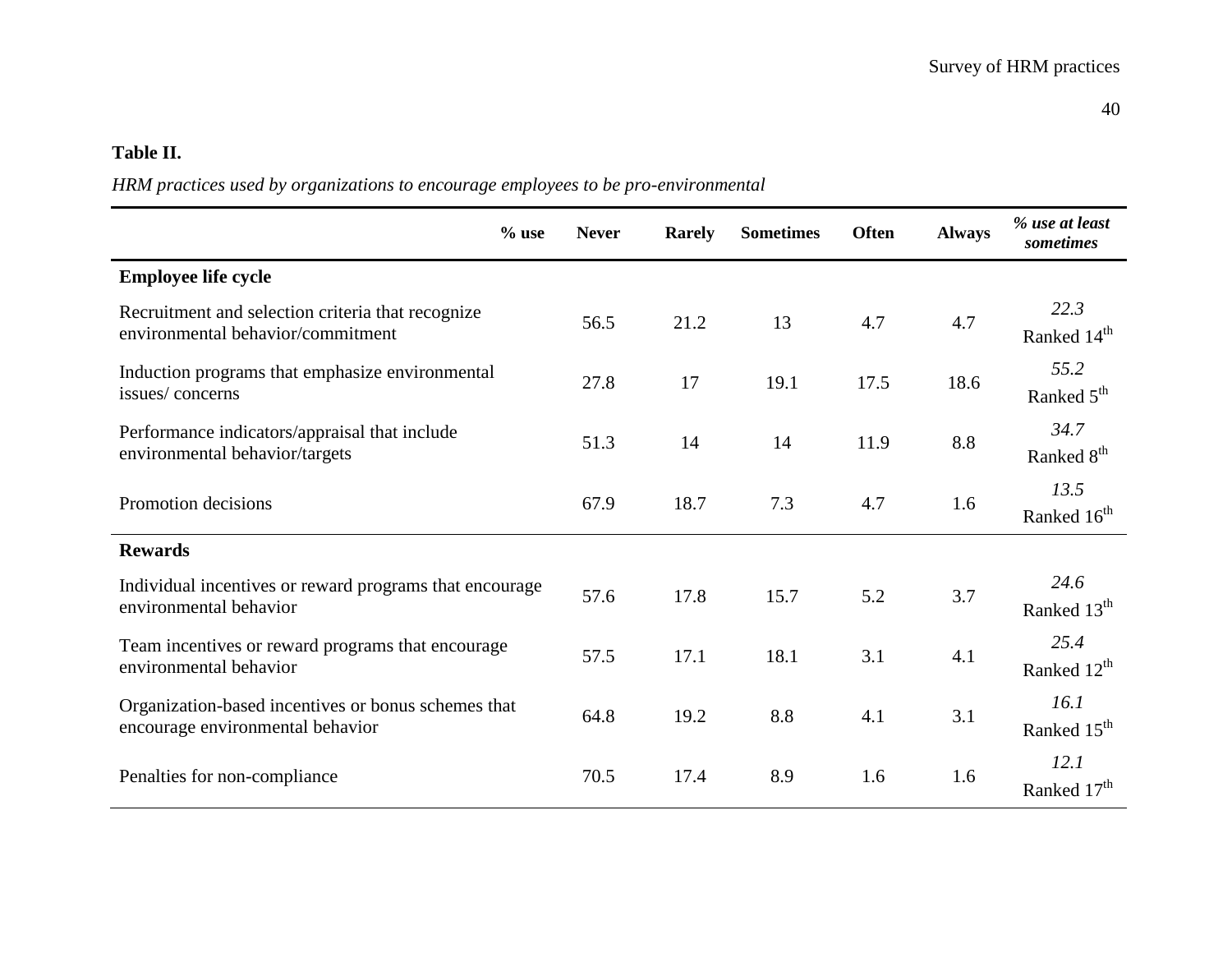| <b>Education and training</b>                                                                                                                  |      |      |      |      |      |                                 |
|------------------------------------------------------------------------------------------------------------------------------------------------|------|------|------|------|------|---------------------------------|
| Training courses aimed at developing/encouraging<br>environmental behavior                                                                     | 45.0 | 22.2 | 16.4 | 12.2 | 4.2  | 32.8<br>Ranked 9 <sup>th</sup>  |
| Encouraged via internal awareness-raising<br>campaigns/publicity etc. e.g. series of lectures/seminars/<br>debates for employees, posters etc. | 30.3 | 13.3 | 21.8 | 23.4 | 11.2 | 56.4<br>Ranked 4 <sup>th</sup>  |
| Leadership/management training on environmental<br>issues                                                                                      | 46.8 | 22.6 | 17.4 | 8.4  | 4.7  | 30.5<br>Ranked 10 <sup>th</sup> |
| <b>Employee empowerment</b>                                                                                                                    |      |      |      |      |      |                                 |
| Engagement workshops or forums for staff to improve<br>environmental behavior                                                                  | 42.6 | 17.4 | 25.3 | 10   | 4.7  | 40<br>Ranked 7 <sup>th</sup>    |
| Set up of green champions/task force/green team etc.                                                                                           | 37.8 | 11.5 | 14.7 | 16.8 | 18.3 | 49.7<br>Ranked 6 <sup>th</sup>  |
| <b>Manager involvement</b>                                                                                                                     |      |      |      |      |      |                                 |
| Actively championed by senior management                                                                                                       | 18.7 | 18.2 | 25.7 | 15.5 | 21.9 | 63.1<br>Ranked 1 <sup>st</sup>  |
| Informal encouragement by line management                                                                                                      | 19.4 | 19.4 | 22.5 | 18.8 | 19.9 | 61.3<br>Ranked $2nd$            |
| Environmental impact factored into team/departmental<br>budgets                                                                                | 55.9 | 18.3 | 12.4 | 9.1  | 4.3  | 25.8<br>Ranked 11 <sup>th</sup> |
| In organizational vision/mission statement                                                                                                     | 29.8 | 9.9  | 17.8 | 16.2 | 26.2 | 60.2<br>Ranked 3rd              |

*Note.* The final column indicates the % of organizations that use the HRM practice *at least sometimes*, and ranks these in order.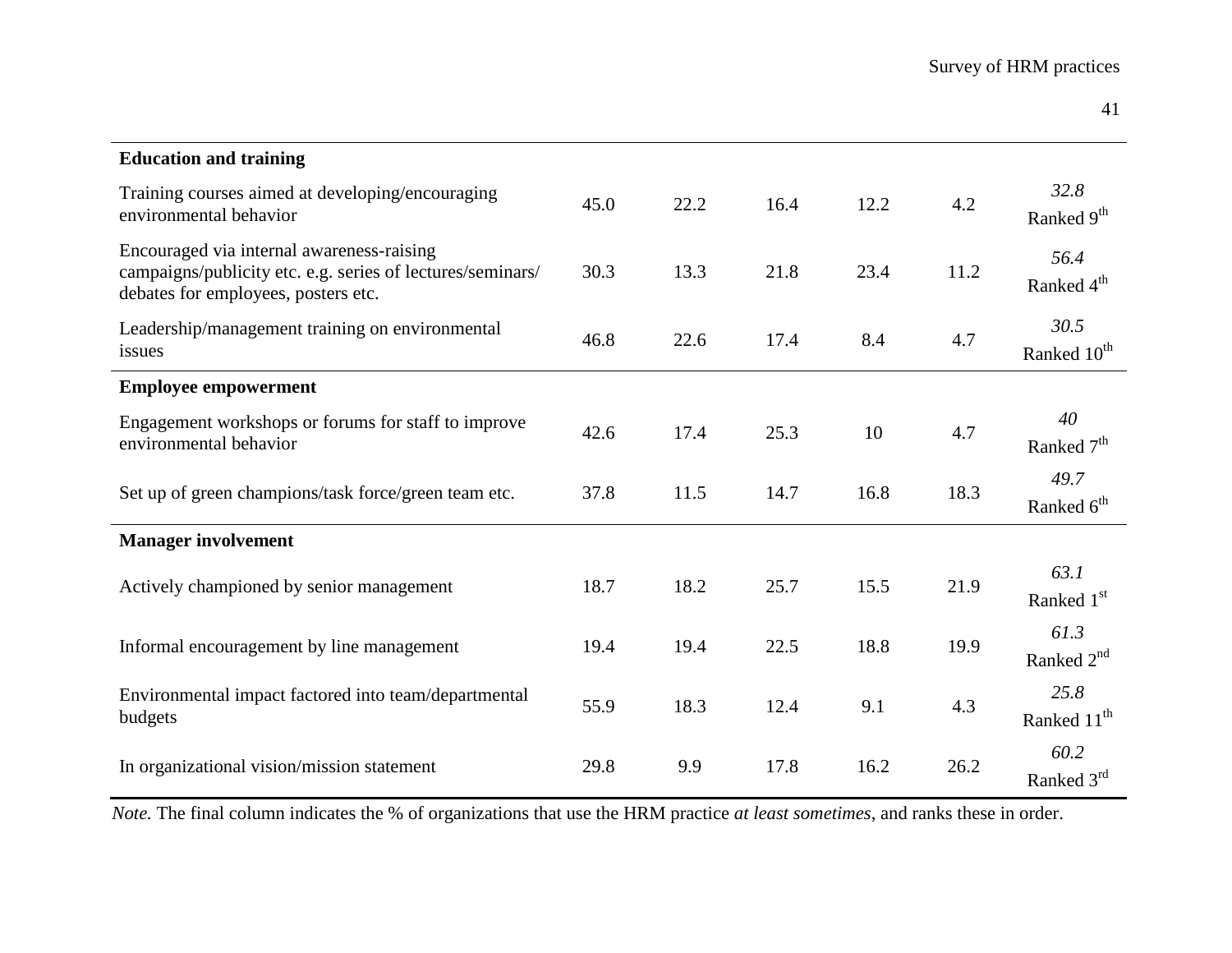# **Table III.**

*HRM practices used at least sometimes by organizations to encourage employees to be proenvironmental, by organizational size* 

|                                                                                                                                                | <b>Organizational size</b> |                   |  |
|------------------------------------------------------------------------------------------------------------------------------------------------|----------------------------|-------------------|--|
| % that use HRM practice at least sometimes                                                                                                     | <b>SME</b><br>$(N=67)$     | Large<br>$(N=88)$ |  |
| <b>Employee life cycle</b>                                                                                                                     |                            |                   |  |
| Recruitment and selection criteria that recognize<br>environmental behavior/commitment                                                         | 31.3                       | 20.0              |  |
| Induction programs that emphasize environmental issues/<br>concerns                                                                            | 51.6                       | 57.6              |  |
| Performance indicators/appraisal that include<br>environmental behavior/targets                                                                | 23.4                       | 44.0              |  |
| Promotion decisions                                                                                                                            | 10.9                       | 16.7              |  |
| <b>Rewards</b>                                                                                                                                 |                            |                   |  |
| Individual incentives or reward programs that encourage<br>environmental behavior                                                              | 14.3                       | 35.7              |  |
| Team incentives or reward programs that encourage<br>environmental behavior                                                                    | 10.9                       | 40.5              |  |
| Organization-based incentives or bonus schemes that<br>encourage environmental behavior                                                        | 7.8                        | 23.8              |  |
| Penalties for non-compliance                                                                                                                   | 9.5                        | 14.3              |  |
| <b>Education and training</b>                                                                                                                  |                            |                   |  |
| Training courses aimed at developing/encouraging<br>environmental behavior                                                                     | 27.0                       | 38.1              |  |
| Encouraged via internal awareness-raising<br>campaigns/publicity etc. e.g. series of lectures/seminars/<br>debates for employees, posters etc. | 31.3                       | 78.0              |  |
| Leadership/management training on environmental issues                                                                                         | 25.0                       | 36.9              |  |
| <b>Employee empowerment</b>                                                                                                                    |                            |                   |  |
| Engagement workshops or forums for staff to improve<br>environmental behavior                                                                  | 28.6                       | 53.6              |  |
| Set up of green champions/task force/green team etc.                                                                                           | 35.9                       | 67.1              |  |
| <b>Manager involvement</b>                                                                                                                     |                            |                   |  |
| Actively championed by senior management                                                                                                       | 54.7                       | 67.5              |  |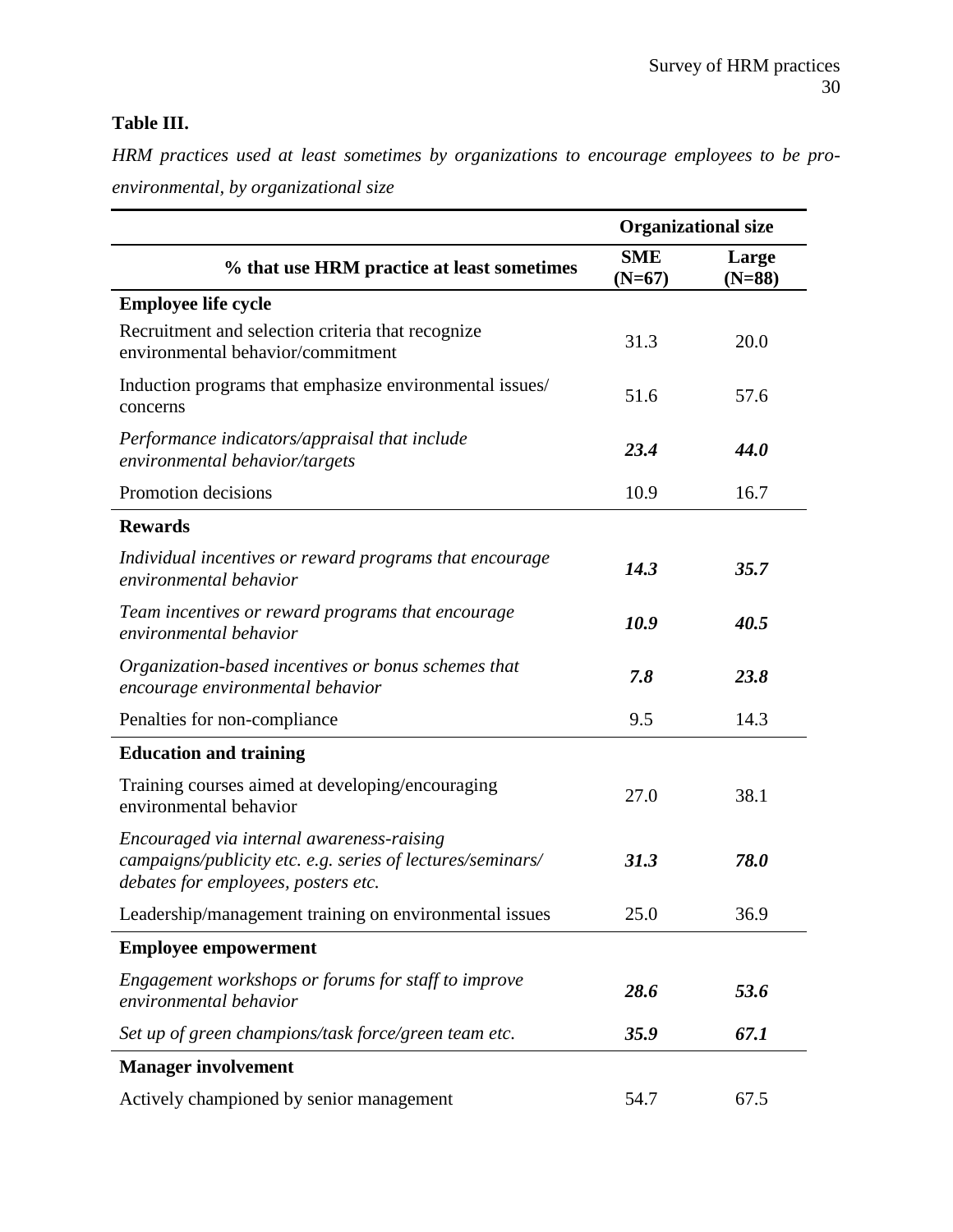# Survey of HRM practices 31

| Informal encouragement by line management                       | 59.4 | 60.0 |
|-----------------------------------------------------------------|------|------|
| Environmental impact factored into team/departmental<br>budgets | 22.2 | 25.3 |
| In organizational vision/mission statement                      | 42.9 | 71.4 |

*Note.* A significant association between organization size and HRM practices used is indicated by percentages shown in italics and bold.